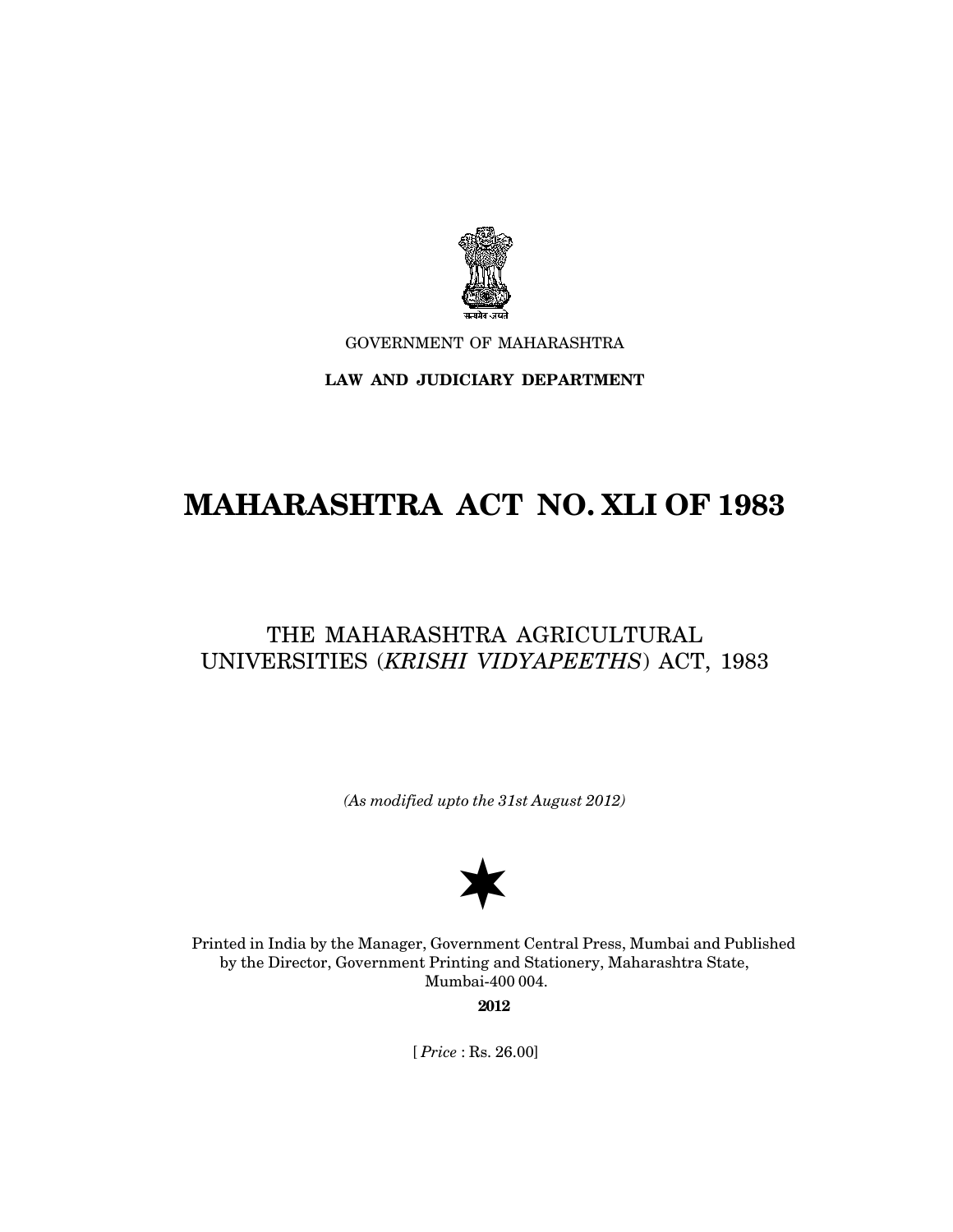## **THE MAHARASHTRA AGRICULTURAL UNIVERSITIES** *(KRISHI VIDYAPEETHS)* **ACT, 1983**

## **CONTENTS**

PREAMBLE.

SECTIONS.

## CHAPTER I

#### PRELIMINARY.

- 1. Short title and commencement.
- 2. Definitions.

## CHAPTER II

## UNIVERSITIES.

- 3. Incorporation of Universities.
- 4. Objects and medium of instruction and examination of University.
- 5. Admissions to University and concessions for certain classes.
- 6. Powers and functions of University.
- 7. Duties of University to help agricultural development programmes of Government.
- 8. For failure to comply directions under section 7, power to resume lands vested in the University.
- 9. Prohibitions for award of degree, etc., in Agriculture, Veterinary Science and Fisheries by non-agricultural University.
- 10. Transfer of certain institutions to Government.
- 11. Inspection and inquiry.

### CHAPTER III.

MAHARASHTRA COUNCIL OF AGRICULTURAL EDUCATION AND RESEARCH.

12. Constitution of State Council and its powers and functions.

H 4055 -1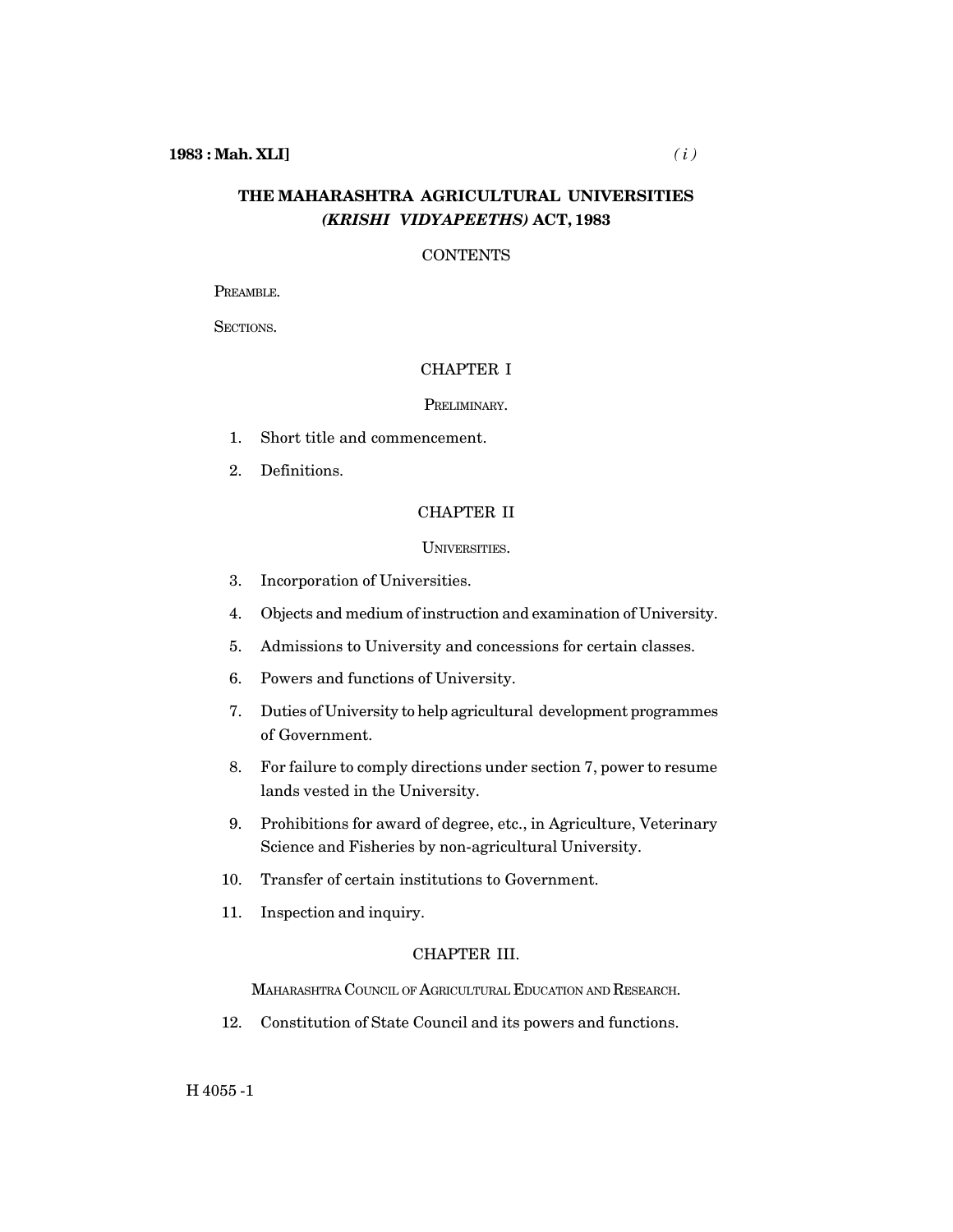SECTIONS.

#### CHAPTER IV.

#### OFFICERS OF THE UNIVERSITIES.

- 13. Classification of Officers and staff of University.
- 14. Executives, Academic and other Officers.
- 15. Chancellor.
- 16. Pro-Chancellor.
- 17. Vice-Chancellor.
- 18. Powers and duties of Vice-Chancellor.
- 19. Registrar.
- 20. Comptroller.
- 21. Deans of Faculties.
- 22. Duties of Dean of Faculty.
- 23. Director of Instruction.
- 24. Director of Research.
- 25. Director of Extension Education.
- 26. Students' Welfare Officer.
- 27. Associate Dean.
- 28. Power to determine conditions of University employees.

#### CHAPTER V.

#### AUTHORITIES OF THE UNIVERSITIES.

- 29. Authorities of University.
- 30. Executive Council.
- 31. Powers and duties of Executive Council.
- 32. Meetings of Executive Council.
- 33. Academic Council.
- 34. Powers and duties of Academic Council.
- 35. Faculties.
- 36. Powers and duties of Faculties.

## CHAPTER VI.

## STATUTES AND REGULATIONS.

- 37. Statutes.
- 38. Statutes how made.
- 39. Regulations.

*(ii)*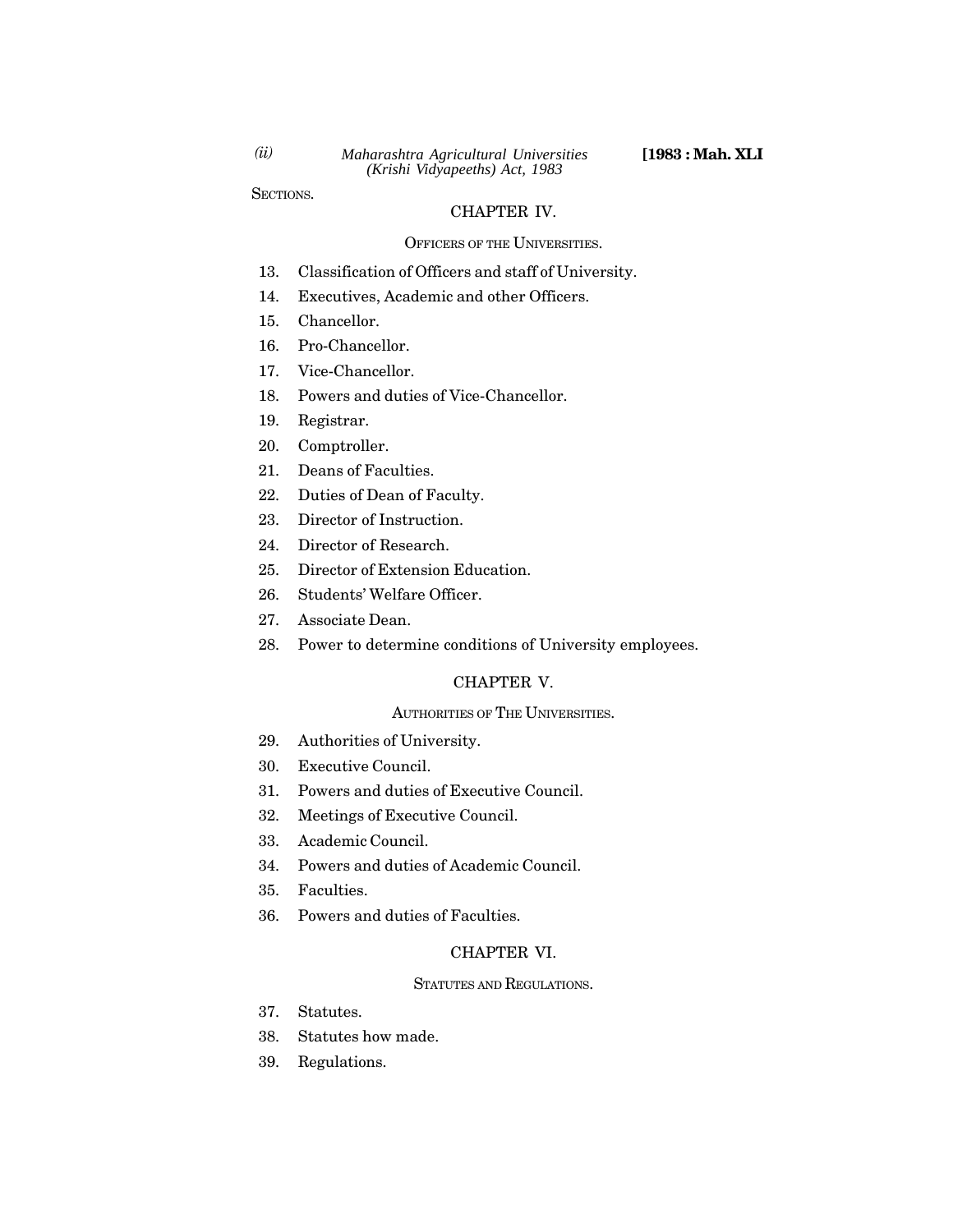SECTIONS.

#### CHAPTER VII.

#### AFFILIATION AND RECOGNITION.

- 40. Affiliation of colleges and institutions.
- 41. Recognition of institutions of research and specialised studies and of lower agricultural education.
- 42. Inspection of colleges and institutions and reports.
- 43. Withdrawal of affiliation.
- 44. Withdrawal of recognition.

#### CHAPTER VIII.

TEACHING, RESEARCH AND EXTENSION EDUCATION.

- 45. Colleges and other institutions of University.
- 46. Academic staff members of University.
- 47. Teaching programme.
- 48. Research programme.
- 49. Extension education programme.
- 50. Co-ordination of teaching, research and extension education and integration of functions and curricular and of services.

## CHAPTER IX.

#### FINANCE.

- 51. University Fund.
- 52. Financial estimates.
- 53. Statements, returns, etc., relating to grants made to be furnished to Government.
- 54. Financial control of Government.
- 55. Accounts and Auditing.
- 56. Directions for maintenance of accounts.

## H 4055 -1 *a*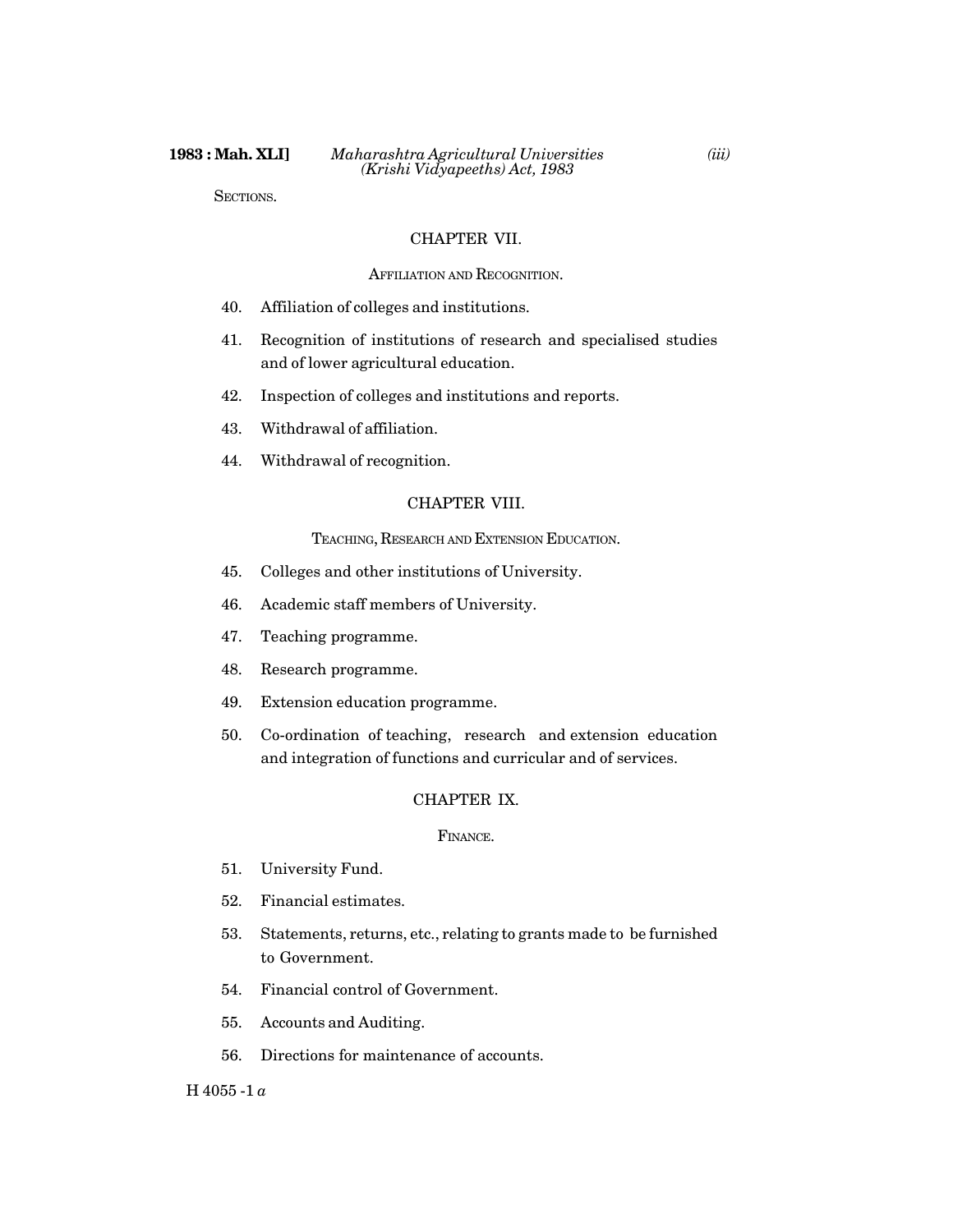SECTIONS.

#### CHAPTER X.

#### MISCELLANEOUS PROVISIONS.

- 57. Certain appointments to be under contract.
- 58. Appointment of academic staff members to be made on recommendation of Selection Committee.
- 59. Transfer of certain staff from one University to another.
- 60. Special provision for Scheduled Castes, Scheduled Tribes and Other Backward Classes in services and posts in University.
- 61. Vacating of office.
- 62. Filling of casual vacancy.
- 63. Acts and proceedings not invalid merely on ground of defect in constitution, vacancy, etc.
- 64. Questions regarding interpretations and disputes regarding constitutions of University body.
- 65. Maintenance of discipline among students of University.
- 66. Authorities and officers responsible for damage.
- 67. Protection of acts and orders.
- 68. Constitution of committees.
- 69. Annual Report.

### CHAPTER XA.

## AGRICULTURAL UNIVERSITY AND COLLEGE TRIBUNAL.

- 69A. University and College Turbunal.
- 69B. Right of Appeal.
- 69C. General powers and procedure of Tribunal.
- 69D. Powers of Trubunal to give appropriate reliefs and directions.
- 69E. Decision of Trubunal to be final and binding.
- 69F. Penalty to management for failure to comply with Tribunal's directions.
- 69G. Legal practitioners excluded from appearance.

## CHAPTER XI.

#### REPEAL AND SAVING.

- 70. Repeal and Saving.
- 71. Removal of difficulties.

SCHEDULE.

*(iv)*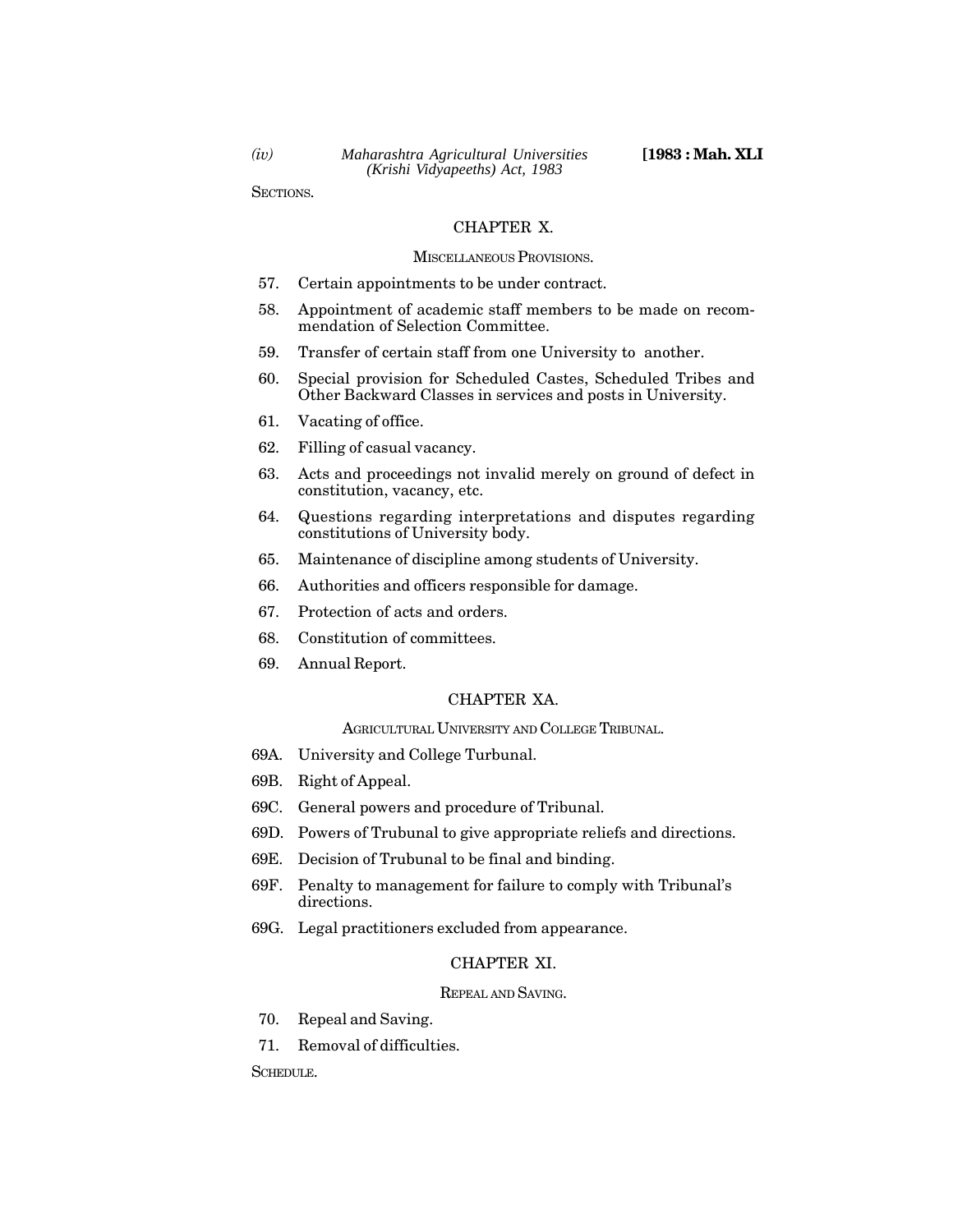#### **MAHARASHTRA ACT No. XLI OF 1983<sup>1</sup>**

[THEMAHARASHTRA AGRICULTURALUNIVERSITIES (*KRISHIVIDYAPEETHS*) ACT, 1983.]

(This Act received the assent of the Governor on 22nd day of August 1983 ; assent first published in the *Maharashtra Government Gazette* on the 24th August  $1\overline{9}83$ ).

| Amended by Mah. |   |   | 12 of 1988 (1-6-1988) <sup>†</sup>    |
|-----------------|---|---|---------------------------------------|
| "               |   | " | $41$ of 1989 (4-11-1989) <sup>†</sup> |
| "               | " | " | 22 of 1991 (9-9-1991) <sup>†</sup>    |
| "               | " | " | 19 of 1995 (31-8-1995) <sup>†</sup>   |
| "               | " | " | 17 of 1998 $(4-5-1998)$ <sup>++</sup> |
| "               | " | " | 46 of 2000 $(4-12-2000)$ <sup>+</sup> |
| "               | " | " | 14 of 2003 (3-3-2003)*†               |
| "               | " | " | $27 \text{ of } 2005 (19-5-2005)$     |
| "               | " | " | 18 of 2010 (5-7-2010)**†              |

#### **An Act, to consolidate and amend the Law relating to the four Agricultural Universities in Maharashtra.**

WHEREAS it is expedient to consolidate and amend the law relating to the four Agricultural Universities in the State of Maharashtra ;

AND WHEREAS it has now been decided to have a common law for the better governance of the four Agricultural Universities in Maharashtra and for more efficient administration and financial control and better organisation of teaching, research and extension education in those Universities ;

AND WHEREAS in accordance with decision aforementioned, it is now found expedient to reconstitute the four Agricultural Universities in Maharashtra to provide better facilities for education in agricultural and allied matters and in particular for the development of agricultural sciences and for carrying out or undertaking such schemes or activities to help and support the Agricultural Development Programmes and extension education and such other activities of Government, as the State Government may, from time to time, direct and for matters connected with or incidental to any of the purposes aforesaid ;

It is hereby enacted in the Thirty-fourth Year of the Republic of India, as follows :—

## CHAPTER I

#### PRELIMINARY.

**1.** (*1*) This Act may be called the Maharashtra Agricultural Univer-Short title sities *(Krishi Vidyapeeths)* Act, 1983.

and commencement.

 $(2)$  It shall come into force on such date<sup>2</sup> as the State Government may, by notification in the *Official Gazette*, appoint.

<sup>1</sup> For Statement of Objects and Reasons, *See* " *Maharashtra Government Gazette* " Extral-ordinary, Part V, dated the 14th December 1981 at pages 689-691.

<sup>2</sup> 7th November 1983 (*vide* G. N., A. and C. D., No. AGU.-2283/41919/CR-166/19-A, dated 7th November 1983).

† This indicates the date of commencement of Act.

 $*$  Mah. Ord. II of 2003 was repealed by Mah. 14 of 2003, s.12.

 $*$  Mah. Ord. VII of 2010 was repealed by Mah. 18 of 2010, s.3.

<sup>\*</sup> Section 1 of this Act came into force on 4th May 1998, being the date of publication<br>of this Act in the *Official Gazette*, s.1(3). Sections 2.3 and 67 to 72 came into force w.e.f.<br>1 March 2000 vide G.N. A.H. D.D. & F 74 came into force w.e.f. 17-11-2000 vide G.N.A., A.H. D.D. & F.D. No. PASAMPARA. 3500/CR. 135/ADF-1, dt. 17-11-2000.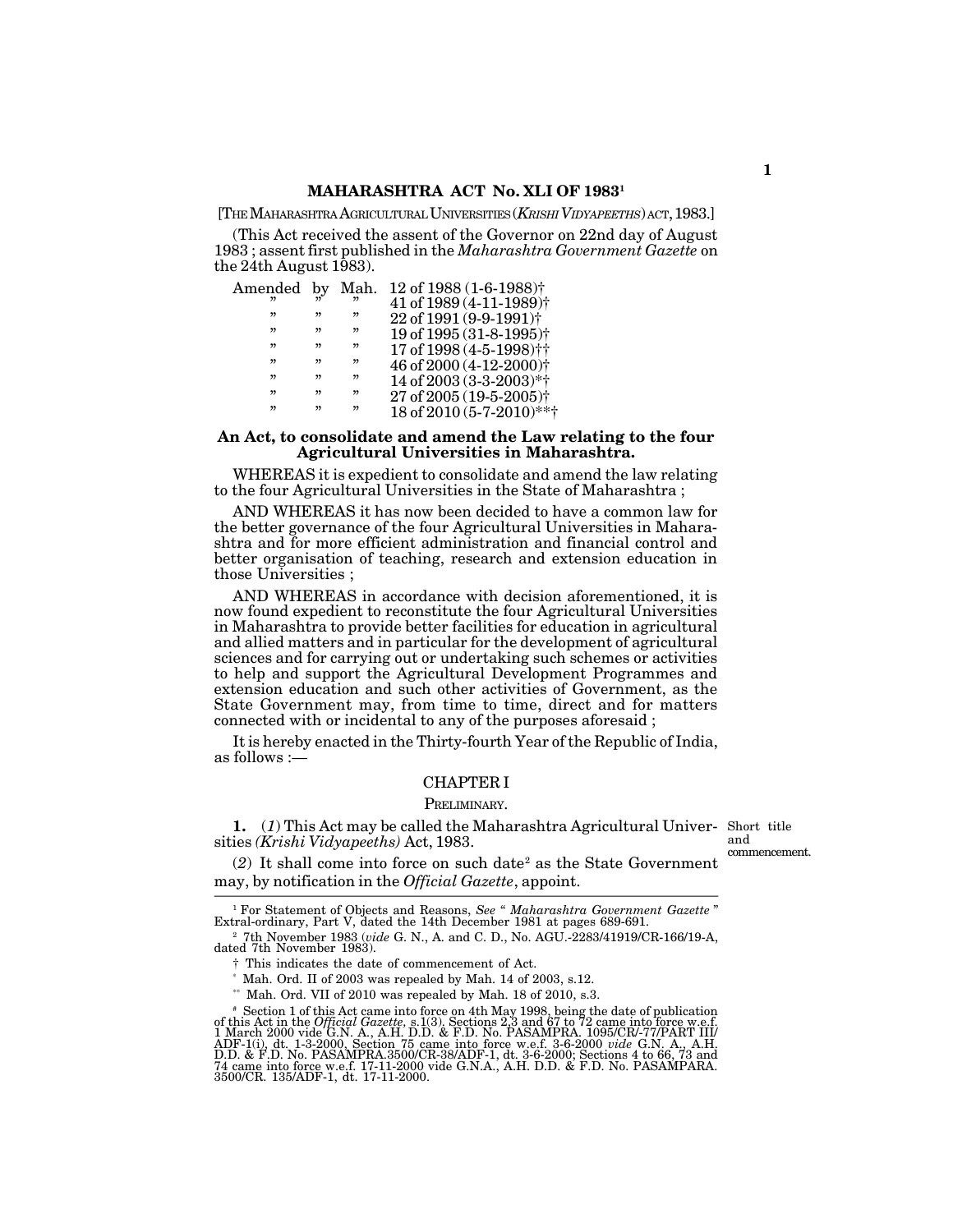Definitions.

**2.** In this Act, unless the context otherwise requires,—

(*a*) " affiliated college " means a college, which is under the management of any authority other than a University and is affiliated or deemed to be affiliated to the University ;

(*b*) " agriculture " includes the basic and applied sciences (including technology) relating to soil and water management, crop husbandry (including control of plant, pests and diseases), horticulture, agricultural engineering,  $1*******$  forestry and also home science, co-operation and marketing relating to agriculture ;

<sup>2</sup>[ (*b-1*) " Backward Class of Citizens " means such classes or parts of or groups within such classes as are declared, from time to time, by the State Government to be Other Backward Classes and *Vimukta Jatis* and Nomadic Tribes ;

(*b-2*) " collaboration " means collaborating academic activities of the University with other universities, academic institutions (local, regional, national or international), research institutions and organizations involved in the activities relating to research, agriculture, industry, trade and commerce and the word " to collaborate " shall be construed accordingly ;]

(*c*) " constituent college " means a college, which is under the direct management of a University, whether located at the headquarters or elsewhere in the University area ;

(*d*) " corresponding University " in relation to an existing University, means the body corporate specified against such existing University in column (2) of the Schedule ;

(*e*) " Department " means a department designated as such by the State, with reference to a subject or group of subjects ;

(*f*) " existing University " means a University specified in column (1) of the Schedule ;

(*g*) " extension education " means the educational activities concerned with the training of the farmers and home makers and other groups serving agriculture, in improved agricultural practices and the various phases of scientific technology related to agriculture and agricultural production and marketing. It includes the work which may be done through meetings, demonstrations and other methods for teaching improved agricultural practices and the training of workers required for the conduct of these educational activities ;

(*h*) " Head of Department " means the academic staff member principally responsible for teaching, research and extension education in a Department ;

<sup>&</sup>lt;sup>1</sup> The words "animal husbandry, dairying, veterinary, fisheries, marine biology," were deleted by Mah. 17 of 1988, s. 73, second Schedule.

<sup>&</sup>lt;sup>2</sup> These clauses were inserted by Mah. 14 of 2003, s.  $2(a)$ .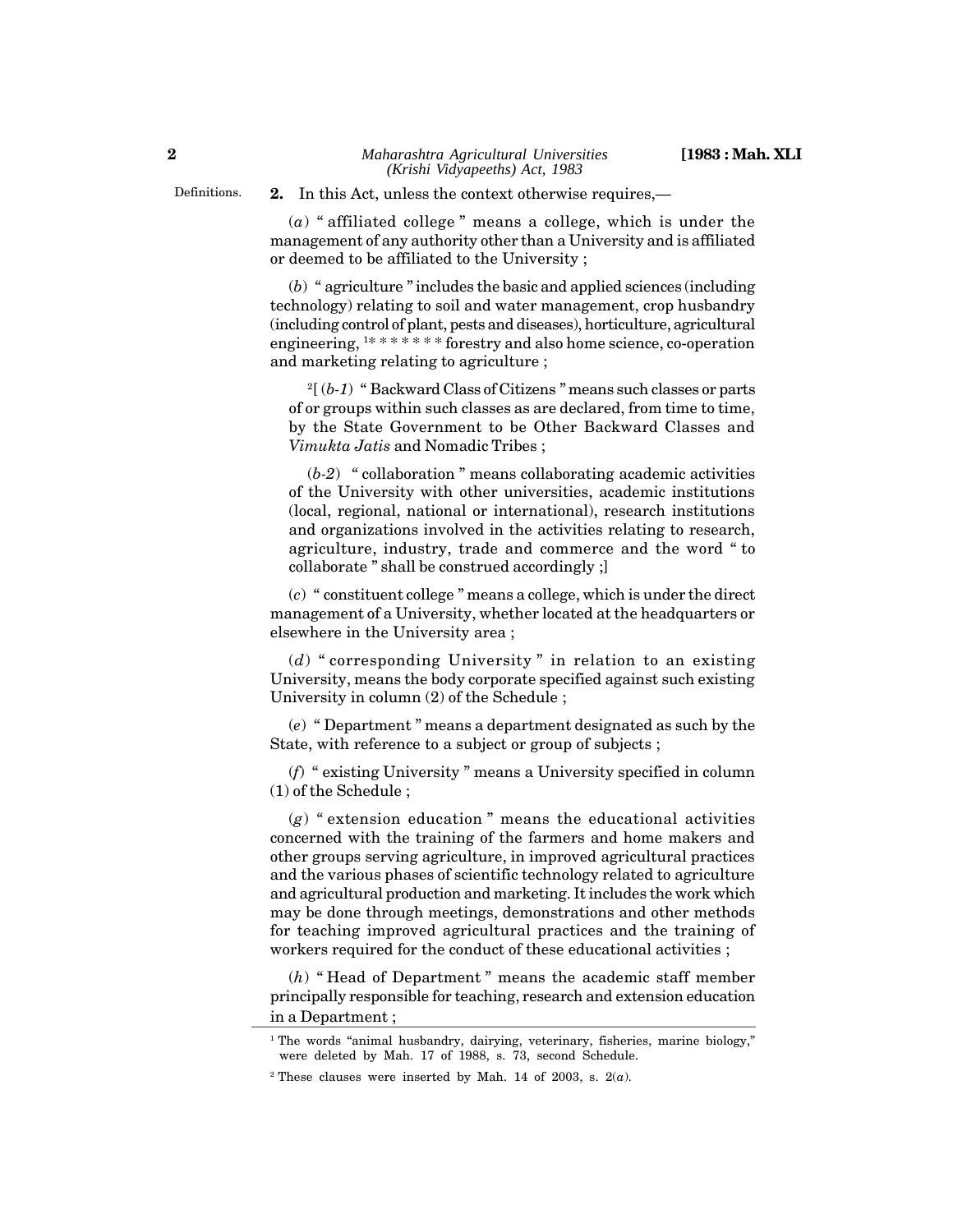#### **1983 : Mah. XLI ]** *Maharashtra Agricultural Universities ( Krishi Vidyapeeths ) Act, 1983*

<sup>1</sup>[ (*h-1*) " Joint Venture " means an agreement entered into or collaboration made by the Unversity, with any other government institute, semi-government institute, company or commercial establishment to increase the productivity and resources of the university and transmission of technology to people at large, with the prior permission of the Government ;]

<sup>2</sup>[\*\*\*\*]

(*j*) " prescribed " means prescribed by the Statutes ;

(*k*) " Principal " means the head of a college, post-graduate centre or other recognised institution ;

(*l*) " recognised institution " means an institution for research or specialized studies, other than an affiliated or constituent college and recognised or deemed to be recognised as such by a University and includes any institution for lower agricultural education, such as an agricultural school or *gramsevak* training centre, which is under the direct management of the University, or which is recognised or deemed to be recognised as such by the University ;

<sup>3</sup>[ \* \* \* \* ]

(*n*) " Schedule " means the Schedule to this Act ;

(*o*) " Schedule Castes " means such castes, races or tribes or parts of or groups within, such castes, races or tribes as are deemed to be Scheduled Castes in relation to the State of Maharashtra under article 341 of the Constitution of India, and for the pruposes of this Act, includes *Nav-Buddhas* ;

(*p*) " Scheduled Tribes " means such tribes or tribal communities or parts of, or groups within, such tribes or tribal communities as are deemed to be Scheduled Tribes in relation to the State of Maharashtra under Article 342 of the Constitution of India residing in any part of the State of Maharashtra and for the purposes of this Act, includes Denotified and Nomadic Tribes ;

(*q*) " State Council " means the Maharashtra Council of Agricultural Education and Research constituted under this Act ;

(*r*) " Statutes " and " Regulations " means, respectively, the Statutes and the Regulations of the University made or deemed to be made under this Act ;

<sup>1</sup> This Clause was inserted by Mah. 14 of 2003*,* s. 2(*b*).

<sup>2</sup> Clause *(i)* was deleted, *ibid*, s. 2(*c*).

<sup>&</sup>lt;sup>3</sup> Clause *(m)* was deleted by Mah. 22 of 1991, Second Schedule.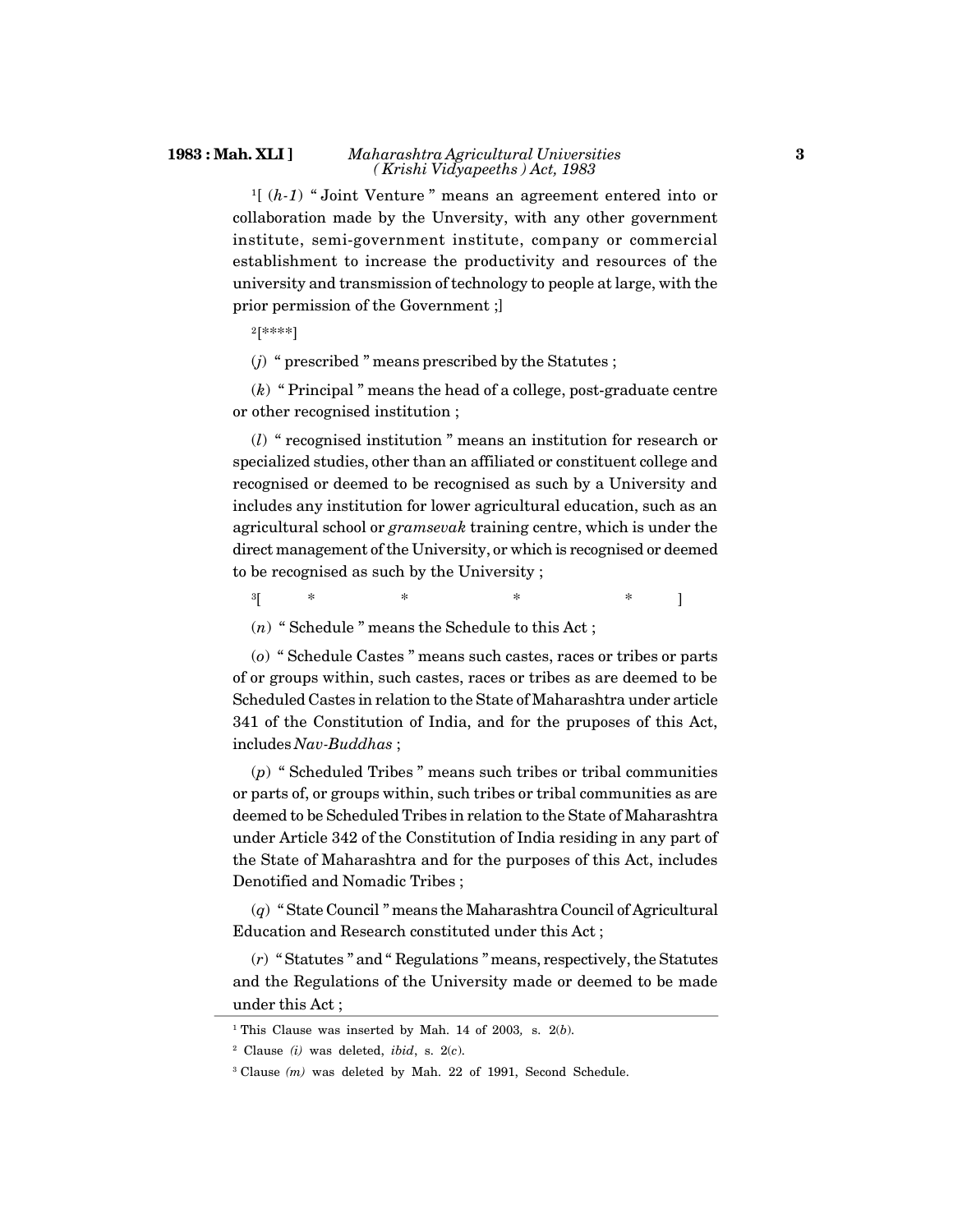$1[(r-1)$  "Tribunal" means the Agricultural University and College Tribunal, established under section 69A ];

(*s*) " University " means a University constituted under this Act ;

(*t*) " University area " in relation to any University specified in column (2) of the Schedule, means the area specified against it in column (3) of the Schedule ;

(*u*) " University campus ", in relation to a University, means the area of the University at its headquarters, which was immediately before the commencement of this Act, defined as the University campus of the existing University, or as may, from time to time, be defined as the University campus by the State Government by notification in the *Official Gazette*.

#### CHAPTER II

#### UNIVERSITIES.

Incorporation of Univer-

**3.**  $(1)(a)$  In relation to each of the existing Universities specified in column (1) of the Schedule, with effect from the commencement of this sities. Act, the corresponding University specified against it in column (2) of the Schedule, with the same name, is hereby constituted under this Act.

(*b*) The Chancellor, the Pro-Chancellor, the Vice-Chancellor, the first members of the Executive Council and the Academic Council of each of the Universities specified in column (2) of the Schedule and all persons who are deemed to be or may hereafter become or be, elected, nominated, appointed or co-opted as such Executives, officers or members of the respective University, are hereby constituted and declared to be the successor body corporate, with the same name as specified in column (2) of the Schedule, and with perpetual succession and a common seal and shall by the same name sue and be sued.

(*c*) The areas specified against the name of each University in column (3) of the Schedule shall be the University area and the place specified against it in column (4) of the Schedule shall be the headquarters of the University.

(*2*) Notwithstanding anything contained in sub-section (*1*), the State Government may, at any time, by notification in the *Official Gazette*, direct that any University shall have its headquarters at the place other than that specified against it in column (4) of the Schedule.

(*3*) Each University shall be competent to acquire and hold property, both movable and immovable, to lease, sell or otherwise transfer or dispose of any movable or immovable property, which vests in or be acquired by it, for the purposes of the University, and do all other things necessary for the purposes of this Act :

<sup>&</sup>lt;sup>1</sup> This clause was inserted by Mah. 14 of 2003, s.  $2(d)$ .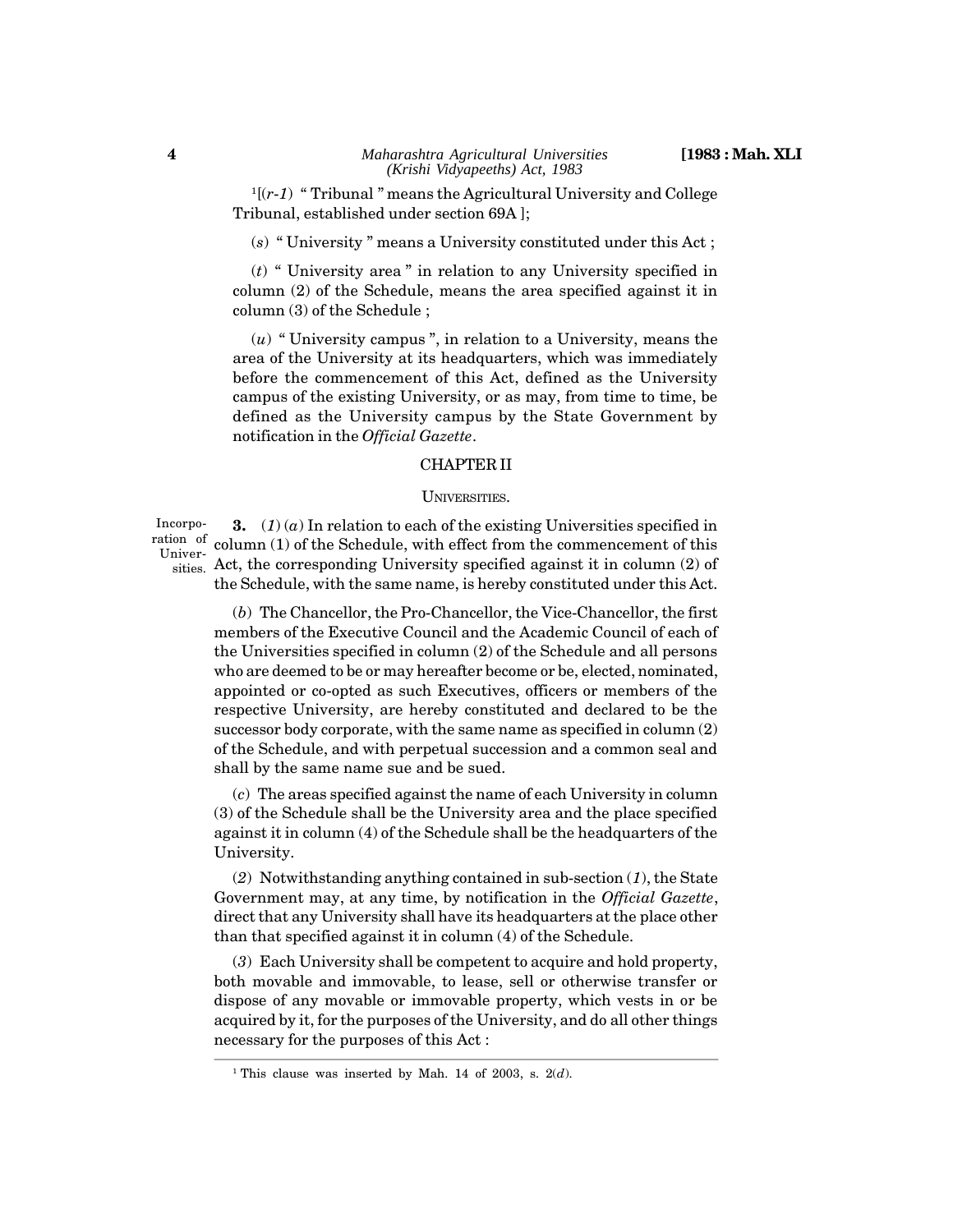#### **1983 : Mah. XLI ]** *Maharashtra Agricultural Universities ( Krishi Vidyapeeths ) Act, 1983*

Provided that no such lease, sale or transfer of immovable property shall be made without the prior consent of the State Government.

(*4*) Notwithstanding anything contained in this Act, having regard to the interest of the State as a whole, the State Government may, by notification in the *Official Gazette*, entrust any specialised research programme in any University area to any other University, even though such a programme is not carried on or situated within the area of such University, for such period, and subject to such terms and conditions as may be specified in such notification.

**4.** (*1*) Each University shall be deemed to be established and Objects and incorporated for the following purposes, namely : medium of

(*i*) providing for education in agriculture and allied sciences and and humanities ;

instruction examination

 $(ii)$  furthering the advancement of learning and research in  $\frac{\text{of}}{\text{University}}$ agriculture and allied sciences ; University.

(*iii*) undertaking and guiding extension education programmes including establishment of *Krishi Vidnyan Kendras* and organising district level farmers' *Melawas,* from time to time, for the improvement and development of the standard of agriculture and agriculturists in the State ;

(*iv*) integrating and co-ordinating the teaching of subjects in the different Faculties of the University ;

(*v*) co-ordinating agricultural education, research and extension education activities ;

(*vi*) teaching and examining students in such manner, and conferring such degrees, diplomas, certificates and other academic distinctions, as the University may deem fit ;

(*vii*) providing integrated agricultural education activities at all levels for maximum effectiveness and at minimum cost ;

(*viii*) such other purposes, not inconsistent with the foregoing provisions of this Act, which the State Government may, by notification in the *Official Gazette*, specify in this behalf.

(*2*) The University shall endeavour to promote the use of Marathi as the medium of instruction and examination :

Provided that, English may be the medium of instruction and examination in such subjects, and for such period or periods, as may, from time to time, be prescribed by the Statutes.

**5.** Each University shall be open to all persons, who or whose parents Admissions have resided in the State of Maharashtra for not less than three years, to during the period of ten years immediately preceding the date on which  $\frac{University}{end}$ admission is sought, and no person shall be excluded from admission to concession any degree, diploma, certificate or other academic distinction or course for certain of study on the ground only of religion, race, caste, sex or place of birth classes. or political or other opinion :

and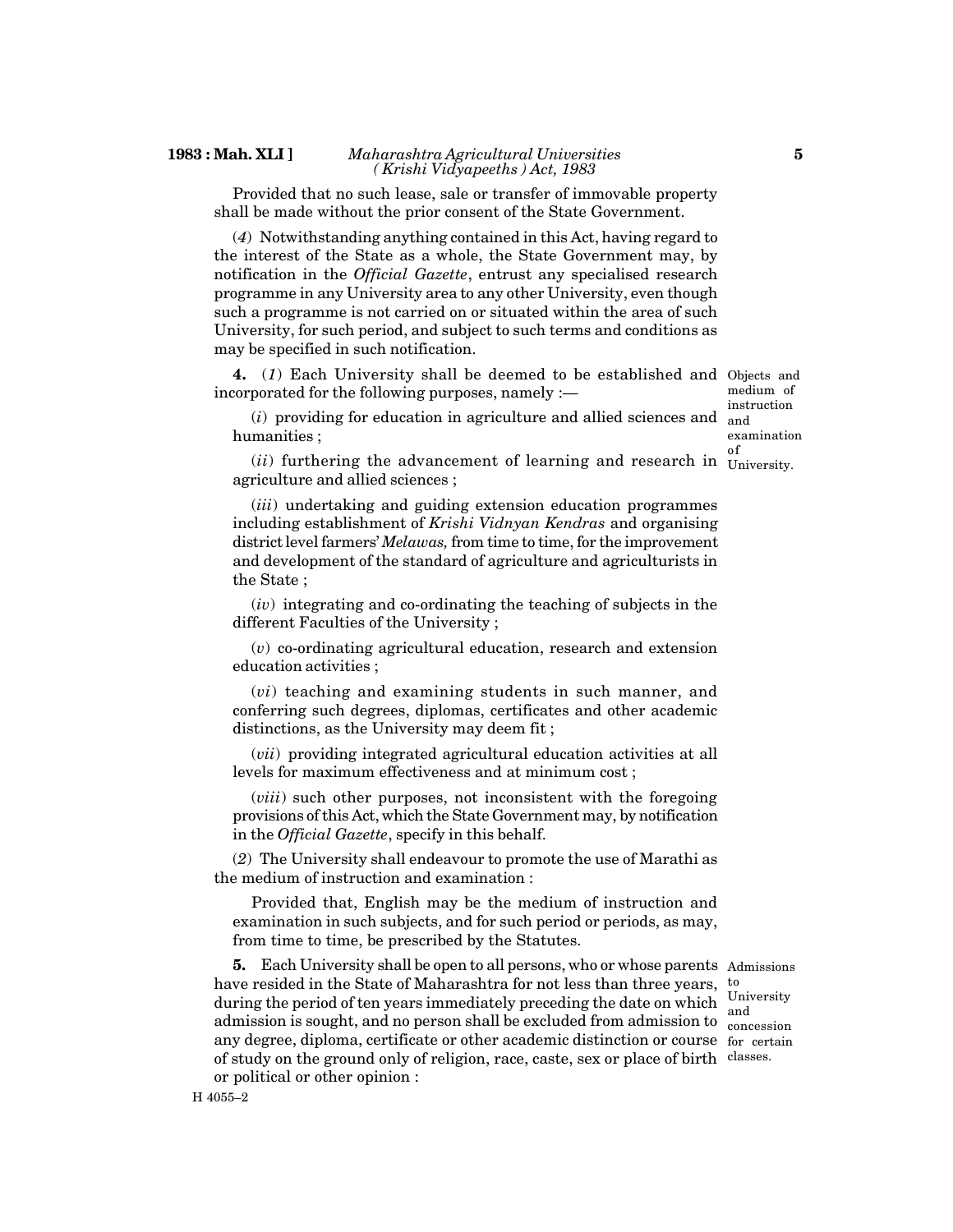1976.

Provided that, the University may, subject to the previous sanction of the State Government, reserve certain seats for purposes of admission as students in any college or institution maintained or controlled by the University for the following classes of persons, namely :—

(*i*) the Scheduled Castes and Scheduled Tribes ;

(*ii*) the Other Backward Classes ;

(*iii*) agriculturists, and those children of agriculturists who possess the prescribed minimum qualifications or experience in agriculture ;

(*iv*) persons who and whose parents have not resided in the State at least for three years during the period of ten years immediately preceding the date on which admission is sought ;

(*v*) children of freedom fighters ;

(*vi*) displaced persons as defined in the Maharashtra Resettlement of Project Displaced Persons Act, 1976, and their Mah. children ; XLI of

<sup>1</sup>[(*vii*) children of defence personnel ;

(*viii*) students passing qualifying examination from the school or institution situated within a University area : ]

Provided further that, the University may, subject to like sanction, also grant to persons falling under all or any of the categories (*i*), (*ii*), (*iii*), (*v*) and (*vi*) in the last preceding proviso, exemptions from payment of such fees or boarding, lodging or other charges, or from all fees and charges, or provide for such special scholarships, as it may deem fit :

<sup>2</sup>[ Provided also that, nothing ] in this section shall require the University to admit to any course of study any person who does not meet the prescribed academic standards for admission to such course or to retain on the rolls of the University persons whose academic records are below the minimum standards required for the award of a degree or whose personal conduct is such as to be prejudicial to the purposes of the University or to the rights and privileges of other students and academic staff members :

Provided also that, nothing in this section shall require the University to admit to any course of study, students larger in number than, or with academic or other qualifications lower than, those prescribed.

*Explanation.—* For the purposes of this section, " agriculturist " means a person who as an owner or tenant holds agricultural land, and whose main income is derived from personal cultivation of land, and includes any person whose principal means of livelihood is manual labour on agricultural land.

 $1$ <sup>1</sup> Clauses (*vii*) and (*viii*) were inserted by Mah. 12 of 1988, s. 2 (*a*).

<sup>2</sup> These words were substituted for the words " Provided further that nothing " , *ibid*, s. 2 (*b*).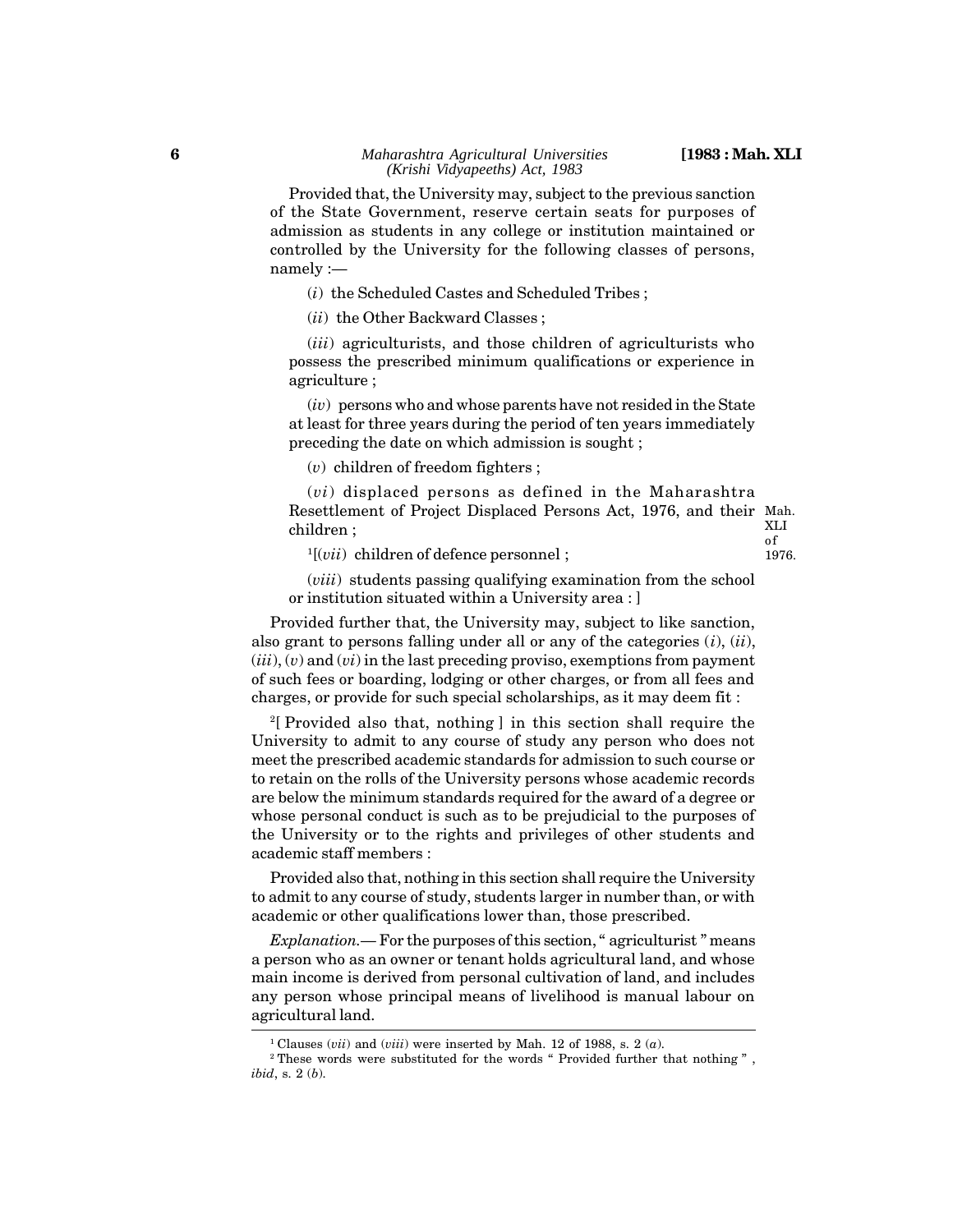**6.** Subject to the provisions of this Act, each University shall have Powers and the following powers and functions, namely :—

functions of University.

(*i*) to provide for instructions in agriculture and allied sciences and in such other branches of learning as the University may deem fit ;

(*ii*) to make provision for conduct of research and dissemination of the findings of research and technical information through extension education programmes ;

(*iii*) to institute courses of study and to hold examinations for and to confer degrees, diplomas, certificates and other academic distinctions on persons who have ,—

(*a*) pursued a course of study as prescribed, or

(*b*) carried out research in the University or in an institution recognised in this behalf by the University as may be prescribed ;

(*iv*) to institute degrees, diplomas, certificates and other academic distinctions ;

(*v*) to confer honorary degrees and other distinctions as may be prescribed ;

(*vi*) to provide lectures and instructions for field workers, farmers and other persons not enrolled as regular students of the University and to grant certificates to them as may be prescribed ;

(*vii*) to establish and maintain laboratories, libraries, research stations, institutions, demonstration centres, museums and aquariums for teaching, research and extension education and such other facilities as may be deemed appropriate for University students and employees ;

(*viii*) to institute and maintain colleges, schools, centres, home science wings, workshop wings and other institutions relating to agriculture and allied sciences and hostels thereof ;

 $(ix)$  to supervise and control the residence, conduct and discipline of the students of the University and to make arrangements for promoting their health and welfare ;

(*x*) to institute teaching, research and extension education posts required by the University and to appoint persons to such posts ;

<sup>1</sup>[ (*xi*) to create administrative, ministerial and other posts with the prior approval of the State Government and to appoint persons to such posts, as per the prescribed procedure ; ]

(*xii*) to institute and award fellowships, scholarships and prizes in accordance with the statutes ;

(*xiii*) to fix, demand and receive such fees and other charges as may be prescribed ;

(*xiv*) to co-operate with other Universities and Government Departments in such manner and for such purposes as the University may determine ;

<sup>&</sup>lt;sup>1</sup> Clause  $(x_i)$  was substituted for the original by Mah. 14 of 2003, s. 3  $(a)$ . H 4055–2 *a*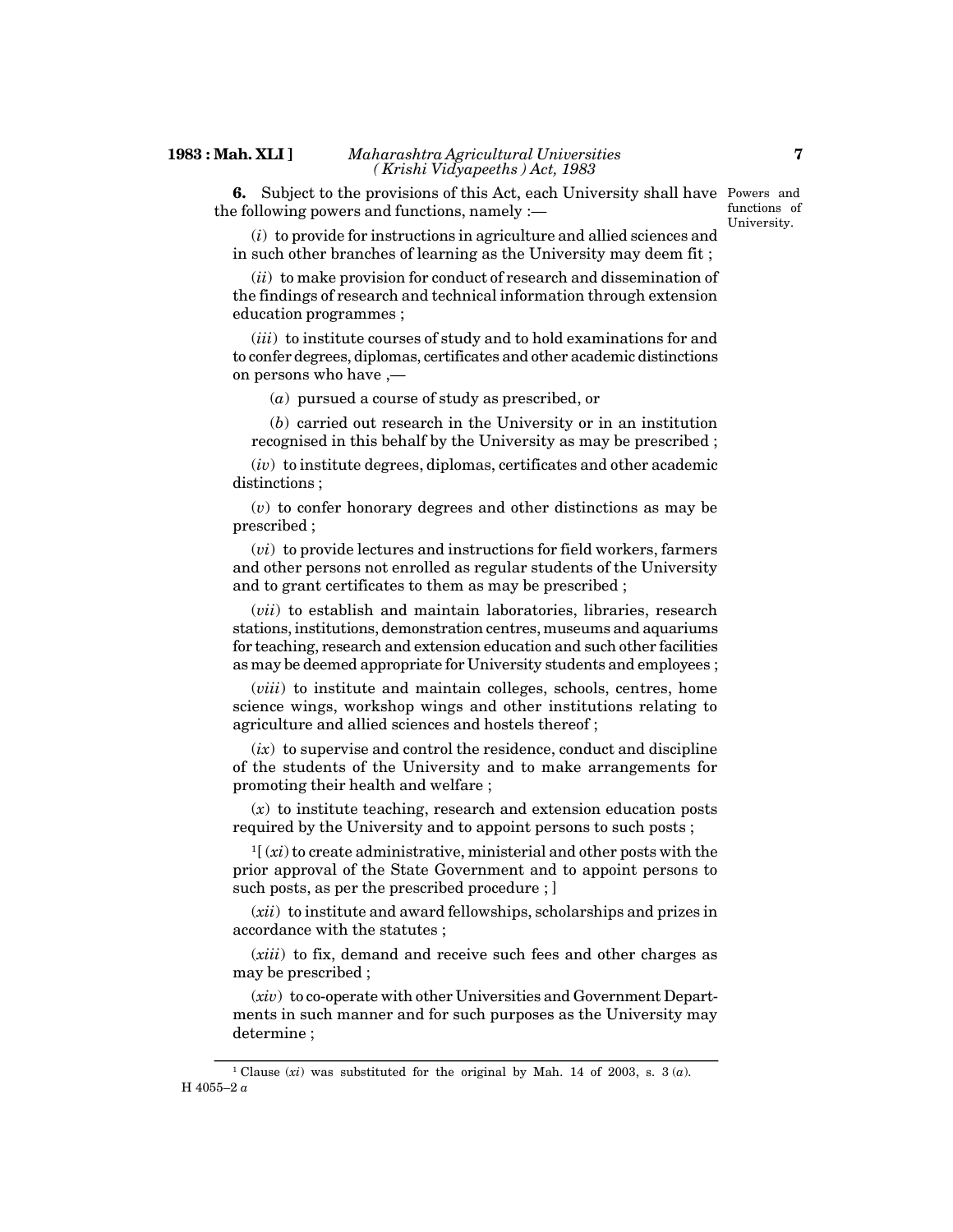(*xv*) to make provision for consumers' co-operative societies to serve the needs of students and staff of the University and of the colleges and institutions under its control ;

(*xvi*) to do all such acts and things, whether incidental to the powers and funtions or not, as may be requisite in order to further the objects of the University;

<sup>1</sup>[(*xvii*) to co-operate or collaborate with any other university, institutions, authority or organisation for research and advisory services and for that purpose to enter into appropriate arrangements with other universities, institutions, authorities or organisations to conduct certain courses ;

(*xviii*) to undertake academic collaboration programmes with universities and institutions in the country directly and with universities and institutions abroad with the prior approval of the State and Central Government ;

(*xix*) to enter into Joint Ventures with any other government institute, semi-government institute, company or commercial establishment.]

Duties of agricultural development programmes Government.

**7.** It shall be the duty of each University to carry out or undertake University to the production of such breeder and foundation seeds, survey for  $h^{[0]}$  and  $h^{[1]}$  and  $h^{[2]}$  and  $h^{[2]}$  and  $h^{[2]}$  and  $h^{[2]}$  and  $h^{[2]}$  and  $h^{[2]}$  and  $h^{[2]}$  and  $h^{[2]}$  and  $h^{[2]}$  and  $h^{[2]}$  and estimating cost of production of such agricultural commodities, participation in such training and visit systems of extension and such other schemes and activities to help and support the Agricultural Development of Programmes or activities of Government, as the Pro-Chancellor, under intimation to the Chancellor may, from time to time, direct the University to carry out or undertake within such period as may be specified in the direction.

For failure to directions under section 7, power to resume lands vested in the University.

**8.** If, in the opinion of the State Government, any University does  $\operatorname{comply}$  not undertake adequate agricultural production on the lands vested in it, in accordance with the directions issued under section 7, the State Government may, by notice, call upon the University to show cause, within a specified period, why the lands vested in it as specified in the notice, should not be resumed by the State Government. After considering the cause, if any, shown by the Uninversity, the State Government may, without prejudice to any other action which may be taken under this Act, by order, resume all or any of the lands specified in the notice from the University and carry out or undertake its development programmes or activities thereon, whether by itself or through any agency specified by it in this behalf.

Prohibitions for award of degree, etc., in Agriculture, Veterinary Science and Fisheries by non agricultural

**9.** Notwithstanding anything contained in any Act relating to the estblishment of any non-agricultural University in the State, no such University shall be competent to award any degrees, diplomas, certificates or other academic distinctions in Agriculture,  $2$  \* \* \*:

<sup>3</sup>[ Provided that, nothing in this section or section 40 shall apply to the Yashwantrao Chavan Maharashtra Open University established under section 3 of the Yashwantrao Chavan Maharashtra Open University griculum Act, 1989 or any institution of higher learning or studies recognised by Mah. that University under clause (*xxiii*) of sub-section (*1*) of section 5 of that

XX of 1989.

<sup>&</sup>lt;sup>1</sup> clauses (xvii), (xviii) and (xix) were added by Mah. 14 of 2003 s.  $3(b)$ .

<sup>2</sup> The words "Veterinary Science and Fisheries" were deleted by Mah. 17 of 1998,

s.73, second Schedule.

<sup>3</sup> This proviso was added by Mah. 41 of 1989, s. 2.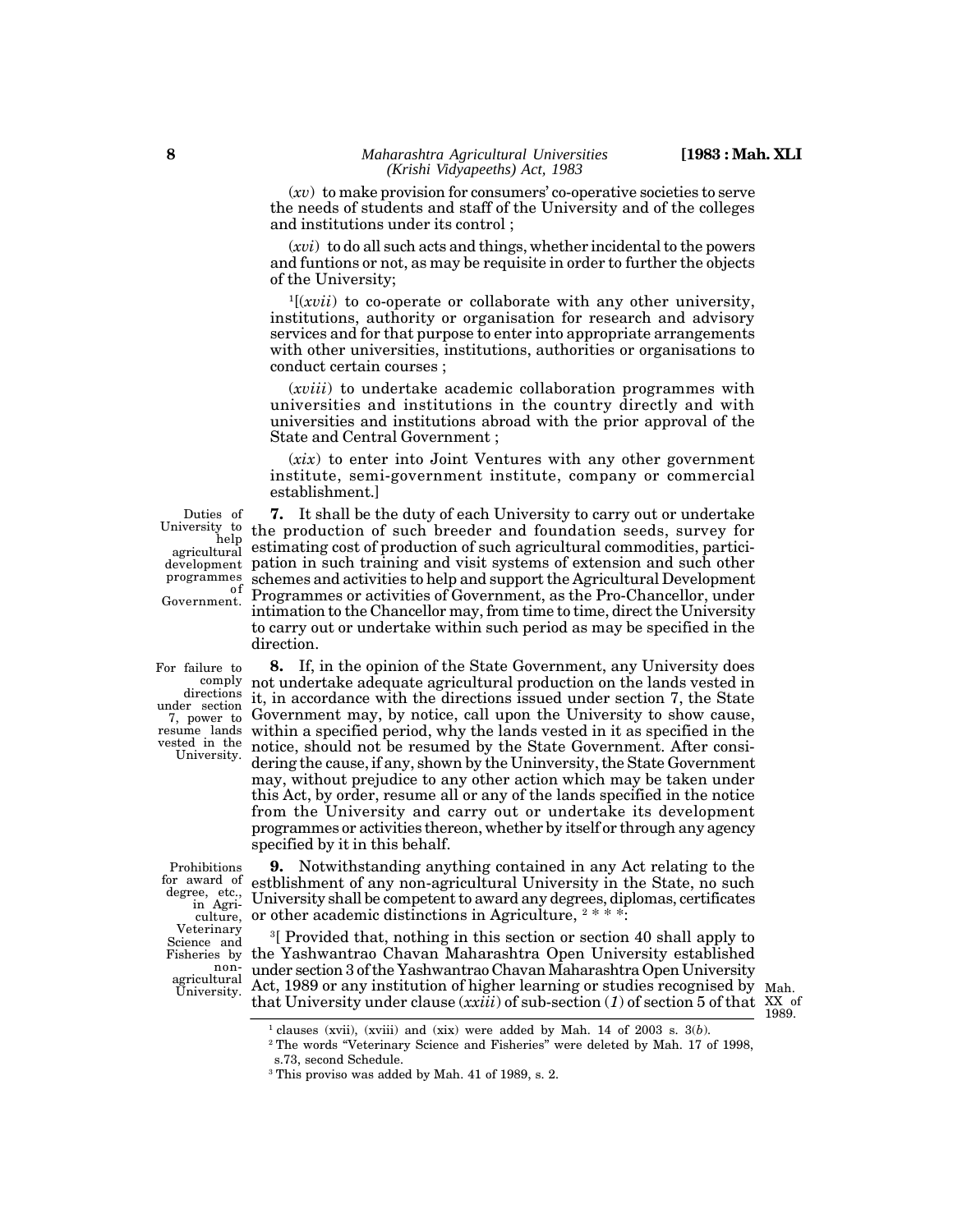#### **1983 : Mah. XLI ]** *Maharashtra Agricultural Universities ( Krishi Vidyapeeths ) Act, 1983*

Act ; and that University shall be competent to award any degrees, diplomas, certificates or other academic distinctions in Agriculture, Veterinary Science and Fisheries.]

**10.** If, in the opinion of any University, any college, research Transfer of institution, school, centre, activity or other institution transferred to and vesting in it is surplus to its requirements, the University may request the State Government that the same may be taken over by the State Government. Upon such request, the State Government may, by notifi-cation in the *Official Gazette*, direct that such institution shall, from such date and subject to such terms and conditions (including those relating to the employees serving therein or thereunder) as may be specified in the notification, cease to vest in the University and pass to, and be maintained by, the State Government; and thereupon all properties and assets and liabilities of the University in relation to such institution shall stand transferred to, and vest in, the State Government. The conditions of service of the employees, if any, transferred to the State Government alongwith the institution shall not be less favourable than those applicable to them immediately before such transfer.

**11.** (*1*) The Chancellor shall have the right to cause an inspection to Inspection be made, by such person or persons or body of persons, as he may direct, and Inquiry. of any University, its buildings, farms, laboratories, libraries, museums, workshops and equipments of any college, institution or hostel maintained, administered or recognised by the University and of the teaching and other work conducted by or on behalf of the University or under its auspices and of the conduct of examinations or other functions of the University, and to cause an inquiry to be made in like manner regarding any matter connected with the adminstration or finances of the University.

(*2*) The Chancellor shall, in every case, give due notice to the University of his intention to cause an inspection or inquiry to be made, and the University shall be entitled to appoint a representative, who shall have the right to be present and to be heard at the inspection or inquiry.

(*3*) After an inspection or inquiry has been caused to be made, the Chancellor may address the Vice-Chancellor on the result of such inspection or inquiry and the Vice-Chancellor shall communicate to the Executive Council the views of the Chancellor and call upon the Executive Council to communicate to the Chancellor through him its opinion thereon within such time as may have been specified by the Chancellor. If the Executive Council communicates its opinion within the specified time limit, after taking into consideration that opinion, or where the Executive Council fails to communicate its opinion in time, after the specified time limit is over, the Chancellor may proceed and advice the Executive Council upon the action to be taken by it, and fix a time limit for taking such action.

(*4*) The Executive Council shall, within the time limit so fixed, report to the Chancellor through the Vice-Chancellor the action which has been taken or is proposed to be taken on the advice tendered by him.

certain institutions to Government.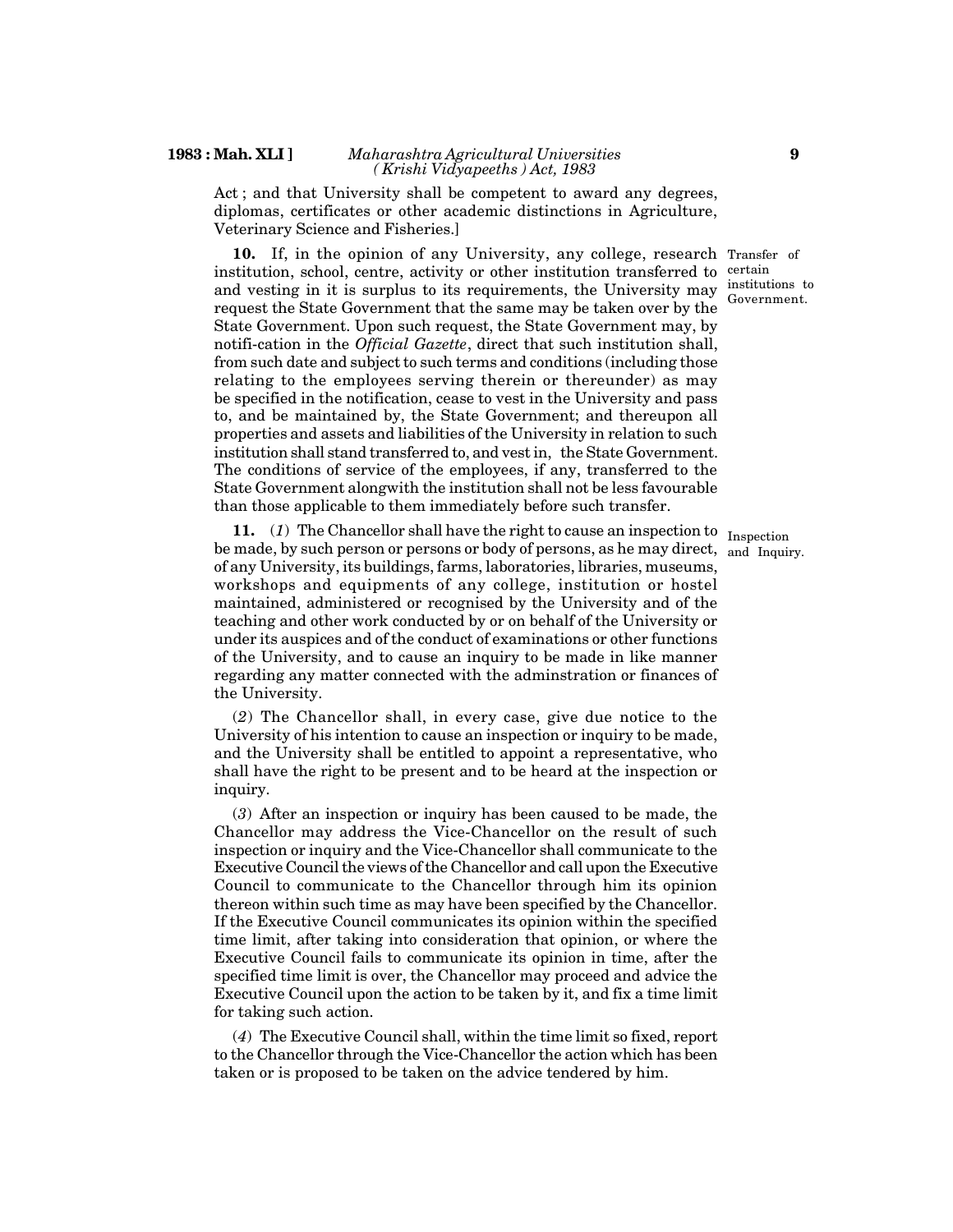(*5*) The Chancellor may, where action has not been taken by the Executive Council to his satisfaction within the time limit fixed, and after considering any explanation furnished or representation made by the Executive Council, issue such directions, as the Chancellor may think fit, and the Executive Council and other authority concerned shall comply with such directions.

(*6*) Notwithstanding anything contained in the preceding sub-sections, if at any time the Chancellor is of the opinion that in any matter the affairs of the University are not managed in furtherance of the objects of the University or in accordance with the provisions of this Act and the Statutes and Regulations or that special measures are desirable to maintain the standards of University teaching, examinations, research, extension education, administration or finances, the Chancellor may indicate to the Executive Council through the Vice-Chancellor any matter in regard to which he desires an explanation and call upon the Executive Council to offer such explanation within such time as may be specified by him. If the Executive Council fails to offer any explanation within the time specified or offers an explanation which, in the opinion of the Chancellor, is not satisfactory, the Chancellor may issue such directions as appear to him to be necessary, and the Executive Council and other authority concerned shall comply with such directions.

(*7*) The Executive Council shall furnish such information relating to the administration and finances of the University as the Chancellor may from time to time require.

(*8*) The Executive Council shall furnish to the State Government such returns or other information with respect to the property or activities of the University as the State Government may from time to time require.

#### CHAPTER III.

MAHARASHTRA COUNCIL OF AGRICULTURAL EDUCATION AND RESEARCH.

Constitution of State Council and its powers

**12.** (*1*) For the purposes of effective co-ordination in the activities of all Agricultural Universities in the State, particularly in relation to teaching, research, extension education and other matters of common and functions. interests and for having periodical evaluation of the functioning of the Universities and supervision over the Universities and their academic and financial activities and programmes, the State Government shall constitute a Council to be called " the Maharashtra Council of Agricultural Education and Research.".

> $(2)$  ( $a)$ ) The Minister for Agriculture, Maharashtra State, shall be the Chairman of the State Council.

> (*b*) The State Government may appoint a person who in its opinion, has expertise in any aspect of agricultural development, to be the Vice-Chairman of the Council.

(*c*) The Council shall consist of the following other members, namely :—

(*i*) the Vice-Chancellors of the Agricultural Universities in the State as *ex-officio* members ;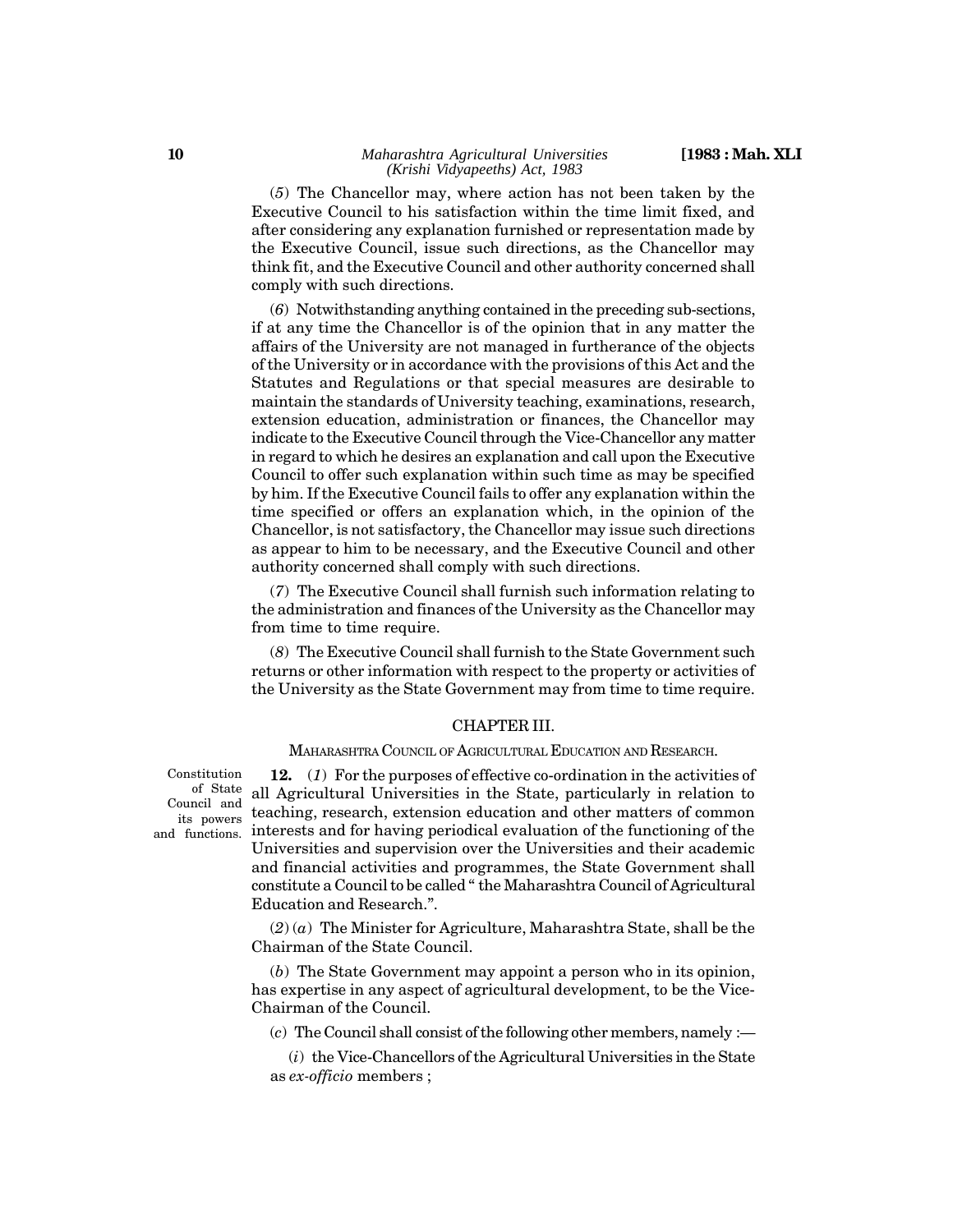(*ii*) the Chief Secretary to Government and the Agriculture, Finance and Planning Secretaries to Government as *ex-officio* members ;

(*iii*) one representative of the Indian Council of Agricultural Research to be appointed by the State Government ;

(*iv*) four non-official memebers of the Executive Councils concerned to be appointed by the State Government, one from each Agricultural University area ;

(*v*) one member to be appointed by the Chancellor ;

(*vi*) two agricultural scientists to be appointed by the State Government ;

(*vii*) the member-secretary, a whole-time officer, to be appointed by the State Government.

(*3*) Without prejudice to the generality of the provisions of sub-section (*1*), the Council shall have the following powers and functions, namely :—

(*a*) to approve the annual plans of the Universities and the schemes forming part of such plans ;

(*b*) subject to the provisions of section 54, to approve the annual financial estimates of the Universities ;

(*c*) to grant approval to any proposals by the Universities for reappropriation of budget grants ;

(*d*) to grant permission to the Universities for starting any new faculties, courses or disciplines or departments, as well as introduction of additional elective subjects for any curriculum ;

(*e*) to grant administrative approval to any building proposed to be costructed by any University, the cost of which is estimated to be three lakhs rupees or more ;

(*f*) to grant administrative approval to any equipment proposed to be purchased by any University, the cost of which is estimated to be five lakhs rupees or more ;

(*g*) to review, from time to time, the work done in the Universities relating to agricultural education, teaching, research and extension education programmes including the work connected with <sup>1</sup>[horticulture,food technology and forestry, with a view to achieving effective co-ordination in the activities of the Universities and to give them suitable guidance and directions ;

(*h*) to apprise the Chancellor of the functioning of the Universities in the light of the periodical evaluation made by it ;

(*i*) to move the State Government to release funds to the Universities, both Plan and Non-Plan at such intervals as may be found necessary, on the basis of the decisions taken by the Council ;

(*j*) to advise the State Government on any matters relating to the activities of the Universities, which may be referred to it by the State Government ;

<sup>&</sup>lt;sup>1</sup> These words were substituted for the words, "animal husbandry, horticulture, forestry, dairy science and food technology and fisheries" by Mah. 17 of 1998, s. 73, Second Schedule.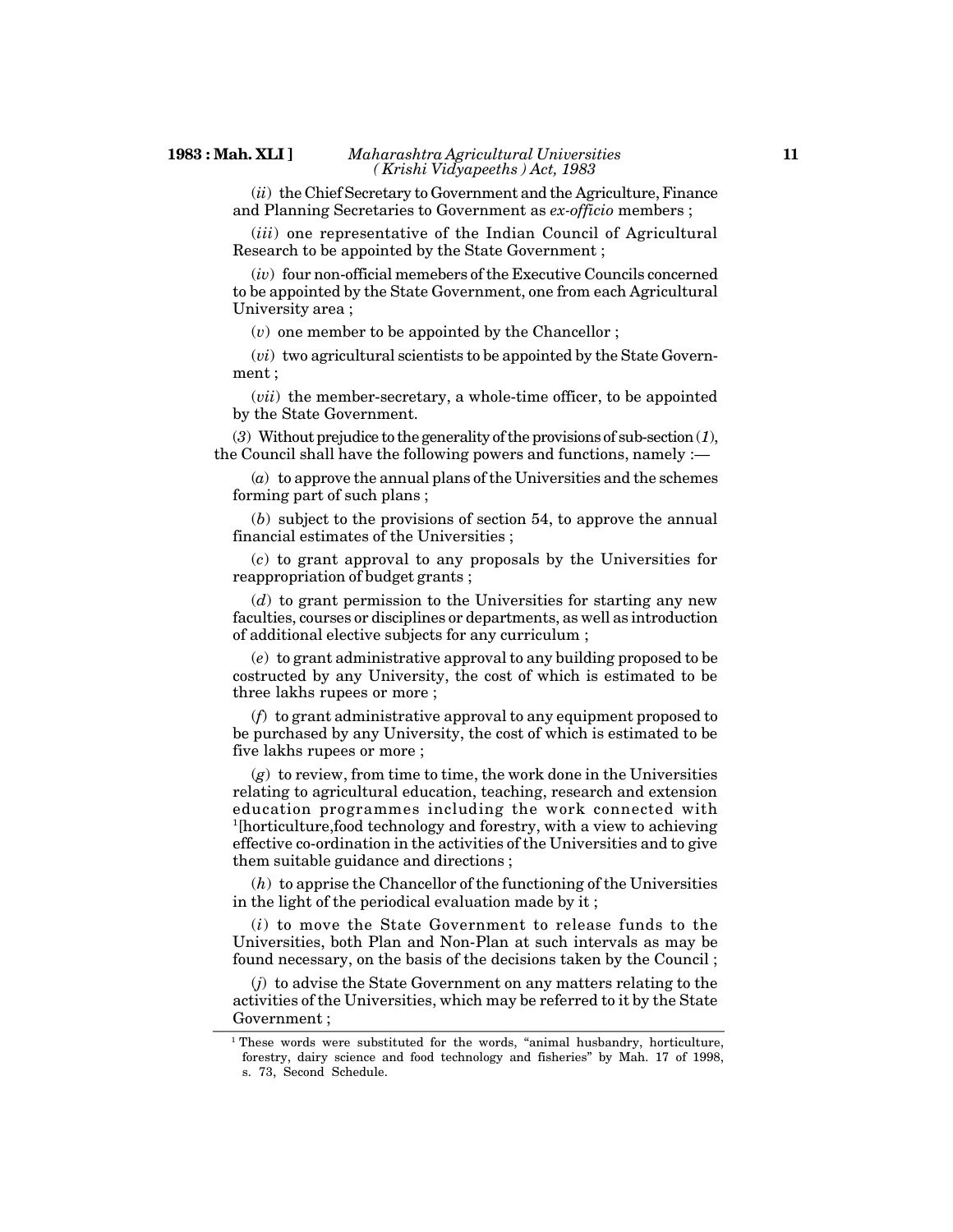(*k*) to exercise such other powers and to discharge such other function as are incidental to or requisite to give effect to the provisions of this Act.

 $(4)(a)$  The Council, in the exercise of its powers and the discharge of its functions, shall have the power to issue necessary directions to the Universities, under intimation to the Chancellor, which shall be final and binding on the Universities.

(*b*) It shall be the duty of the Vice-Chancellor concerned to ensure that such directions are promptly and properly implemented, and for this purpose the Vice-Chancellor shall have and exercise all the necessary powers as provided in sub-section (*6*) of section 18.

(*5*) (*a*) The Vice-Chairman shall receive such honorarium and allowances as the State Government may determine.

(*b*) The emoluments and other conditions of service of the Member-Secretary shall be such as the State Government may determine.

(*c*) Every non-official member shall receive such allowances for the purpose of meeting personal expenditure incurred in attending the meetings of the Council or for attending to any other business of the Council as such member, as the State Government may determine.

(*6*) The Council shall, in conducting its business, determine such procedure as it deems fit.

(*7*) The Council shall have the power to Act, notwithstanding any vacancy in the membership thereof or any defect in the constitution thereof.

#### CHAPTER IV.

#### OFFICERS OF THE UNIVERSITIES.

**13.** The personnel of each University shall be classified under one of of Officers the following categories  $:$   $\rightarrow$ 

> (*a*) Executives, Academic Officers and other Officers who have the administrative authority and who are designated as such by or under this Act, or by the Statutes.

> (*b*) Academic staff members who have duties of an academic nature, such as teaching, research and extension education and who hold professional rank of Professor, Associate Professor, Assistant Professor, Lecturer or Demonstrator or the like as may be designated by or under this Act, or by the Statutes.

> (*c*) Ministerial staff members who are in the service of the University and not included in the categories (*a*) and (*b*) above.

Executives, Academic and other Officers.

14. The following shall be the Executives, Academic Officers, <sup>1</sup>[Other] Officers, and Officers declared by Statutes ] of each University, namely :—

(*a*) *Executives*

(*i*) The Chancellor. (*ii*) The Pro-Chancellor.

(*iii*) The Vice-Chancellor.

Classification and staff of University.

<sup>&</sup>lt;sup>1</sup> These words were substituted for the words " and other Officers " by Mah. 12 of 1988, s. 3(*a*).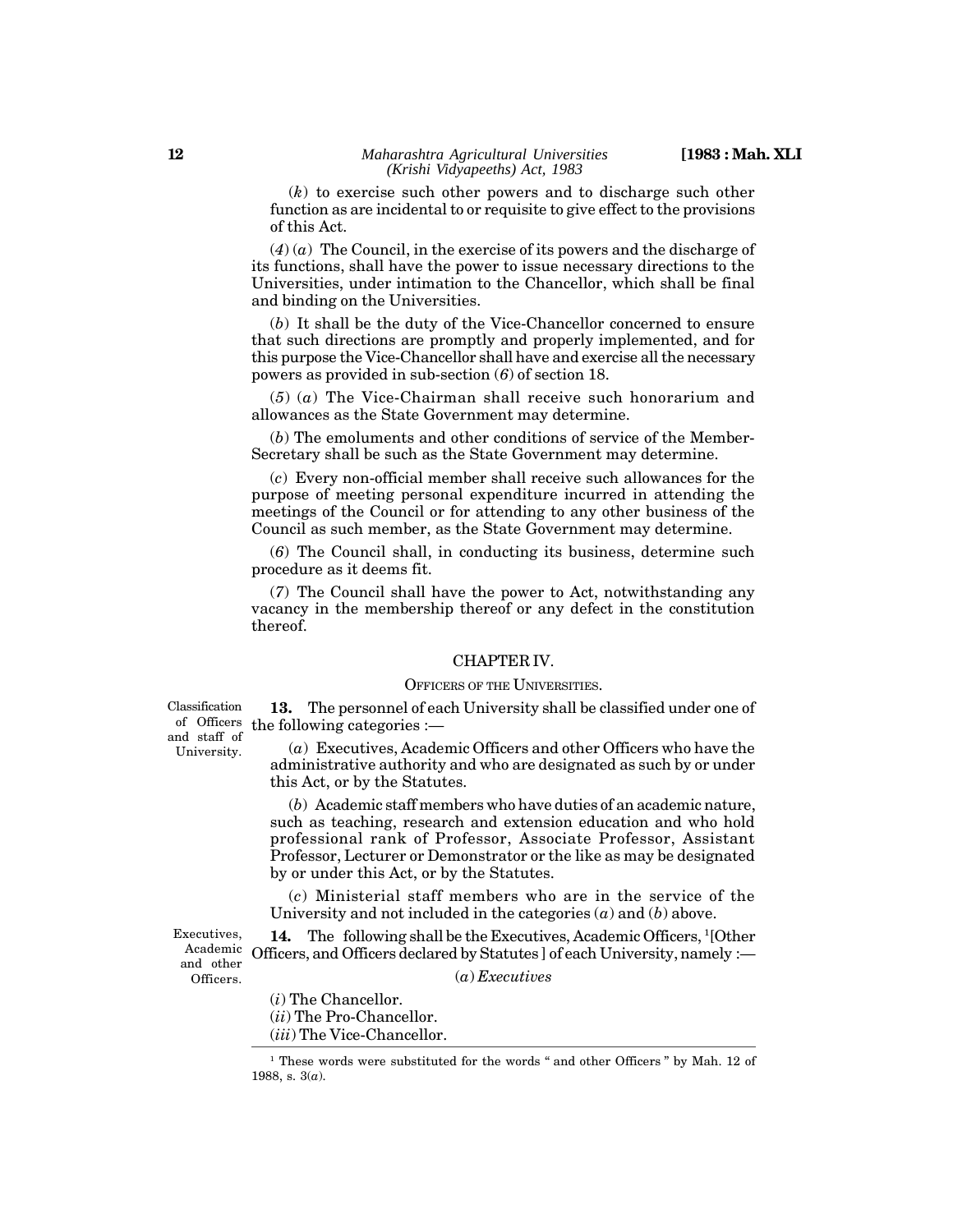(*iv*) The Director of Instruction.

(*v*) The Director of Research.

(*vi*) The Director of Extension Education.

(*vii*) The Deans of Faculties.

(*viii*) The Associate Deans.

(*c*) *Other Officers*

(*ix*) The Registrar.

(*x*) The Comptroller.

 $1[(xi)$  The students welfare officer].

(*xii*) The Librarian.

<sup>2</sup>[(*d*) *Officers declared by Statutes*]

(*xiii*) Such other persons as may be declared by the Statutes to be the Academic Officers or Other Officers of the University :

<sup>3</sup>[ Provided that, the same person may be appointed to more than one post in the category of Academic Officers or Other Officers or Officers declared by Statutes :

Provided further that, in the category of Academic Officers or Other Officers or officers declared by Statutes, any of the post may be filled or may not be filled at any time.]

**15.** (*1*) The Governor of Maharashtra, shall be the Chancellor of Chancellor. each of the Universities.

(*2*) The Chancellor shall, by virtue of his office, be the head of the University and shall, when present, preside at any convocation of the University.

(*3*) The Chancellor may call for his information any papers relating to the administration of the affairs of the University and such requisition shall be complied with by the University.

(*4*) Every proposal to confer any honorary degree shall be subject to confirmation by the Chancellor.

(*5*) The Chancellor may, by order in writing, annul any proceeding of any officer or authority of the University, which is not in conformity with this Act, the Statutes or the Regulations, or which is prejudicial to the interest of the University :

Provided that, before making any such order, he shall call upon the officer or authority to show cause why such an order should not be made, and if any cause is shown within the time specified by him in this behalf, he shall consider the same.

<sup>&</sup>lt;sup>1</sup>The entry  $(xi)$  was substituted for original by Mah. 14 of 2003, s. 4.

<sup>2</sup>This heading was inserted by Mah. 12 of 1988, s. 3 *(b)*.

<sup>3</sup>These provisos were substituted for the original provisos, *ibid*, s. 3 *(c)*. H 4055–3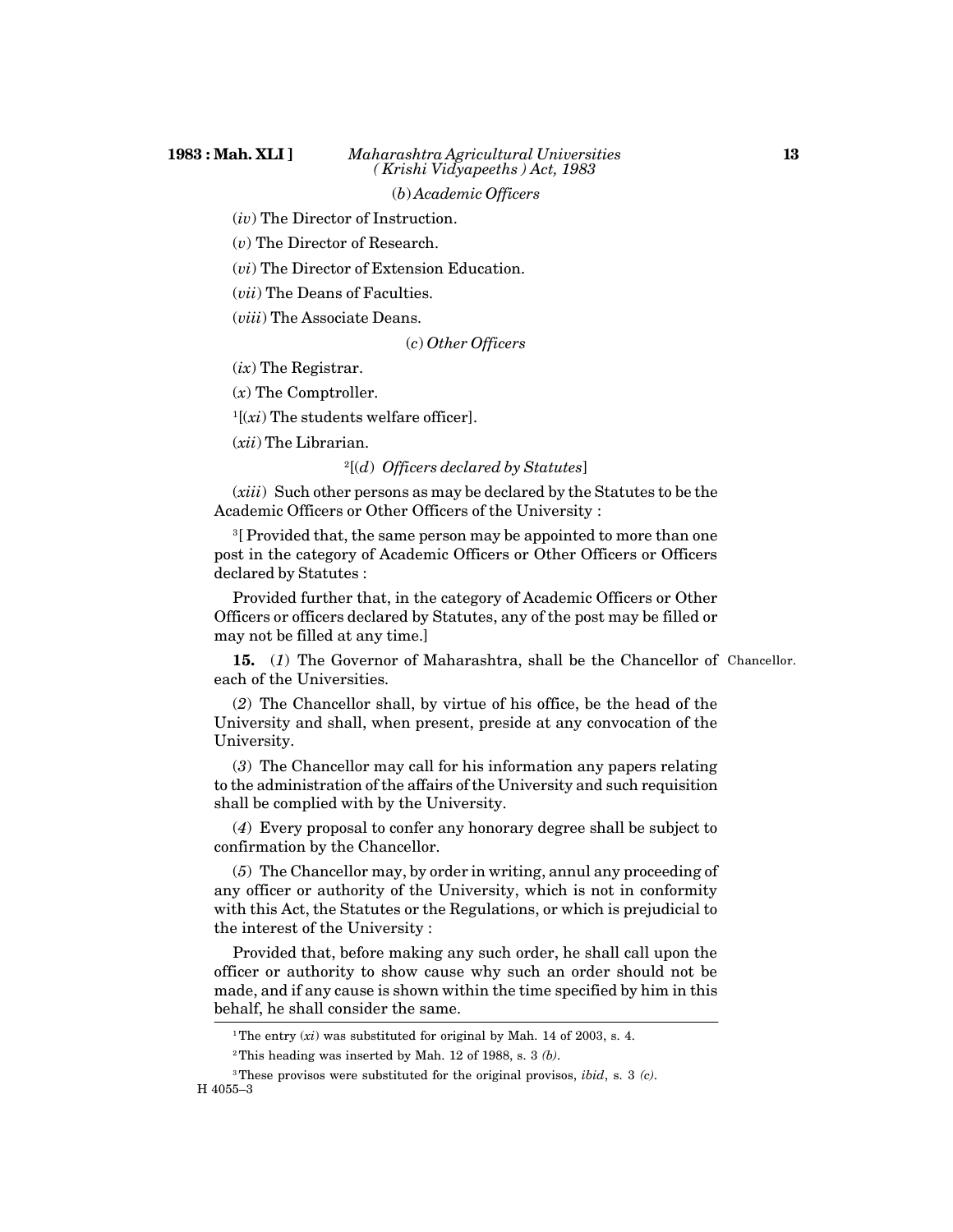(*6*) The Chancellor shall exercise such other powers and perform such other duties as are laid down by this Act.

**16.** (*1*) The Minister for Agriculture, Maharashtra State, shall be the Pro-Chancellor of each of the Universities and shall in the absence of Chancellor. the Chancellor preside over the convocation of the University. Pro-

(*2*) The Pro-Chancellor may call for his information any papers relating to the administration of the affairs of the University and such requisition shall be complied with by the University.

(*3*) The annual programme of work of the University shall be referred to the Pro-Chancellor for his information and any suggestion made by him shall be considered by the Executive Council.

(*4*) He shall also exercise such powers and perform such duties of the Chancellor as the Chancellor may by order in writing delegate to the Pro-Chancellor and such delegation may be subject to such restrictions and conditions as may be specified in such order.

**17.** <sup>1</sup>**[**(*1*) The Vice-Chancellor shall be appointed by the Chancellor in Chan- the manner stated hereunder:— Vicecellor.

(*a*) There shall be a Committee consisting of the following members to recommend suitable names to the Chancellor for appointment of the Vice-Chancellor, namely:—

 $(i)$  a member nominated by the Chancellor, who shall be a retired Judge of the Supreme Court or retired Chief Justice of a High Court or an eminent scientist of national repute or a recipient of *Padma* Award in the field of education;

(*ii*) the Director General, Indian Council of Agricultural Research, New Delhi ;

(*iii*) the Principal Secretary (Agriculture) or Secreraty (Agriculture), as the case may be, in the Agriculture, Animal Husbandry, Dairy Development and Fisheries Department of the Government of Maharashtra ;

(*b*) The member nominated by the Chancellor shall be the Chairman of the Committee ;

(*c*) The member nominated shall be the person not connected with the University or any recognised institution of the University ;

(*d*) No meeting of the Committee shall be held unless all the three members of the Committee are present.]

<sup>2</sup>[(*2*) The process of preparing a panel shall begin at least three months before the probable date of occurrence of the vacancy of the Vice-Chancellor and shall be completed within the time limit fixed by the Chancellor. The Chancellor, however, may extend such time limit if in the exigency of the circumstances, it is necessary so to do, however that the period so extednded shall not exceed three months in the aggregate.

(*2A*) The Committee shall recommend a panel of not less than five suitable persons for the consideration of the Chancellor for being appointed as the Vice-Chancellor within the period of two months from its constitution. The names so recommended shall be in alphabetical order without any preference being indicated. The report shall be accompanied by a detailed write-up on suitability of each person included in the panel.

(*2B*) The Chancellor may select one of the said persons from such panel for the post of the Vice-Chancellor and appoint the person to such post. If the Chancellor does not approve any of the person in the panel or if the person selected by the Chancellor for the post of Vice-Chancellor is not willing to accept the office of the Vice-Chancellor, the Chancellor may require the above-mentioned Committe to prepare a fresh panel.

<sup>&</sup>lt;sup>1</sup> Sub-section (*1*) was substituted by Mah. 18 of 2010, s.2(*a*).

<sup>2</sup> These sub-sections were substituted for sub-section (*2*), *ibid,* s. 2(*b*).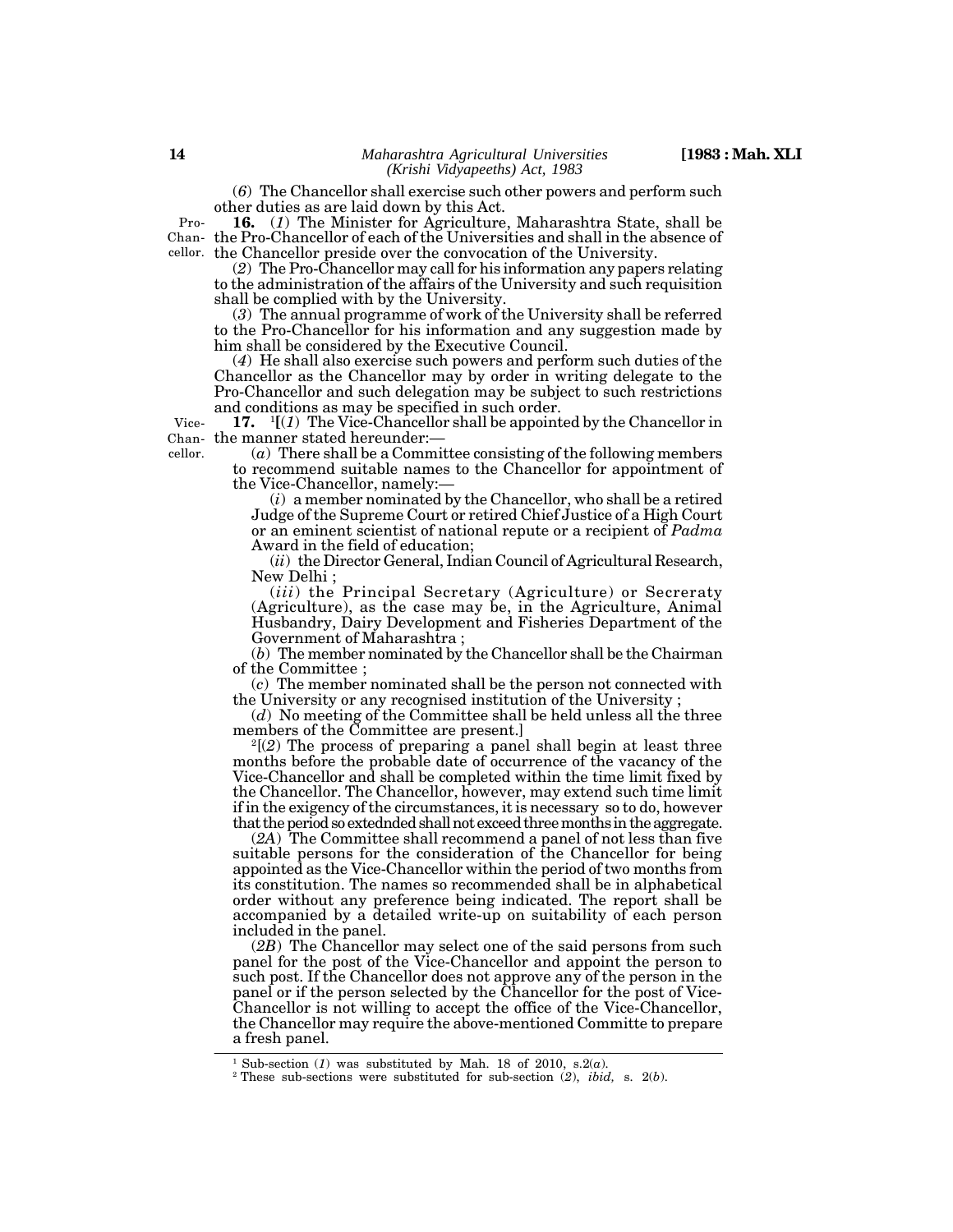(*2C*) A person recommended by the Committee for appointemnt as a Vice-Chancellor shall,---

(*a*) be an eminent academician or an administrator of high calibre ;

(*b*) be able to provide leadership by his own example ; (*c*) be able to provide vision and have ability to translate the same into reality in the interest of students and society; and

(*d*) possess such educational qualifications and experience as may be specified by the State Government, by an order published in the *Official Gazettee,* in consultation with the Chancellor.

(*2D*) The eligibility conditions and the process for recommendation of names for appointment as a Vice-Chancellor shall be given wide publicity to ensure the recommendation of most suitable candidates.] (*3*) The Vice-Chancellor shall be a whole time salaried officer of the

University.<br> ${}^{1}[(4)$ <sup>2</sup>[The Vice-Chancellor shall, subject to the terms and conditions of his service, hold office for a period of five years from the date on which he enters upon his office ; and shall not be eligible for reappointment :

Provided that the Vice-Chancellor who is in office on the date of coming into force of the Maharashtra Agricultural Universities (*Krishi* XIV Theo force of the Manarashtra Agricultural Oniversities Mah. of  $^{\prime\prime\prime}$ 

2003.

 $(i)$  it is his second term in office on reappointment, continue to hold the office only till the completion of his term of three years ; and

(*ii*) it is his first term in office, continue to hold the office till the completion of the term of five years from the date of his appointment to that office.]

The Chancellor may, by order,—

 $(a)$  direct that notwithstanding the expiration of his term, the Vice-Chancellor may continue to hold office ; or

(*b*) nominate a Director or a Dean of the University, or of any other Agricultural University in the State or any other person to hold the office of the Vice-Chancellor for such <sup>3</sup>[term not exceeding, twelve months in the aggregate], as he may specify from time to time in his order :

Provided that, the Vice-Chancellor, so continuing or the Director, Dean cease to hold such office on the date on which the person appointed as<br>Vice-Chancellor in accordance with the provisions of sub-section  $(1)$  enters<br>upon his office.<br> $(4A)$  No person shall hold, or continue to hold, the o

Chancellor after he attains the age of sixty-five years.<br>  $(4B)$  For the removal of doubt, it is hereby declared that, notwith-<br>
standing anything contained in this Act or the terms of any contract of<br>
service or the term

*Mah. Vidyapeeths*) (Amendment) Act, 1989, continues to hold the office of the <sub>XLI</sub> Vice-Chancellor of any University,— XLI Vice-Chancellor of any University,-

 $(a)$  after having completed three years or more in such office or of <u>J</u> 1989.

(*b*) completes three years in such office after the date of such commencement, shall cease to hold such office on the date of such commencement or, as the case may be, on the date of completion of three years in such office, and accordingly such person shall be deemed to have vacated such office on the respective such date and such office shall be deemed to be vacant on such date.]

H 4055–3*a* the aggregate" by Mah. 18 of 2010, s. 2(*c*).

<sup>1</sup> These sub-sections were substituted for sub-section (*4*) by Mah. 41 of 1989, s. 3. <sup>2</sup> This clause was substituted for the principal clause of sub-section (*4*) begining with words " The Vice-Chancellor shall " and ending with the words " only for a

second term. " by Mah. 14 of 2003, s. 5(*b*). <sup>3</sup> These words were substituted for the words "term not exceeding six months in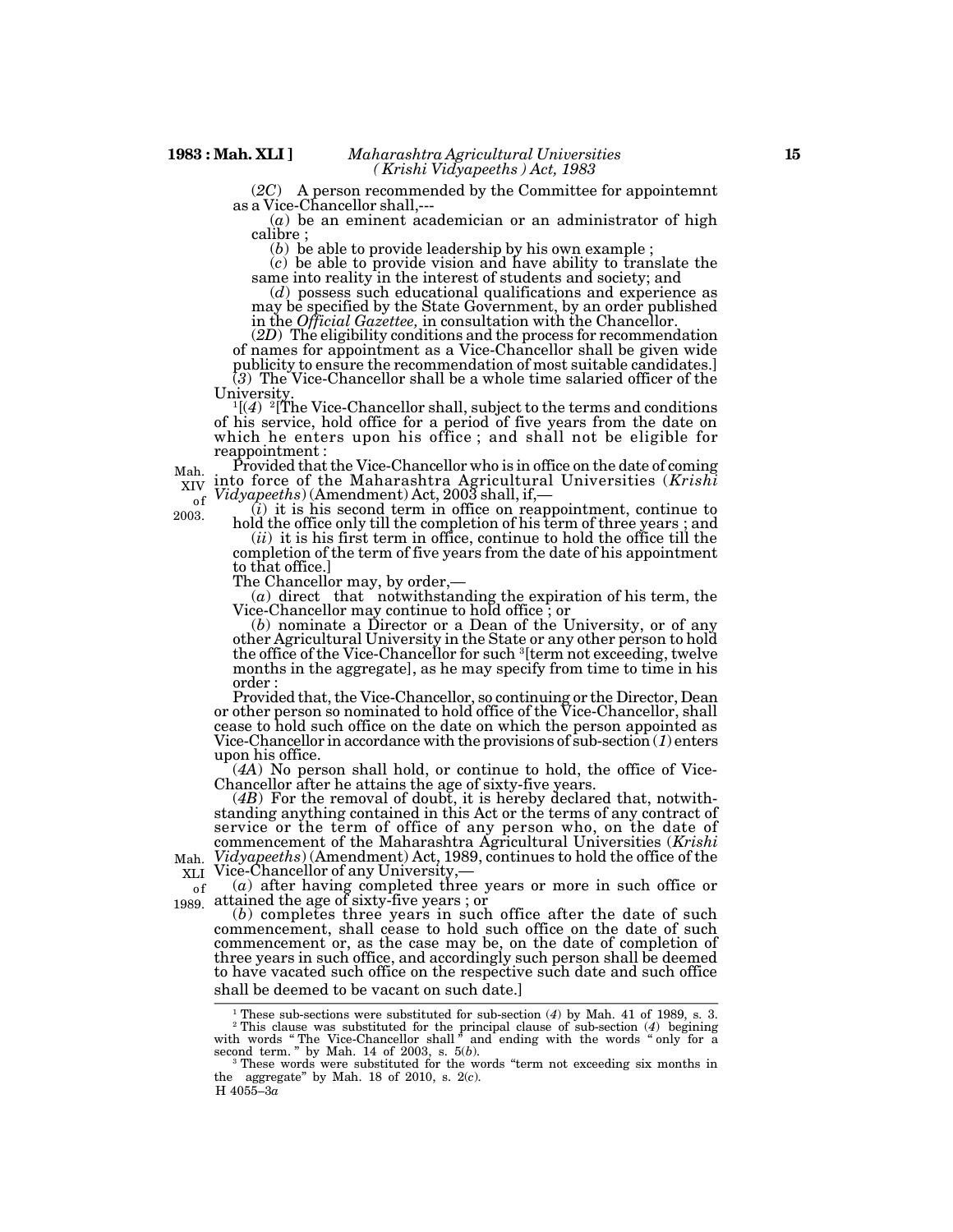(*5*) The Vice-Chancellor may, after giving three months' notice, resign his office, by tendering his resignation in writing to the Chancellor. The resignation shall take effect on its acceptance by the Chancellor.

(*6*) (*a*) The Chancellor may, on the recommendation of the Pro-Chancellor on the ground that the Vice-Chancellor has neglected or without reasonable excuse has failed to carry out his responsibility of implementing the directions issued by the Pro-Chancellor under section 7, or by the State Council under section 12, by order, remove the Vice-Chancellor at any time from office.

(*b*) If the Vice-Chancellor, in the opinion of the Chancellor, omits or refuses to carry out the provisions of this Act <sup>1</sup>[ or commits or has committed breach of any of the terms and conditions of the service contract] or abuses the powers vested in him and if it appears to the Chancellor that the continuance of the Vice-Chancellor in office is detrimental to the interest of the University, the Chancellor may, after consultation with the concerned Executive Council, by order, remove the Vice-Chancellor at any time from office.

(*c*) No order under clause *(a)* or *(b)* shall be made, unless the Vice-Chancellor has been given a reasonable opportunity of being heard in respect of the action proposed to be taken against him.

 $2[(7)(a)$  The Vice-Chancellor shall draw such emoluments as the State Government may, from time to time, whether prospectively or retrospectively, determine ;

(*b*) The other conditions of service of the Vice-Chancellor shall be such as may be determined by the Statutes and accepted by the Vice-Chancellor at the time of his appointment :

Provided that, the emoluments and other conditions of service shall not be varied to the disadvantage of a Vice-Chancellor during his tenure as Vice-Chancellor].

(*8*) In the event of the occurrence of a vacancy in the office of the Vice-Chancellor by reason of death, resignation or otherwise, the Chancellor may nominate a Director or a Dean of the University or of any other Agricultural University in the State or any other person to act as Vice-Chancellor, until a regular appointment of Vice-Chancellor is made in accordance with sub-section (*1*) of this section :

Provided that, the period of such interim arrangement shall not exceed six months.

(*9*) Where any temporary vacancy in the office of the Vice-Chancellor occurs by reason of leave, illness or other cause, the Pro-Chancellor shall make such arrangements for carrying on the duties of the office of the Vice-Chancellor, as he may think fit. Until such arrangements are made, the Director or the Dean or any other person nominated by the

<sup>&</sup>lt;sup>1</sup> These words were inserted by Mah. 14 of 2003, s.5 (c).

<sup>2</sup> Sub-section (*7*) was substituted for the original by Mah. 12 of 1988, s. 4.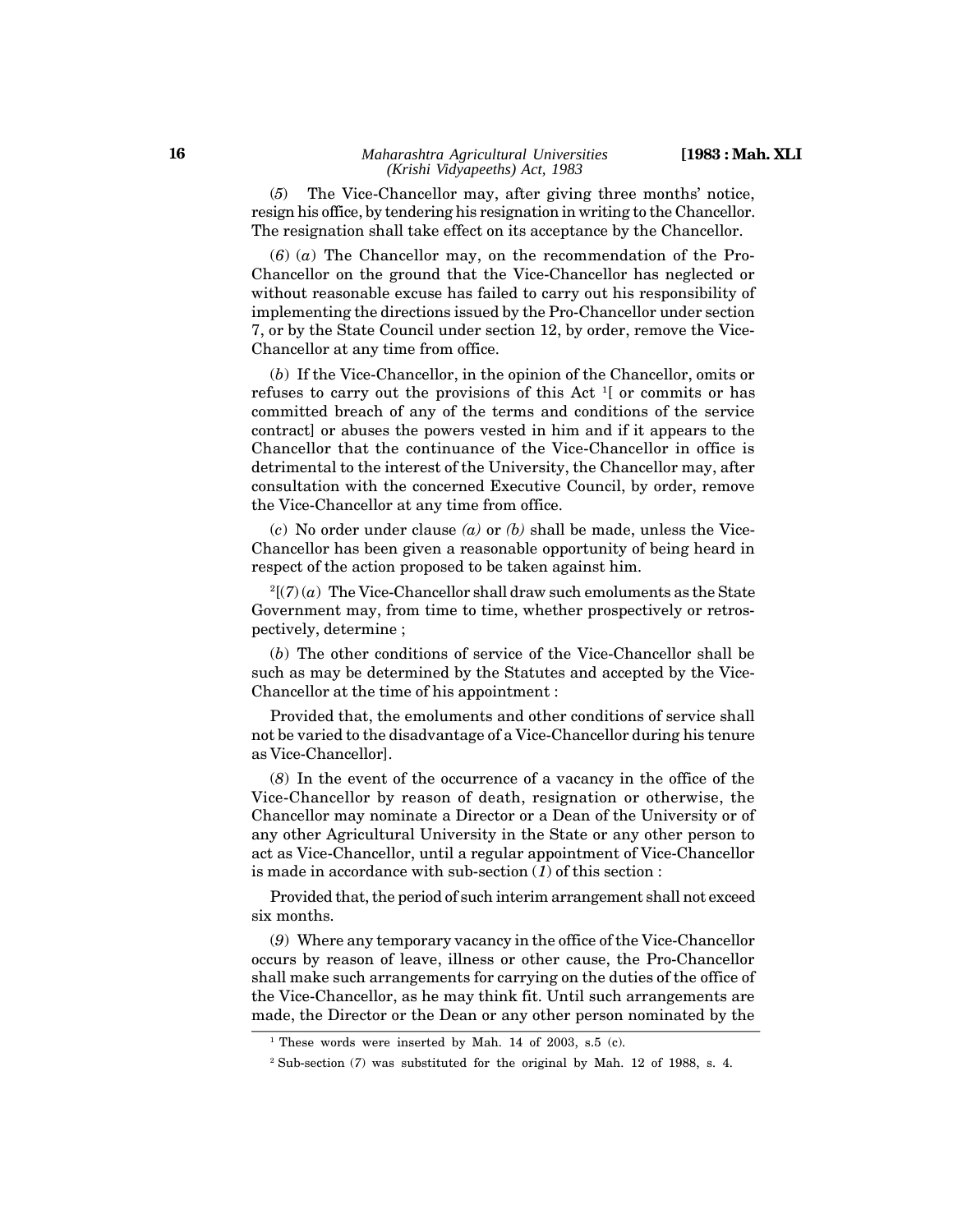#### **1983 : Mah. XLI ]** *Maharashtra Agricultural Universities ( Krishi Vidyapeeths ) Act, 1983*

Pro-Chancellor for that purpose shall carry on the current duties of the office of the Vice-Chancellor :

Provided that, in the case of a temporary vacancy of less than two months, the Vice-Chancellor may, by order in writing entrust his duties to any Director or Dean or, in their absence to the Registrar, as a measure of emergency.

**18.** (*1*) The Vice-Chancellor shall be the principal executive of the Powers and University. He shall, in the absence of the Chancellor and Pro-Chancellor, duties of preside at any convocation of the University. He shall be also an  $ex$ - Vice*officio* member and Chairman of the Executive Council and the Academic Council.

(*2*) The Vice-Chancellor shall exercise general control over the affairs of the University and shall be responsible for the due maintenance of discipline in the University.

(*3*) The Vice-Chancellor shall have power to convene meeting of the Executive Council and the Academic Council.

(*4*) It shall be the duty of the Vice-Chancellor to ensure that the provisions of this Act and the Statutes and the Regulations are faithfully observed, and he shall have all powers necessary for this purpose.

(*5*) The Vice-Chancellor shall be responsible for the proper administration of the University including financial administration and for close co-ordination and integration of teaching, research and extension education programmes.

(*6*) The Vice-Chancellor shall be responsible for prompt and proper implementation, by the University and its authorities and officers, of the directions issued by the Pro-Chancellor under section 7, and by the State Council under section 12, from time to time, and he shall have and exercise all the powers necessary for this purpose, notwithstanding anything contained in this Act or in the Statutes and Regulations made or deemed to be made under this Act.

(*7*) The Vice-Chancellor shall manage, through appropriate officers and staff members, the colleges, departments, institutions of specialised studies, laboratories, libraries, museums, hostels and schools maintained by the University, both at the headquarters and outside.

(*8*) The Vice-Chancellor may call for reports from the colleges, recognised institutions and hostels on all activities of the University, as he deems necessary for the proper functioning of the University.

(*9*) The Vice-Chancellor shall supervise and control the residence, conduct and discipline of the students of the University. He shall also make arrangements for promoting their health and general welfare, in consultation with such Committee as may be prescribed.

(*10*) The Vice-Chancellor shall have power to appoint such employees of the University as provided in this Act or in the Statutes.

(*11*) The Vice-Chancellor shall be responsible for the presentation of the annual accounts and the balance-sheet in time to the Executive Council.

Chancellor.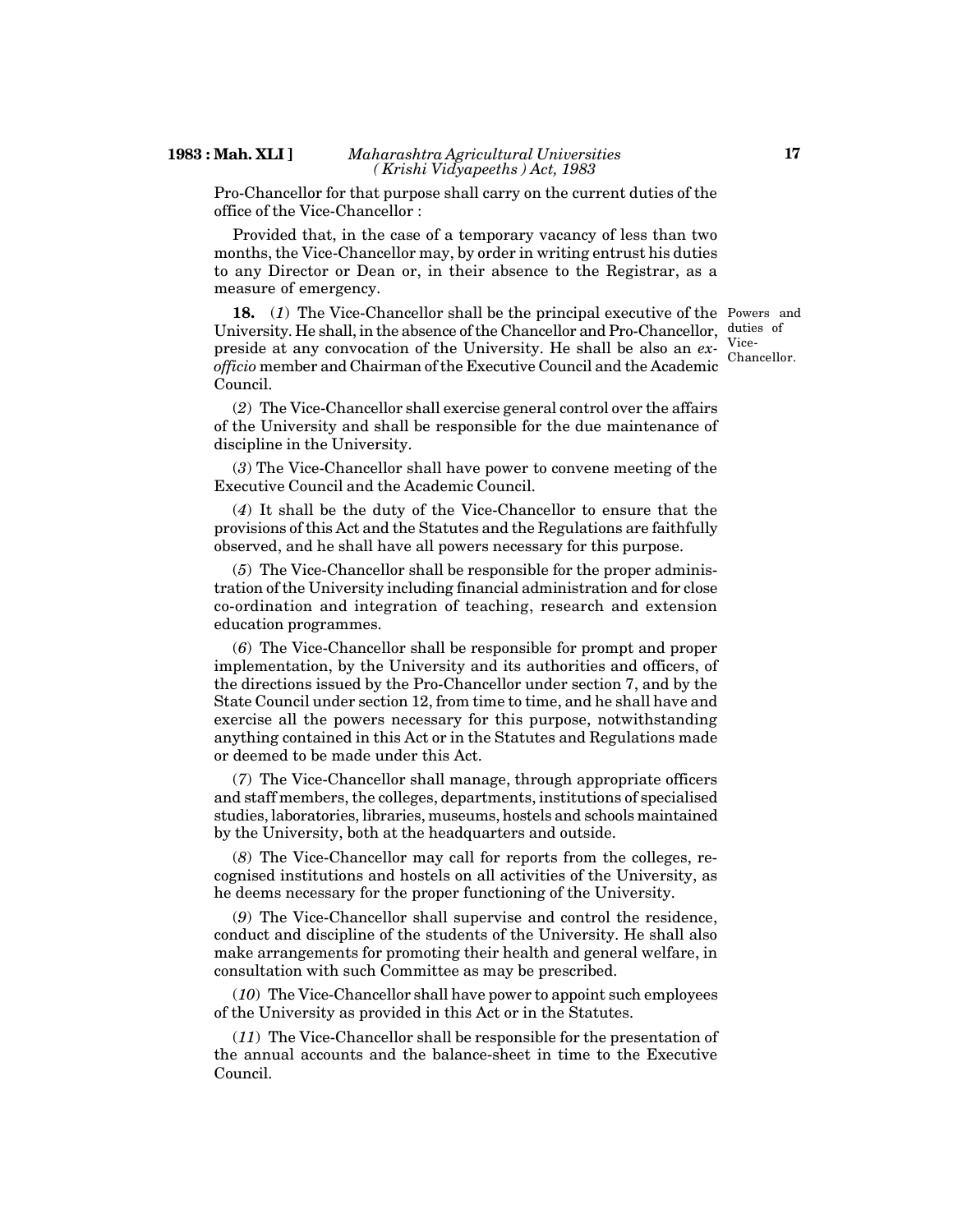(*12*) The Vice-Chancellor shall hold, control and administer the property and funds of the University.

(*13*) The Vice-Chancellor shall administer the funds placed at the disposal of the University for specific purposes.

(*14*) The Vice-Chancellor shall make provision within means available to him and in accordance with the financial estimates sanctioned by the State Council under section 52 for buildings, premises, apparatus and other means needed for carrying on the work of the University.

(*15*) The Vice-Chancellor shall, with the concurrence of the Executive Council, enter into, vary, carry out, or cancel contracts on behalf of the University in exercise of performance of the powers and duties assigned to it by or under this Act and the Statutes, on the advice of the Legal Committee to be appointed by the Executive Council for the purpose.

(*16*) In any emergency which, in the opinion of the Vice-Chancellor, requires that immediate action should be taken, he shall, subject to the control of the Pro-Chancellor, take such action which he deems necessary and shall at the earliest opportunity thereafter report his action to the Executive Council and to such other authority or officer as would have, in the ordinary course, dealt with the matter.

(*17*) Where any action taken by the Vice-Chancellor under the last preceding sub-section affects any person in the service of the University to his disadvantage, such person may prefer an appeal to the Executive Council within thirty days from the date on which such person has received notice of the action taken, and the Executive Council shall consider the appeal at its next meeting and shall give its decision within three months from the date of appeal.

(*18*) Any person aggrieved by the appellate order of the Executive Council may, within thirty days from the date of communication of such order, appeal to the Chancellor, and the decision of the Chancellor on such appeal shall be final.

(*19*) Subject to the provisions of the preceding sub-sections, the Vice-Chancellor shall give effect to the orders of the Executive Council regarding the appointment, suspension, removal or dismissal of any of the employees of the University.

(*20*) The Vice-Chancellor shall exercise such other powers and perform such other duties as are laid down under this Act and may be conferred or imposed on him by the Statutes.

Registrar.

**19.** (*1*) The Registrar of each University shall be a whole time salaried officer of the University. He shall be an officer appointed by the State Government on deputation, for such period as the State Government may, from time to time, fix. His terms and conditions of service shall be such as the State Government may determine.

(*2*) The Registrar shall be responsible for the due custody of the records and the common seal of the University. <sup>1</sup>[He shall be the *ex-officio*

<sup>&</sup>lt;sup>1</sup> These words were substituted for the portion begining with the words "He shall be " and ending with the words " the Academic Council " by Mah. 14 of 2003, s. 6(*a*).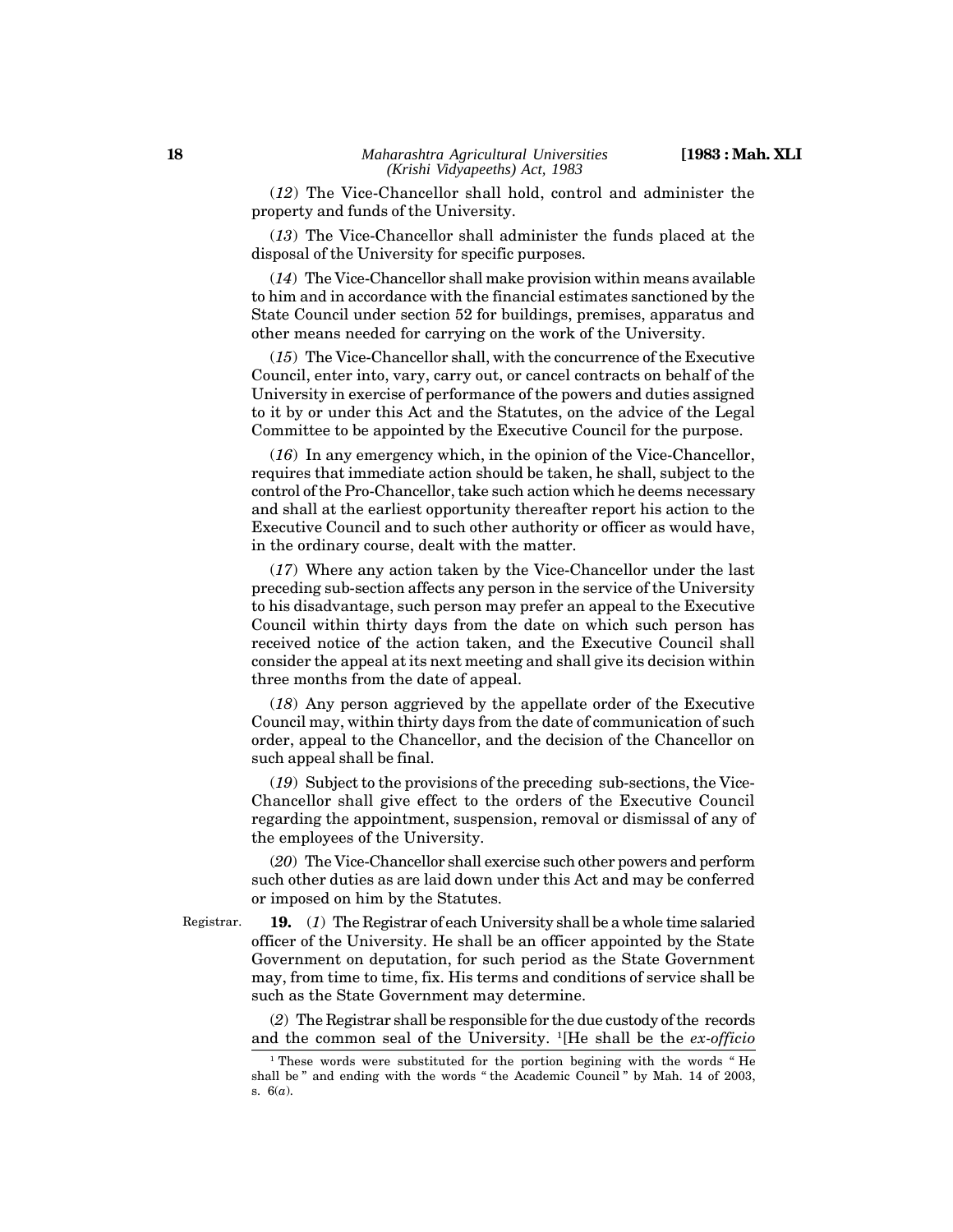#### **1983 : Mah. XLI ]** *Maharashtra Agricultural Universities ( Krishi Vidyapeeths ) Act, 1983*

Member-Secretary of the Executive Council and Academic Council and selection committees for academic staff ] and shall be bound to place before them all available information of the business. He shall receive applications for entrance to the University and shall keep a permanent record of all courses, curricula and other information as may be necessary .

(*3*) The Registrar may by writing under his hand addressed to the Vice-Chancellor resign his office. The resignation shall be delivered to the Vice-Chancellor ordinarily sixty days prior to the date on which the Registrar wishes to be relieved of his office, but the Executive Council may relieve him earlier. The resignation shall take effect from the date of relief.

(*4*) In the temporary absence of the Registrar on leave for whatever reasons or until the vacancy caused in any other manner is filled, the Vice-Chancellor shall appoint any suitable person temporarily for a period not exceeding three months to act as the Registrar.

(*5*) The Registrar shall be responsible for maintaining a permanent record of the academic performance of students of the University including the courses taken, grades obtained, degrees awarded, prizes or other distinctions won and any other items pertaining to the academic performance of the students.

(*6*) The Registrar shall exercise such other powers and perform such other duties as are laid down under this Act or may be conferred or imposed on him by the Statutes or by the Vice-Chancellor.

 $1/(7)$  The Registrar shall be the custodian of the records and such other property of the University as the Academic Council may, commit to his charge, from time to time and it shall be the responsibility of the Registrar to keep upto-date the record of all land records of the University, and its upkeep, care and maintenance.

(*8*) The Registrar shall be under the superintendence and control of the Vice-Chancellor. The Registrar shall be the appointing and the disciplinary authority of the employees of the University, other than the academic staff and officers of the rank of Assistant Registrar and other officers holding posts equivalent thereto or above. An appeal by a person aggrieved by the decision of the Registrar, may be preferred, within thirty days from the date of communication of such decision, to the Vice-Chancellor.

(*9*) The Registrar shall be responsible for reporting to the Vice-Chancellor the consequences of any decision or action taken by any authority of the University, which he feels is in contravention of the provisions of this Act or the Statutes, Regulations, under intimation to the State Government.]

20. (1) The Comptroller of each University shall be a whole-time salaried Comptroller. officer of the University. He shall be an officer belonging to the Indian Audit and Accounts Service or the Maharashtra Finance and Accounts Service appointed by the State Government on deputation, for such period as the State Government may, from time to time, fix. His terms and conditions of service shall be such as the State Government may determine.

<sup>1</sup> Sub-sections (7), (8) and (9) were added by Mah. 14 of 2003, s. 6*(2).*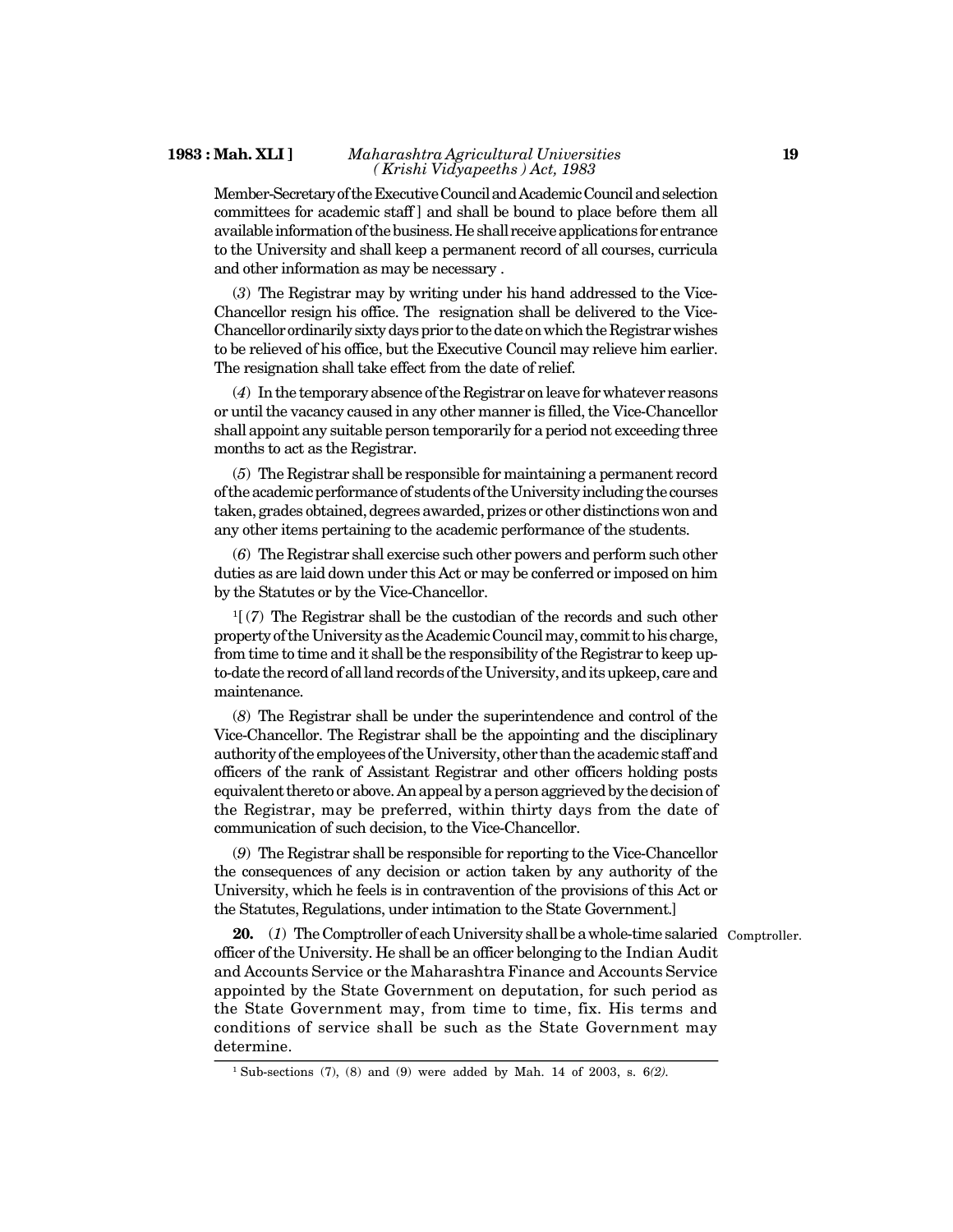(*2*) The Comptroller shall, under the general supervision and control of the Vice-Chancellor, hold and manage the property and investments of the University and shall advise the University as regards its financial policy.

(*3*) TheComptroller shall—

(*a*) ensure that no expenditure, not authorised in the budget, is incurred by the University ;

(*b*) be responsible for ensuring that the expenditures are made as authorised in the budget; when any budget revisions are required in the interest of expediting new programmes, changed requirements or any other reasons, he shall be responsible for preparing the needed revisions and expediting their approval by the concerned authorities ;

(*c*) disallow any expenditure, which may contravene any provision of this Act or any Statutes made thereunder or for which provision is required to be made by or under this Act or any such Statute ;

(*d*) propose to the Executive Council that explanation be called for unauthorised expenditure or other financial irregularities in any particular case and recommend disciplinary action against the persons at fault.

(*4*) The Comptroller may by writing under his hand addressed to the Vice-Chancellor resign his office. The resignation shall be delivered to the Vice-Chancellor ordinarily sixty days prior to the date on which the Comptroller wishes to be relieved of his office, but the Executive Council may relieve him earlier. The resignation shall take effect from the date of relief.

(*5*) The Comptroller shall exercise such other powers and perform such other duties as are laid down by or under this Act or may be conferred or imposed on him by the Statutes or by the Vice-Chancellor.

Deans of

**21.** (*1*) The Dean of each Faculty of each University shall be a whole-time salaried officer of the University and shall be appointed by the Vice-Chancellor Faculties. on the recommendation of the Selection Committee constituted under section 58.

> (*2*) The Dean of each Faculty shall be the Chief Executive and Academic officer of the Faculty, responsible to the Vice-Chancellor for its administration.

Duties of Dean of Faculty.

**22.** (*1*) The Dean of each Faculty shall be responsible for the organisation and conduct of teaching research and extension education work of the Department included in the Faculty, and for that purpose shall pass such orders as may be necessary in consultation with the Head of Department concerned.

(*2*) The Dean shall look into and be responsible for the due observance of the Statutes and Regulations relating to the Faculty.

(*3*) He shall preside over the meetings of the Faculty.

(*4*) He shall formulate and present policies to the Academic Council for its consideration.

(*5*) He shall make reports to the Vice-Chancellor on the work of the different Departments of the Faculty.

(*6*) He shall supervise the registration and progress of the students in the colleges of the Faculty.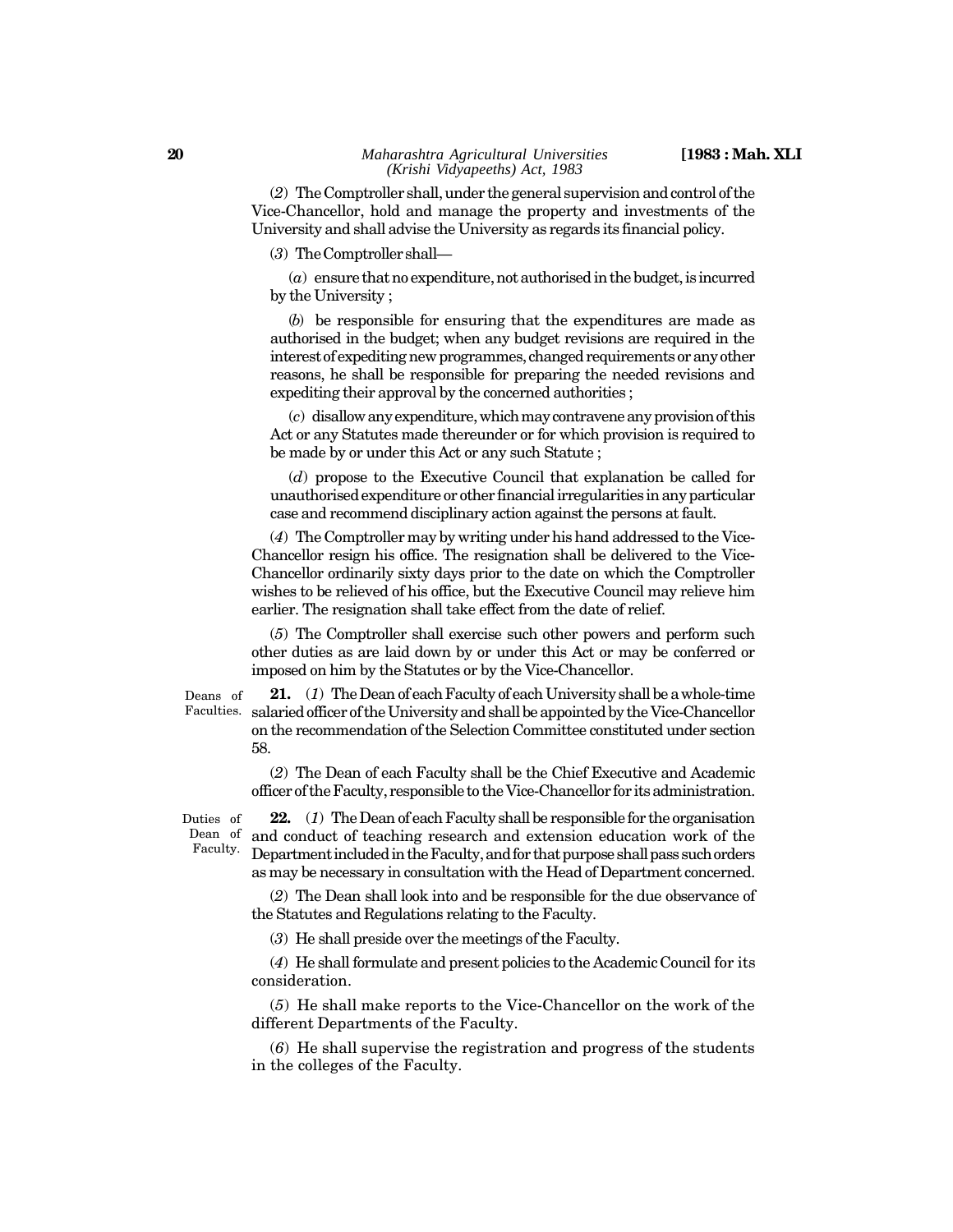#### **1983 : Mah. XLI ]** *Maharashtra Agricultural Universities ( Krishi Vidyapeeths ) Act, 1983*

(*7*) He shall be responsible to the Vice-Chancellor for the proper use of buildings assigned to the colleges, schools and research institutions and of the equipment thereof.

(*8*) He shall prepare the budgets in consultation with the appropriate officers and staff members in the technical area.

(*9*) Each Dean shall have such other powers and perform such other duties as are laid down by or under this Act and as may be prescribed.

23. (1) The Director of Instruction of each University shall be a Director of whole-time salaried officer of the University and shall be appointed by Instruction. the Vice-Chancellor on the recommendation of the Selection Committee constituted under section 58.

(*2*) The Director shall work directly under the Vice-Chancellor and shall be responsible for the due performance of the functions of the colleges and other teaching institutions and shall co-ordinate and guide education, in all the constituent and affiliated colleges of the University in close co-operation with the Deans of Faculties and other officers.

(*3*) The Director shall exercise such other powers and perform such other duties as are laid down by or under this Act and as may be prescribed.

**24.** (*1*) The Director of Research of each University shall be a whole-Director of time salaried officer of the University and shall be appointed by the <sup>Research.</sup> Vice-Chancellor on the recommendation of the Selection Committee constituted under section 58.

(*2*) The Director of Research shall work directly under the Vice-Chancellor and shall be responsible for the due performance of functions of the research stations all over the University area and shall co-ordinate all research of the University in close co-operation with the Deans of Faculties and other officers.

(*3*) The Director shall exercise such other powers and perform such other duties as are laid down by or under this Act and as may be prescribed.

**25.** (*1*) The Director of Extension Education of each University shall Director of be a whole-time salaried officer of the University and shall be appointed  $\frac{\text{Extension}}{\text{Equation}}$ by the Vice-Chancellor on the recommendation of the Selection Committee constituted under section 58. Education.

(*2*) The Director shall work directly under the Vice-Chancellor and shall be responsible for the co-ordination of all extension education programmes of the University in close co-operation with the Deans of Faculties and other officers.

(*3*) The Director shall exercise such other powers and perform such other duties as are laid down by or under this Act and as may be prescribed.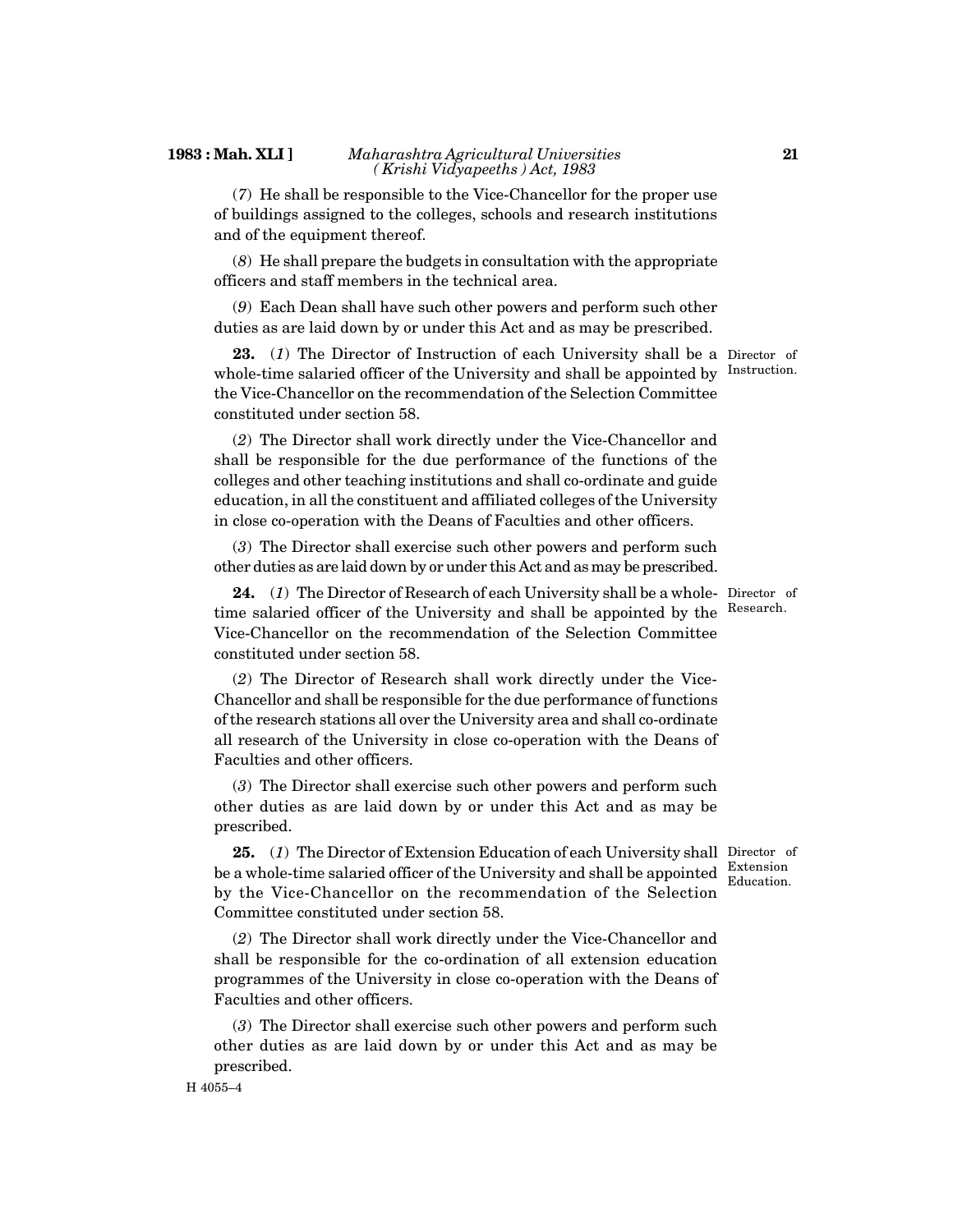<sup>4</sup>[Students' Welfare Officer.]

**26.** (*1*) <sup>1</sup>[The Students' Welfare Officer] of each University shall be a whole-time salaried officer of the University and shall be appointed by the Vice-Chancellor on the recommendation of the Selection Committee constituted in accordance with the provisions of the Statutes made in that behalf.

(*2*) <sup>2</sup>[The Students' Welfare Officer of each University shall work under the Director of Instruction of the University] and shall be responsible for handling all affairs connected with the students, such as accommodation, scholarship and freeship opportunities, medical facilities, extra curricular activities, liasion between students and teachers, students counselling, job opportunities, placement of graduates and their other problems.

(*3*) The <sup>3</sup>[ Students' Welfare Officer] shall exercise such other powers and perform such other duties as are laid down by or under this Act and as may be prescribed.

**27.** (*1*) The Associate Dean shall be a whole-time salaried officer of the University and shall be appointed by the Vice-Chancellor on the recommendation of the Selection Committee constituted under section 58. Associate Dean.

> (*2*) The Associate Dean shall be responsible for conducting teaching, research and extension education programmes at all levels within the limits of the prescribed region and shall also be the Principal of a constituent college.

> (*3*) The Associate Dean shall exercise such other powers and perform such other duties as are laid down by or under this Act and as may be prescribed.

Power to determine conditions University employees.

**28.** Subject to the provisions of this Act, the designations, qualifications, method of recruitment, pay, allowances and other conditions of service of all employees of each University and their powers and duties of shall be such as may, from time to time, be determined by the Statutes and Regulations.

<sup>&</sup>lt;sup>1</sup> These words were substituted for the words " Director of Students' Welfare " by Mah. 14 of 2003, s. 7(*a*).

<sup>&</sup>lt;sup>2</sup> These words were substituted for the words " The Director shall work directly under the Vice-Chancellor " *ibid*., s. 7(*b*).

<sup>3</sup> These words were substituted for the word " Director " *ibid*., s. 7(*c*).

<sup>4</sup> This marginal note was substituted for the original *ibid*., s. 7(*d*).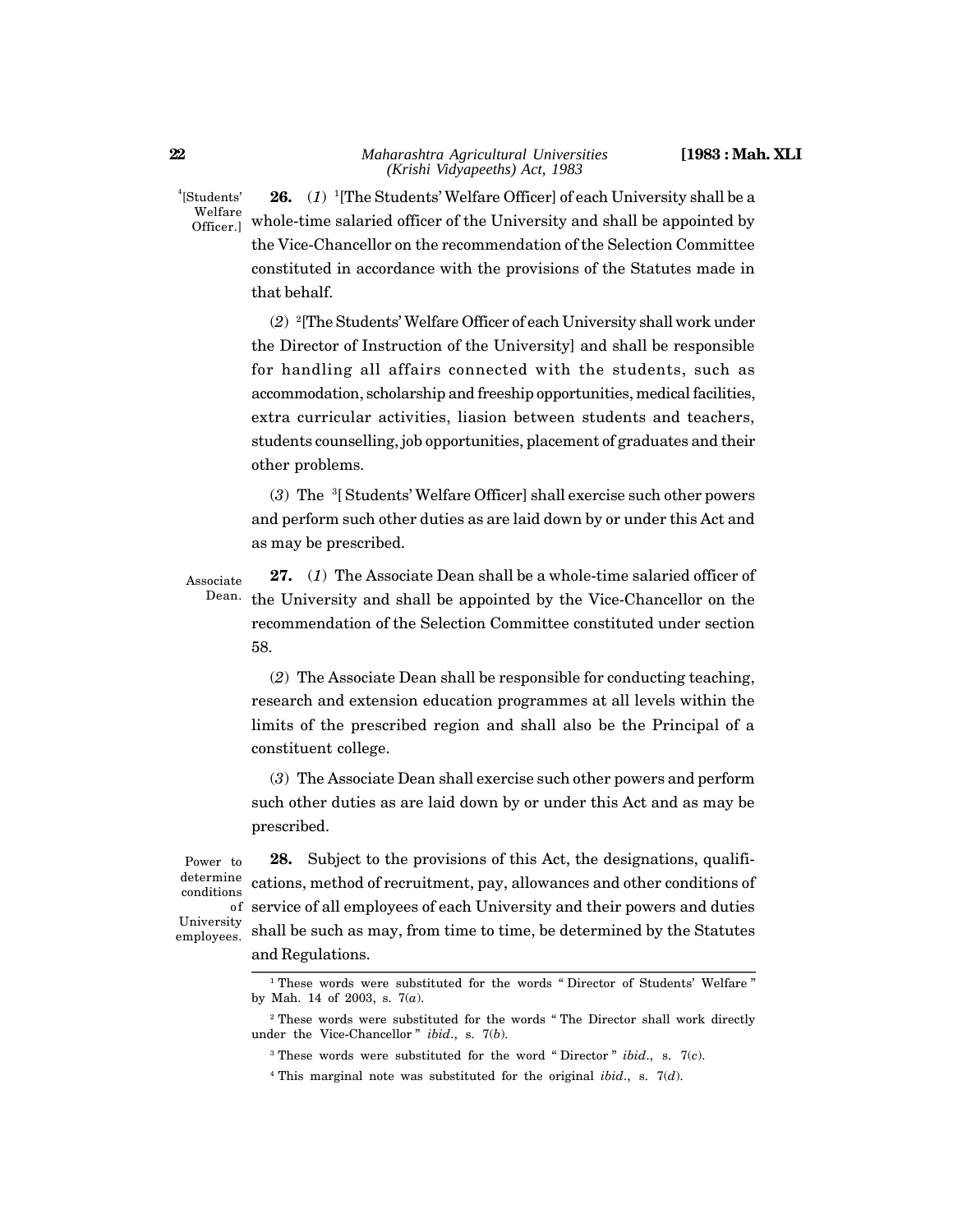#### CHAPTER V.

#### AUTHORITIES OF THE UNIVERSITIES.

**29.** The following shall be the authorities of each University, namely :— Authorities

- (*i*) the Executive Council,
- (*ii*) the Academic Council,
- (*iii*) the Faculties,
- (*iv*) the Boards of Studies,

(*v*) Such other bodies of the University as may be declared by the Statutes to be the authorities of the University.

**30.** (*1*) The Executive Council of each University shall be the Executive executive authority of the University and shall consist of the following Council. members, namely :—

(*i*) The Vice-Chancellor-*Ex-Officio* Chairman.

 $\mathbb{1}[(ii)$  The Commissioner of Agriculture or his nominee not below the rank of Director.

 $2 * * * 1$ 

(*iv*) The Director of Horticulture or his nominee, not below the rank of Joint Director of Horticulture.

(*v*) The Chief Conservator of Forests or his nominee, not below the rank of Conservator of Forests.

(*vi*) One Director (Instruction, Research or Extension Education) of the University to be nominated by the Vice-Chancellor by rotation.

(*vii*) One Dean to be nominated by the Vice-Chancellor by rotation.

(*viii*) One eminent agricultural scientist, with adequate experience of active research, to be nominated by the Chancellor in consultation with the Vice-Chancellor.

<sup>3</sup>[ (*ix*) Five progressive farmers to be nominated by the Pro-Chancellor of which one shall be from the persons belonging to the Scheduled Castes, Scheduled Tribes or the Backward Class of Citizens to be appointed by rotation and not less than one shall be a woman.]

(*x*) One representative from the Indian Council of Agricultural Research.

(*xi*) One Agro-Industrialist to be nominated by the State Government.

<sup>4</sup>[ (*xii*) Three members of the Maharashtra Legislative Assembly, nominated by the Speaker of the Maharashtra Legislative Assembly.

<sup>3</sup> Clause (*ix*) was substituted for the original, by Mah. 14 of 2003., s. 8 (*a*) (2).

<sup>4</sup> Clauses (*xii*) and (*xiii*) were substitued for the original by Mah. 27 of 2005, s.6(*a*). H 4055—4*a*

of University.

<sup>&</sup>lt;sup>1</sup> Clauses (*ii*) and (*iii*) were substituted for the original by Mah. 14 of 2003, s. 8 (*a*)(*1*).

<sup>&</sup>lt;sup>2</sup> Entry (iii) was deleted by Mah. 17 of 1998, s. 73, Second Schedule.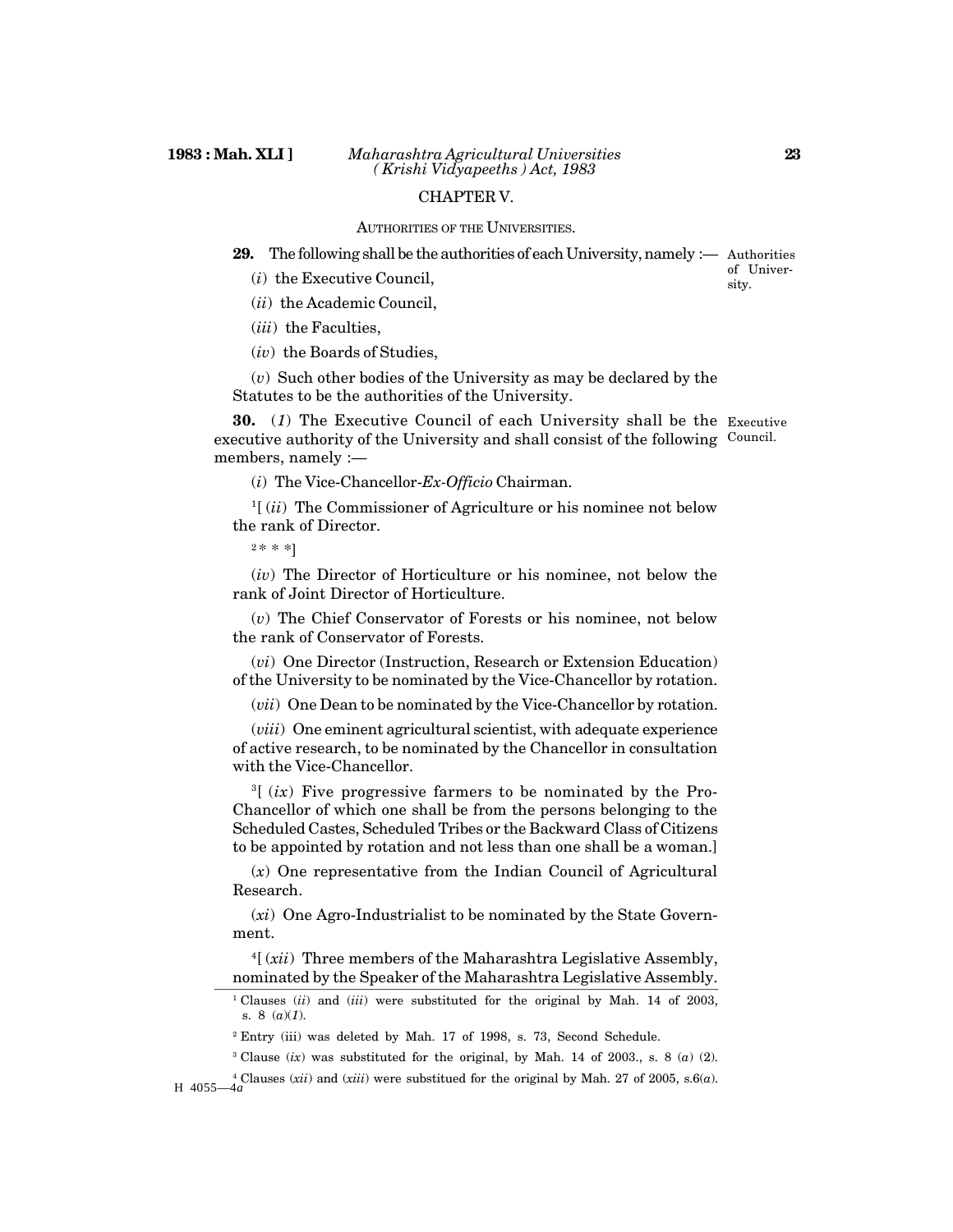(*xiii*) Two Members of the Maharashtra Legislative Council, nominated by the Chairman of the Maharashtra Legislative Council.]

(*xiv*) The Chairman of Agriculture Committees of two *Zilla Parishads* in the University area to be nominated by the Pro-Chancellor.

<sup>1</sup>[ (*xv*) The Registrar shall be the *ex-officio* Member-Secretary of the Executive Council but, he shall have no right to vote.

(*xvi*) The Commissioner of Dairy Development or his nominee not below the rank of Additional Commissioner.

(*xvii*) The Commissioner of Fisheries or his nominee not below the rank of Deputy Director.]

 $2[* \qquad \qquad * \qquad \qquad *]$ 

(*2*) (*a*) A member who is a representative of the Indian Council of Agricultural Research or who is nominated by the Chancellor or who, being an Agro Industrialist, is nominated by the State Government, shall hold office for three years.

<sup>3</sup>[(*b*) A member nominated under clause (*xii*) or (*xiii*) of sub-section (*1*) shall cease to be a member of the Executive Council as soon as he ceases to be a member of the Maharashtra Legislative Assembly or, as the case may be, the Maharashtra Legislative Council.]

(*c*) The Chairman of the Agriculture Committee of any *Zilla Parishad* who becomes a member of the Executive Council under clause (*xiv*) of sub-section (*1*) shall cease to be a member of the Executive Council as soon as he ceases to be Chairman of the said Committee or on the expiry of the period of one year from the date of his appointment to the Executive Council, whichever is earlier.

**31.** Subject to such conditions as may be laid down by or under this Act or by the Statutes and subject to the superintendence of the State Council, the Executive Council shall exercise the following powers and Council.perform the following duties, namely :— Powers and duties of Executive

(*i*) to outline broadly what programmes the University should have;

(*ii*) to discuss and review the annual report of the University and make suggestions thereon ;

(*iii*) to consider and frame the annual financial estimates of the University and make suggestions thereon ;

<sup>&</sup>lt;sup>1</sup> clauses (xv), (xvi) and (xvii) were added by Mah. 14 of 2003, s.  $8(a)(5)$ .

<sup>2</sup> Sub-section (*1A*), was deleted *ibid,* s. 8*(b)*.

<sup>3</sup> clause (*b*) was substituted for original by Mah. 27 of 2005, s. 6(*b*).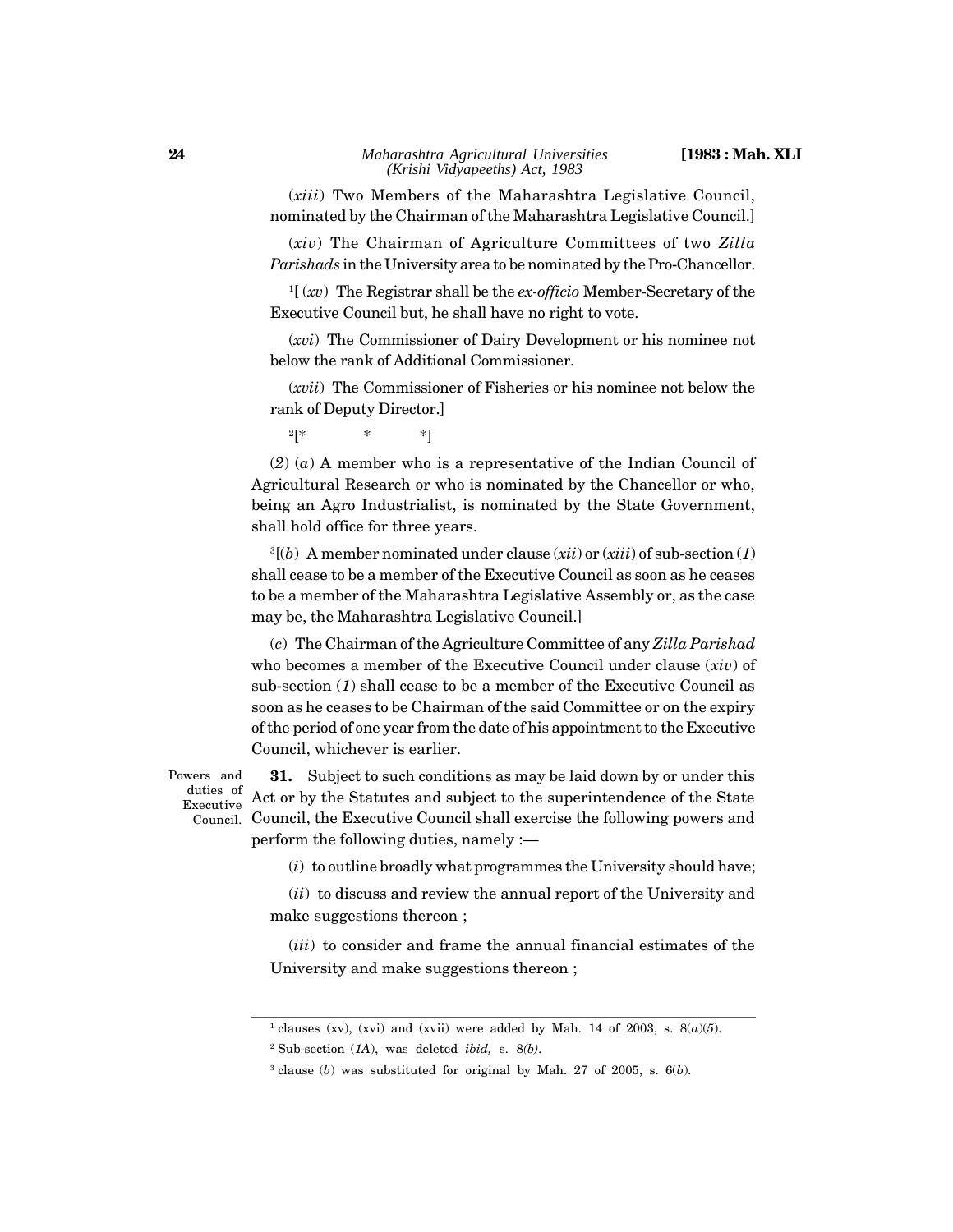#### **1983 : Mah. XLI ]** *Maharashtra Agricultural Universities ( Krishi Vidyapeeths ) Act, 1983*

(*iv*) with the approval of the State Government, to borrow, on the security of University property, moneys for the purposes of the University ;

(*v*) to accept, subject to the Statutes, on behalf of the University, bequests, donations and transfers of any movable and immovable property to the University;

(*vi*) to transfer any movable or immovable property on behalf of the University;

(*vii*) to establish and maintain constituent colleges, Departments, hostels, research stations, farms, schools, libraries, laboratories and demonstration centres and other facilities for students and employees;

(*viii*) to manage and regulate the finances, accounts and investments of the University;

(*ix*) to fix, demand and receive payment of such fees and other charges as may be prescribed;

(*x*) to make provision for instruction, teaching and training in such branches of learning and courses of study as it may think fit, for conduct of research and for the advancement and dissemination of knowledge ;

(*xi*) to grant affiliation to colleges and post-graduate institutions ;

(*xii*) to approve the academic standards in affiliated colleges and recognised institutions and ensure the observance thereof;

(*xiii*) to recognise institutions of higher learning and research and withdraw recognition thereof;

(*xiv*) to make provisions for,—

(*a*) extension education of rural people ;

(*b*) in service training of the staff of the University, the concerned Department of Government and the *Zilla Parishads ;*

(*c*) physical and military training ;

- (*d*) sports and athletic clubs ;
- (*e*) students' welfare ;

(*xv*) to arrange for and direct the inspection of affiliated colleges and recognised institutions and issue instructions for maintaining their efficiency and for ensuring proper conditions of employment for members of their staff and in case of disregard of such instructions, to recommend modifications of the conditions of their affiliation or recognition or to take such other steps as it may deem proper ;

(*xvi*) to lay down scales of pay and conditions of employment of members of the staff in affiliated colleges and recognised institutions and to ensure the observance thereof ;

(*xvii*) to make, amend and repeal the Statutes and Regulations ;

(*xviii*) to accept, reject or refer back the Regulations to the Academic Council or any other authority ;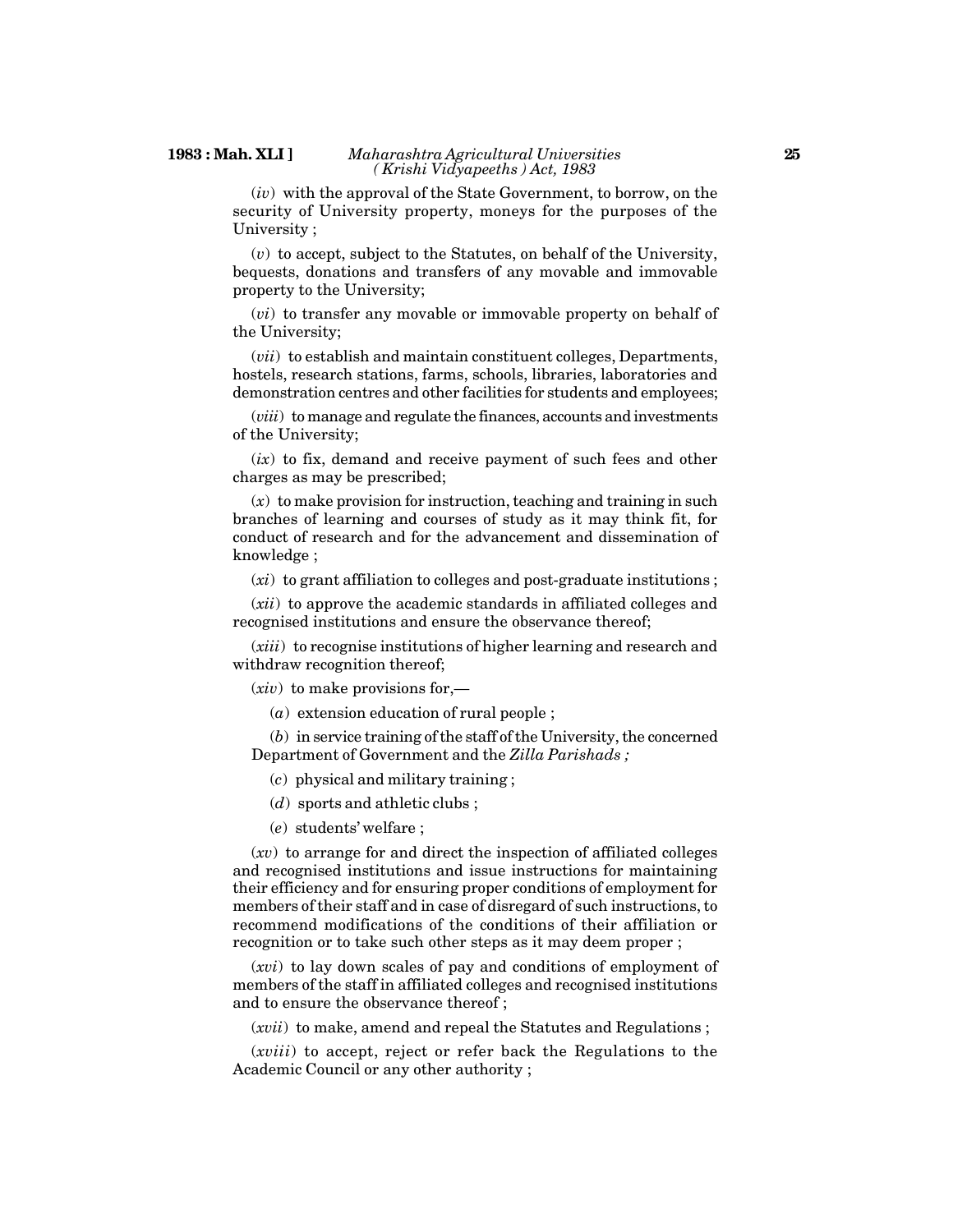(*xix*) to appoint examiners, fix their remunerations, if any, and to arrange for the conduct of, and for publishing the results of the University examinations and other tests ;

(*xx*) to appoint such Boards and Committees, whether standing or temporary as it may deem necessary, for the proper functioning of the University and define their constitution, functions and tenure ;

(*xxi*) to delegate by Regulations any of its powers to the Vice-Chancellor or such officer of the University or Board or Committee appointed by it, as it may deem fit ;

(*xxii*) to determine the form, to provide for the custody and to regulate the use of the common seal of the University ;

(*xxiii*) to sanction fellowships (including travelling fellowships) scholarships, studentships, medals and prizes ;

(*xxiv*) to recommend the conferment of degrees, diplomas, certificates and other academic distinctions to the Chancellor;

(*xxv*) to sanction honorary degrees or other academic distinctions ;

(*xxvi*) to make provision for consumers, co-operative societies to serve the needs, of the students and staff of the university and of the colleges and institutions under its control;

(*xxvii*) to exercise such other powers and perform such other duties as may be conferred or imposed on it by or under this Act and the Statutes ;

(*xxviii*) to exercise all powers of the University not otherwise provided for in the Act or the Statutes and all other powers which are requisite to give effect to the provisions of this Act or the Statutes.

Meetings of Executive

Council.

**32.** (*1*) The Executive Council shall meet once in every two months, or more often as may be considered necessary, and on such dates as may be fixed by the Vice-Chancellor. All meetings of the Council shall be held at headquarters of the University, but, with the previous approval of the Chancellor, any meeting may be held at any other place.

(*2*) When a date has been fixed for the meetihg of the Executive Council by the Vice-Chancellor under sub-section (*1*), the Registrar shall give ten clear days' notice in writing to the Members of the Council of such meeting.

Academic Council.

**33.** (*1*) The Academic Council of each University shall serve as an advisory body of the University and shall have the right to advise, the Vice-Chancellor and the Executive Council on all academic, research and extension education matters.

(*2*) The Academic Council shall consist of the following members, namely :—

(*i*) The Vice-Chancellor-*Ex-officio* Chairman,

(*ii*) The Director of Instruction,

(*iii*) The Director of Research,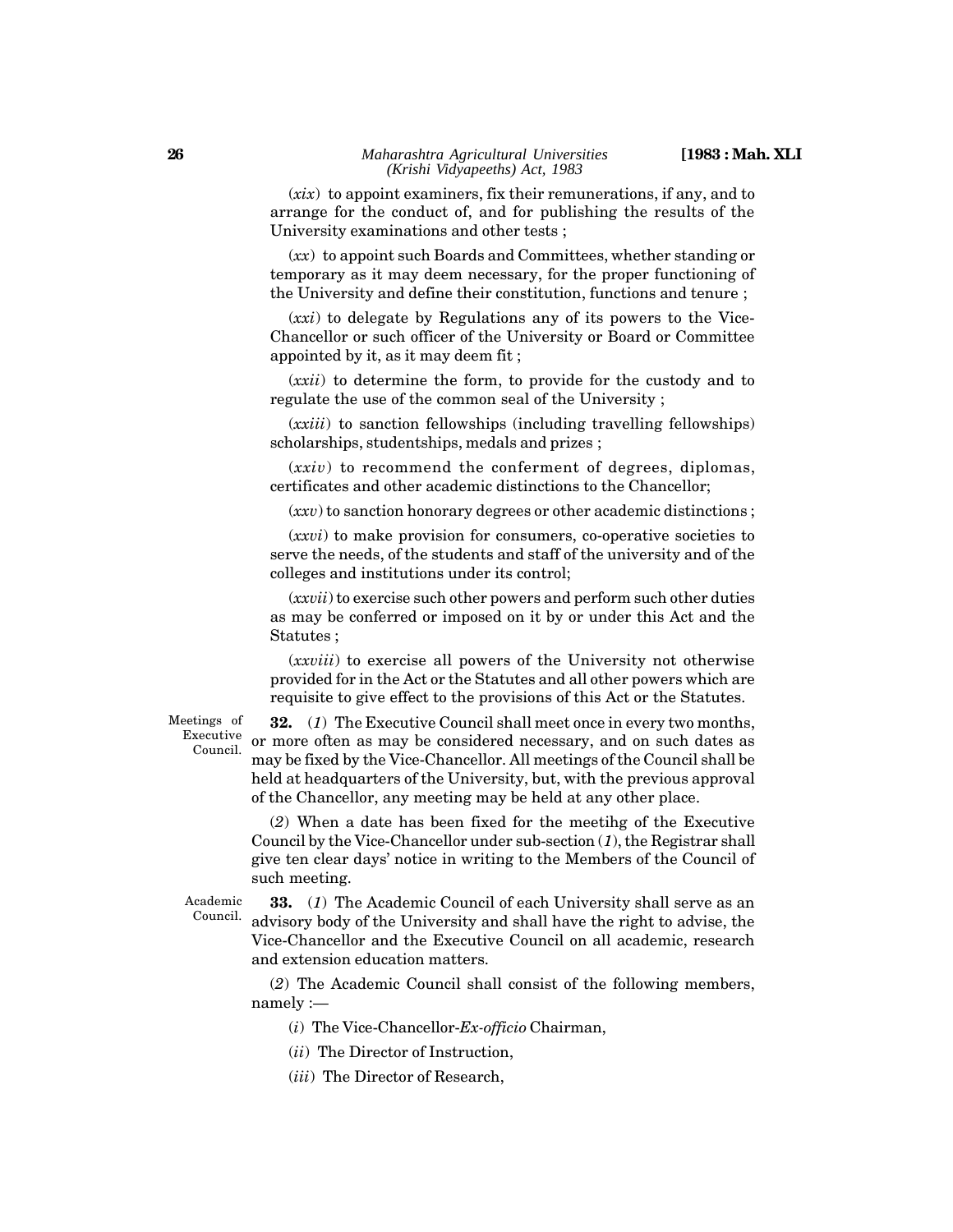- (*iv*) The Director of Extension Education,
- $1[(v)$  The Students' Welfare Officer,
- (*vi*) The Deans of Faculties,

(*vii*) The Associate Deans,

(*viii*) The Principals of affiliated colleges and recognised institutions,

(*ix*) The Heads of Departments of the Faculties,

(*x*) The Chief Research Officers in charge of research stations,

(*xi*) The Chief Extension Education Officers,

(*xii*) One academic staff member from each Faculty, other than the Head of the Department, elected by the Faculty.

<sup>2</sup>[The Registrar shall be the *ex-officio* Member Seretary of the Academic Council, but he shall have no right to vote.]

(*3*) The Academic Council may co-opt as members not more than four persons, for such period and in such manner, as may be prescribed, so as to provide adequate representation of different aspects of agriculture and such co-opted members shall have the right to take part in the proceedings of the Council and also to vote like any other members of the Council.

(*4*) The Academic Council shall meet at least once before the beginning of each trimester or semester.

**34.** (*1*) Subject to such conditions as may be laid down by or under Powers and the provisions of this Act or the Statues, Academic Council shall study duties of and make recommendations on the courses of study, curricula, conduct of teaching, research and extension education within the University and the maintenance of the standard thereof.

(*2*) Without prejudice to the generality of the foregoing provision, the Academic Council shall exercise the following powers and perform the following duties, namely :—

(*i*) to make proposals for establishment of colleges, departments, research stations, libraries, laboratories, demonstration stations and such other activities necessary in the interest of agricultural improvement ;

(*ii*) to make recommendations to the Executive Council for the institution of posts of Academic Officers specified in section 14, Professorships, Associate Professorships, Assistant Professorships, Lecturerships, Demonstratorships and posts at research stations including extension education and in regard to their qualifications, duties, emoluments and other conditions of service ;

Academic Council.

<sup>&</sup>lt;sup>1</sup> Clause (*v*) was substituted for the original by Mah. 14 of 2003, s.  $9(a)$ .

<sup>2</sup> These words were substituted for the words " The Registrar shall be the *ex-officio* Secretary of the Academic Council ", *ibid*., s. 9(*b*).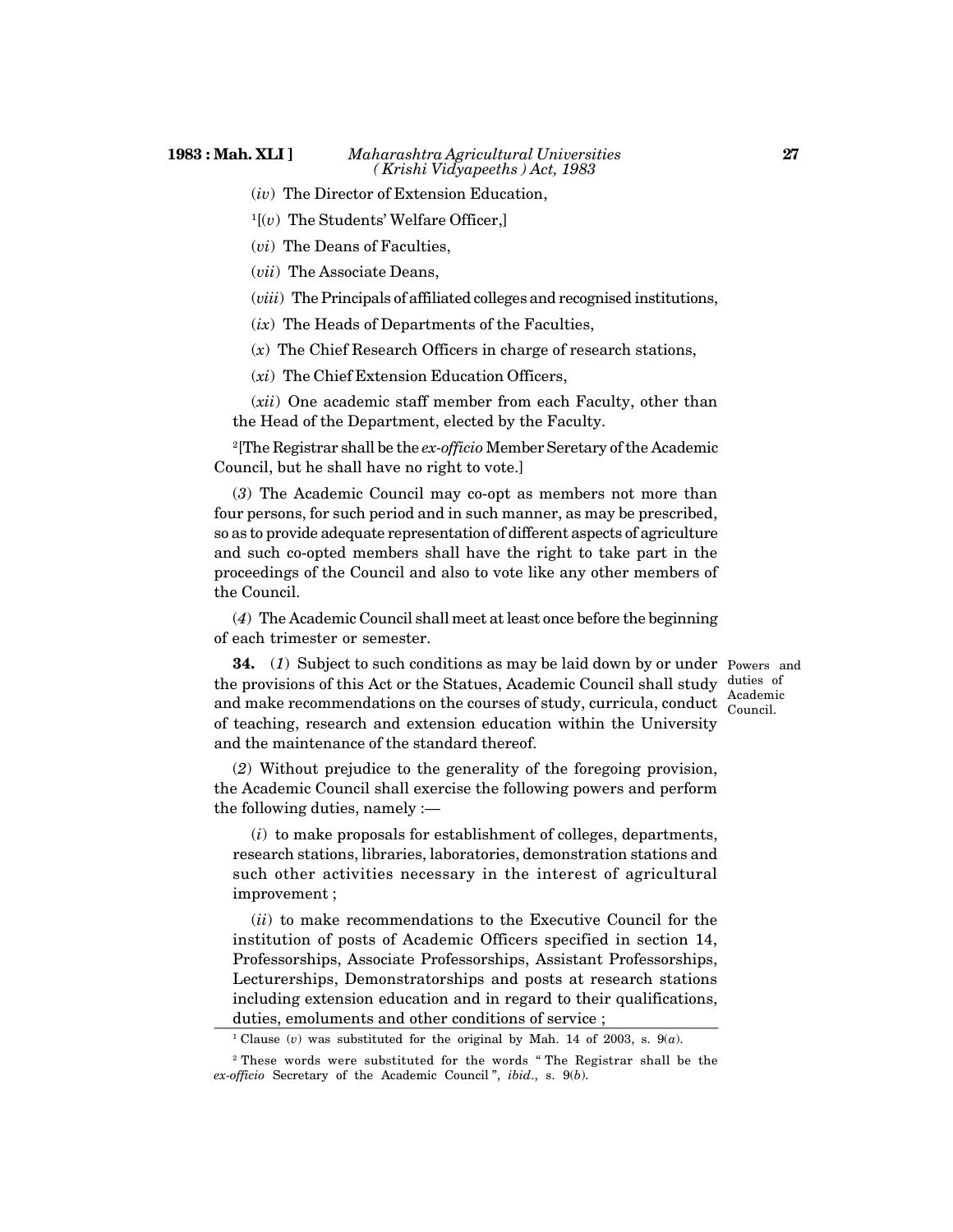(*iii*) to formulate, modify and revise schemes for the constitution or reconstitution of Departments of teaching, research and extension education ;

(*iv*) to make regulations relating to courses of study leading to degrees, diplomas and certificates in consultation with the Faculty and Board of Studies concerned ;

(*v*) to make regulations regarding the admission of students to the University ;

(*vi*) to make regulations regarding the examinations conducted by the University, and the conditions on which the students shall be admitted to such examinations ;

(*vii*) to make recommendations to the Executive Council regarding post graduate teaching, research and extension education ;

(*viii*) to make proposals for allocating subjects to the different Faculties ;

 $(ix)$  to exercise such other powers and perform such other duties as may be conferred or imposed on it by or under the provisions of this Act and the Statues.

**35.** (*1*) Each University shall constitute all or any of the following Faculties and such other Faculties as may be constituted by the Statutes, from time to time :— Faculties.

(*i*) Agriculture (including Agricultural Economics, <sup>1</sup>[\* \* \*

 $2$ [\* \* \*

(*iii*) Agricultural Technology,

(*iv*) Agricultural Engineering,

(*v*) Home Science,

(*vi*) Basic Sciences and Humanities,

(*vii*) Post-Graduate Studies,

(*viii*) Lower Agricultural Education,

<sup>2</sup>[\* \* \*

(*x*) Forestry.

The subjects comprising each Faculty shall be determined by the Statutes.

(*2*) Each Faculty shall, subject to the recommendations of the Academic Council and the approval of the Executive Council, have charge of the teaching courses of study, the research work and the extension education programmes in various disciplines.

(*3*) There shall be a Dean of each Faculty. He shall be the Chief Academic Officer of the Faculty, responsible for the due observance of the Statutes and Regulations. He shall be *ex-officio* Chairman of the Faculty.

<sup>&</sup>lt;sup>1</sup> The words "and Animal Husbabdry" were deleted by Mah. 17 of 1998, s. 73, Second Schedule.

<sup>2</sup> Entries (ii) and (ix) were deleted, *ibid.*,s. 73, Second Schedule.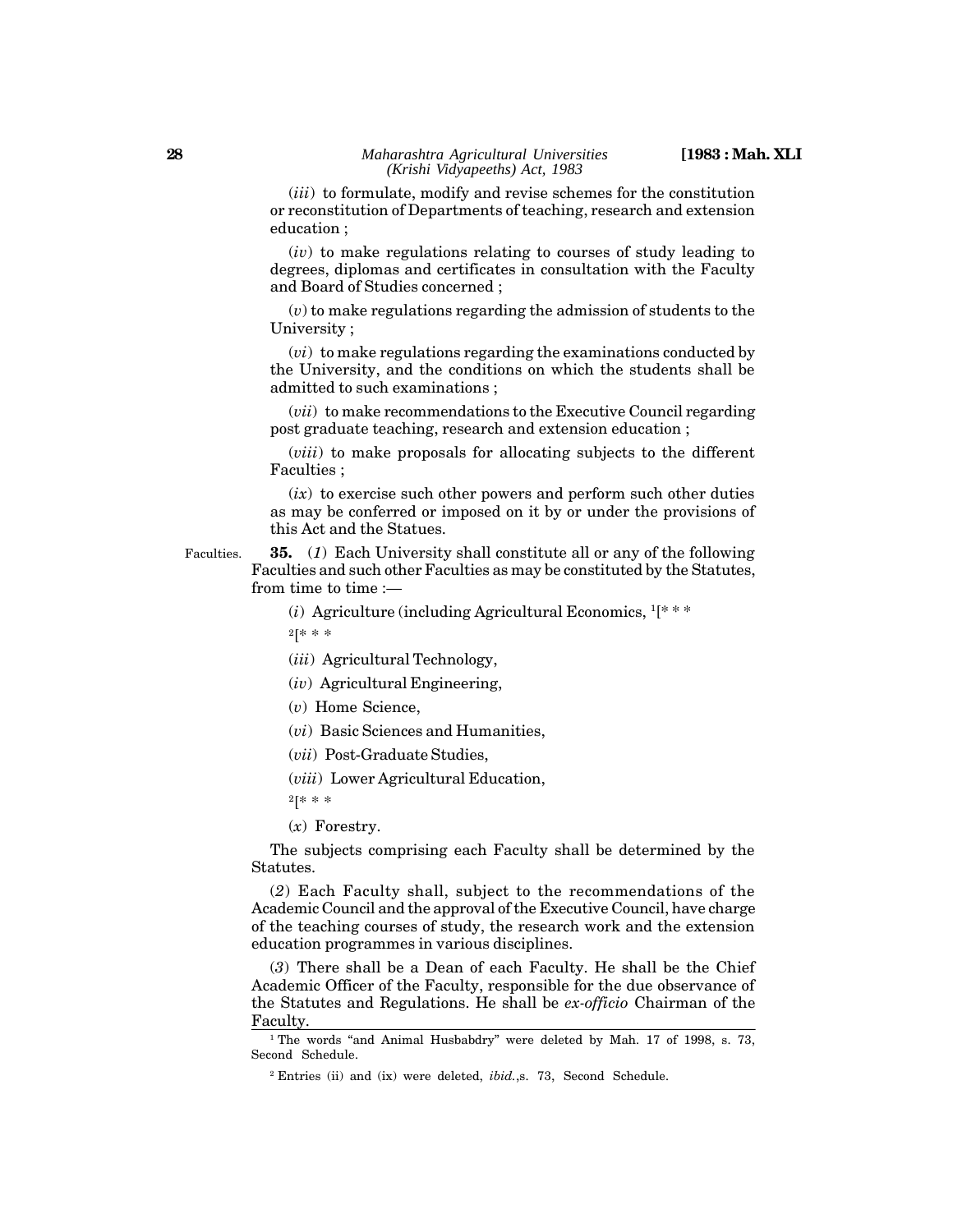(*4*) Each Faculty, other than the Lower Agricultural Education Faculty, shall consist of—

(*i*) Dean of the Faculty—*ex-officio* Chairman,

(*ii*) The Associate Dean in the Faculty,

(*iii*) The Heads of Departments,

(*iv*) One Professor of each Department, other than the Head of the Department, to be elected by the academic staff members of the Department,

(*v*) The Chief Research Officers,

(*vi*) The Chief Extension Education Officers,

(*vii*) The Principals of affiliated colleges and recognised institutions in the related Faculty,

(*viii*) Two Associate Professors, two Assistant Professors and two Lecturers to be elected by the respective groups.

The term of office of elected members shall be three years.

(*5*) The Faculty of Lower Agricultural Education shall consist of—

(*i*) The Dean of the Faculty—*ex-officio* Chairman,

(*ii*) Two members representing each prescribed group of lower agricultural education, elected by heads of the institutions in the respective groups, from amongst themselves.

The term of office of elected members shall be three years.

(*6*) A Faculty may co-opt concerned officers of the State Government or of any *Zilla Parishad* as members, whose number shall not be more than four and who shall be chosen for such period and in such manner as may be prescribed, so as to provide adequate representation of extension education works.

(*7*) Each Faculty shall meet at least once in a trimester or semester, but sufficiently in advance of the Academic Council meeting, in order that the recommendations of the Faculty can be considered by the Academic Council.

Faculties.

**36.** Subject to the powers of the Academic Council of taking decisions, Powers and the Faculties may consider and make recommendations to the Academic duties of Council on all administrative and technical matters. As far as possible, the Academic Council shall be guided by the relevant Faculty in its decisions. Barring the policy matters, the Dean of each Faculty shall take action on the resolutions adopted by the Faculty, but under intimation to the Vice-Chancellor. Each Faculty may constitute such Boards of Studies, for such subjects, consisting of such members, for such period and in such manner, as may be prescribed. The other powers and duties of the Faculties shall be such as may be prescribed.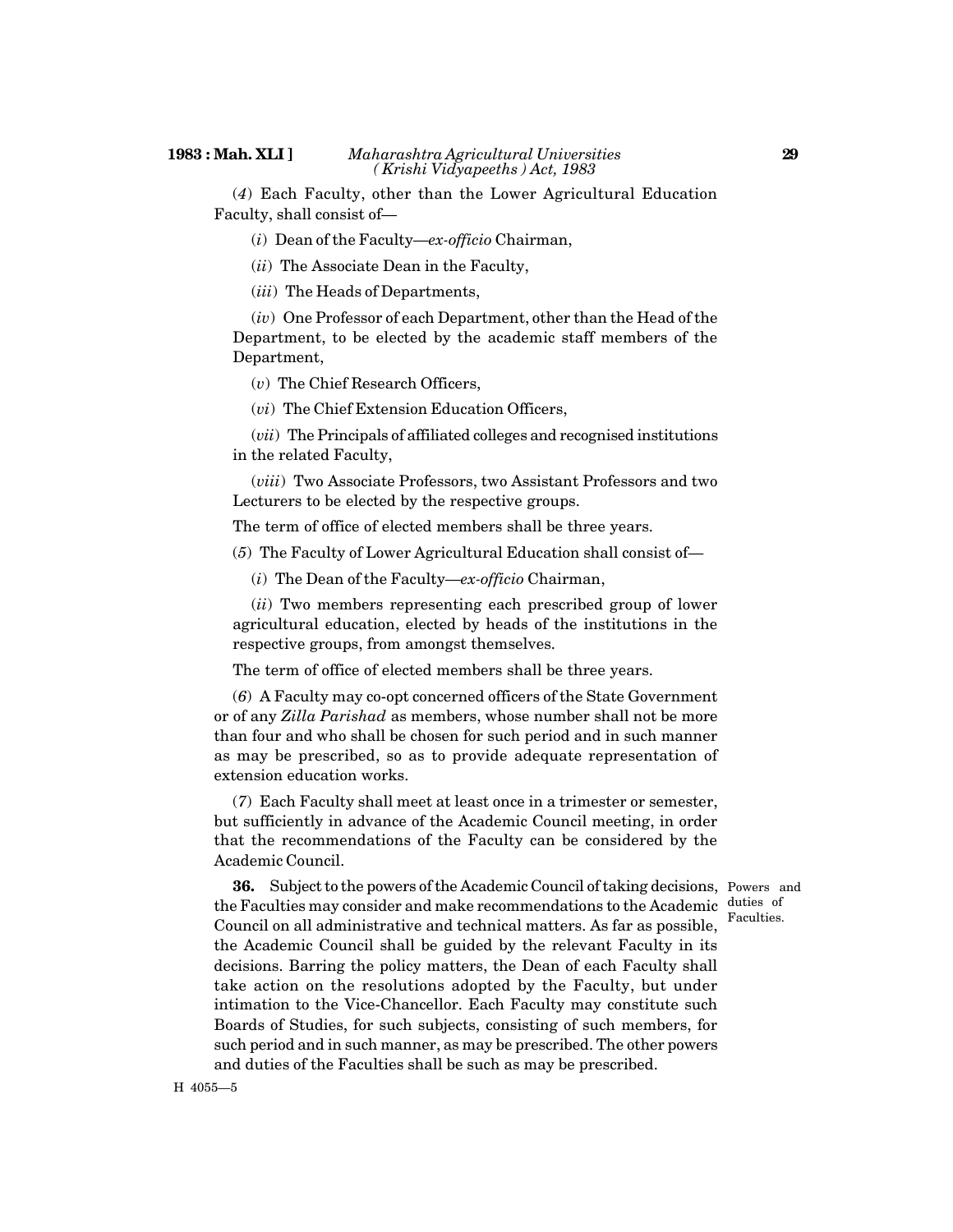#### CHAPTER VI.

#### STATUTES AND REGULATIONS.

Statutes.

**37.** Subject to the provisions of this Act,  $1$ [\*\*\*\*\*\*] the Statues may provide for all or any of the following matters, namely :—

(*a*) the constitution, powers and duties of the authorities of the University, and the declaration of other bodies to be such authorities ;

(*b*) the <sup>2</sup>[\*\*\*\*] other conditions of service of the Vice-Chancellor and his powers and duties ;

(*c*) the designations, qualifications, method of recruitment, pay, allowances and other conditions of service of various categories of employees of the University, and their powers and duties ;

(*d*) the constitution, reconstitution or abolition of Faculties and their powers and duties ;

(*e*) the establishment of Departments of Teaching in the Faculties ;

(*f*) the institution of pension or provident fund or insurance scheme, or all or any one or more of them, for the benefit of employees of the University ;

(*g*) the designations, qualifications, method of recruitment, pay, allowances and other conditions of service of Professors, Associate Professors, Assistant Professors, Lecturers, Demonstrators and other categories of employees of affiliated colleges and recognised institutions, and their powers and duties ;

(*h*) registration of graduates and maintenance of a register of registered graduates ;

(*i*) recognition of examinations of other Universities or educational institutions, as equivalent to the examinations of the University ;

(*j*) any matter which is to be or may be prescribed under this Act;

(*k*) any other matter which is necessary to give effect to the provisions of this Act.

Statutes

**38.** (*1*) The Executive Council of each University shall make new how made. Statutes in conformity with the provisions of this Act and submit them to the Chancellor for his assent within three months of the commencement of this Act .

> (*2*) The Executive Council may make Statutes or may amend or repeal the Statutes, from time to time, in the manner hereafter in this section provided .

> (*3*) The Executive Council may take into consideration the draft of a Statute either of its own motion or on a proposal by the Vice-Chancellor :

<sup>&</sup>lt;sup>1</sup> The words " and the rules made thereunder," were deleted by Mah. 22 of 1991, Second Schedule.

<sup>&</sup>lt;sup>2</sup> The words "emoluments and " were deleted by Mah. 12 of 1988, s. 5.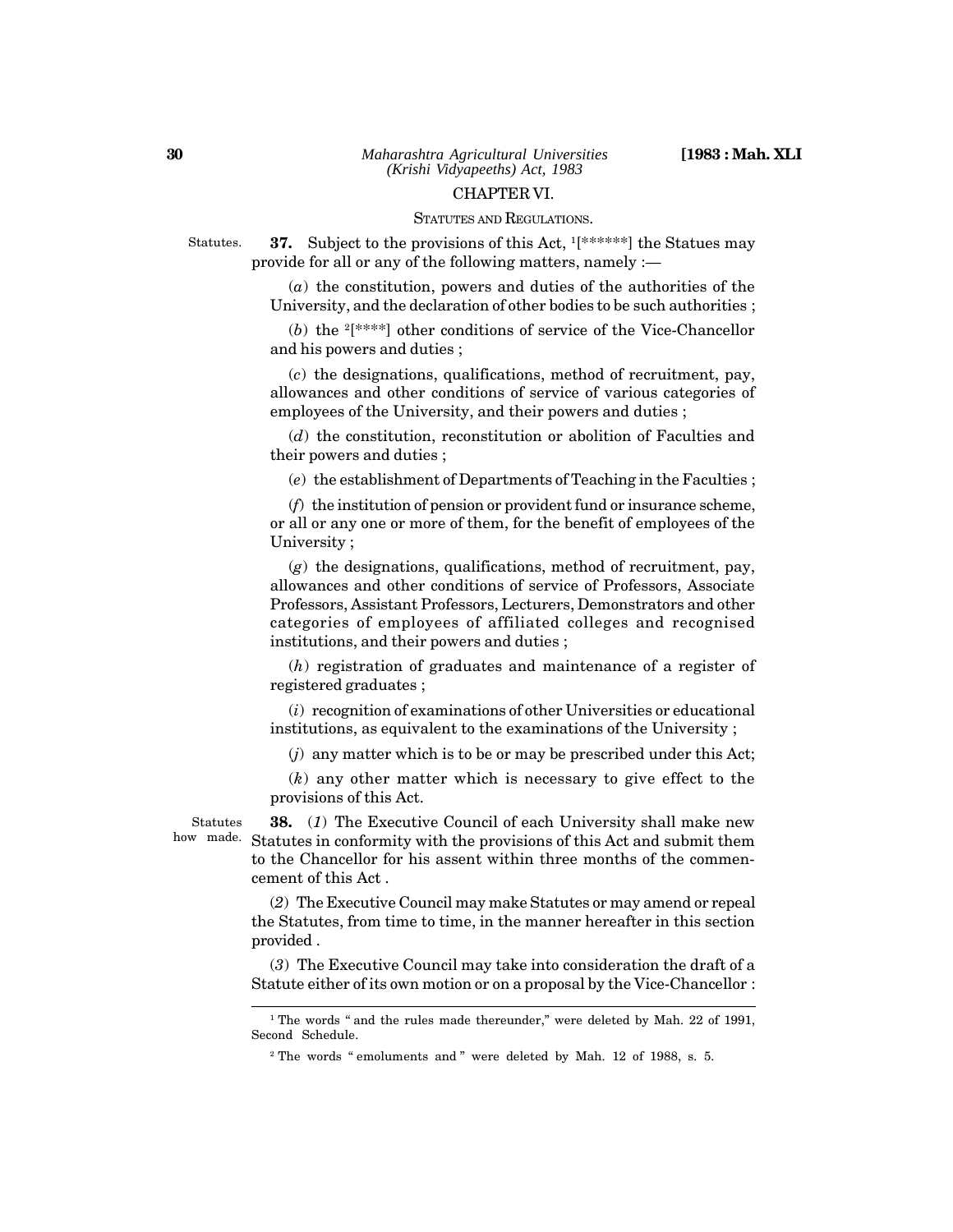#### **1983 : Mah. XLI ]** *Maharashtra Agricultural Universities ( Krishi Vidyapeeths ) Act, 1983*

Provided that any Statutes pertaining to the academic matters shall be examined by the Academic Council, before they are considered by the Executive Council.

(*4*) Every Statute passed by the Executive Council shall be submitted to the Chancellor, who may give or withold his assent thereto or refer it back to the Executive Council for reconsideration.

(*5*) No Statute passed by the Executive Council shall be valid or shall come into force until assented to by the Chancellor.

(*6*) Notwithstanding anything contained in this section, if in the opinion of the State Government, it is necessary to amend any Statute or make a new Statute, the State Government may, with the concurrence of the Chancellor, make an amendment in the Statute or make a new Statute and notify it in the *Official Gazette*.

**39.** (*1*) The Executive Council, the Academic Council and the Regulations. Faculties may make Regulations, consistent with this Act and the Statutes made thereunder, for all or any of the following matters :—

(*a*) laying down the procedure to be observed at their meetings (including the quorum required) and the conduct of their business ;

(*b*) providing for the matters which by this Act or the Statutes have to be provided by Regulations ;

(*c*) providing for all matters solely concerning such authorities or for matters for which provision is, in the opinion of such authorities, necessary for the exercise of their powers and performance of their duties under this Act or the Statutes.

(*2*) Each authority of the University shall make Regulations providing for the giving of notice to the members of such authority of the dates of meetings and of the business to be considered at meetings and for keeping of a record of the proceedings of the meetings.

(*3*) The Academic Council may, subject to the provisions of the Statutes, and approval of the Executive Council, make Regulations providing for courses of study, system of examinations, and degrees and diplomas of the University, after receiving drafts of the same from the Faculty concerned.

(*4*) Any draft of the Regulations received from the Faculty may be approved by the Executive Council with or without any modification, or may be rejected by the Executive Council or may be returned by it to the Faculty for further consideration, together with the suggestions of the Academic Council.

(*5*) The Executive Council may direct the amendment, in such manner as it may specify, of any Regulation made by any authority under this section or the annulment of any such Regulation, so however that any such amendment or annulment shall be without prejudice to the validity of anything previously done or omitted to be done under that Regulation.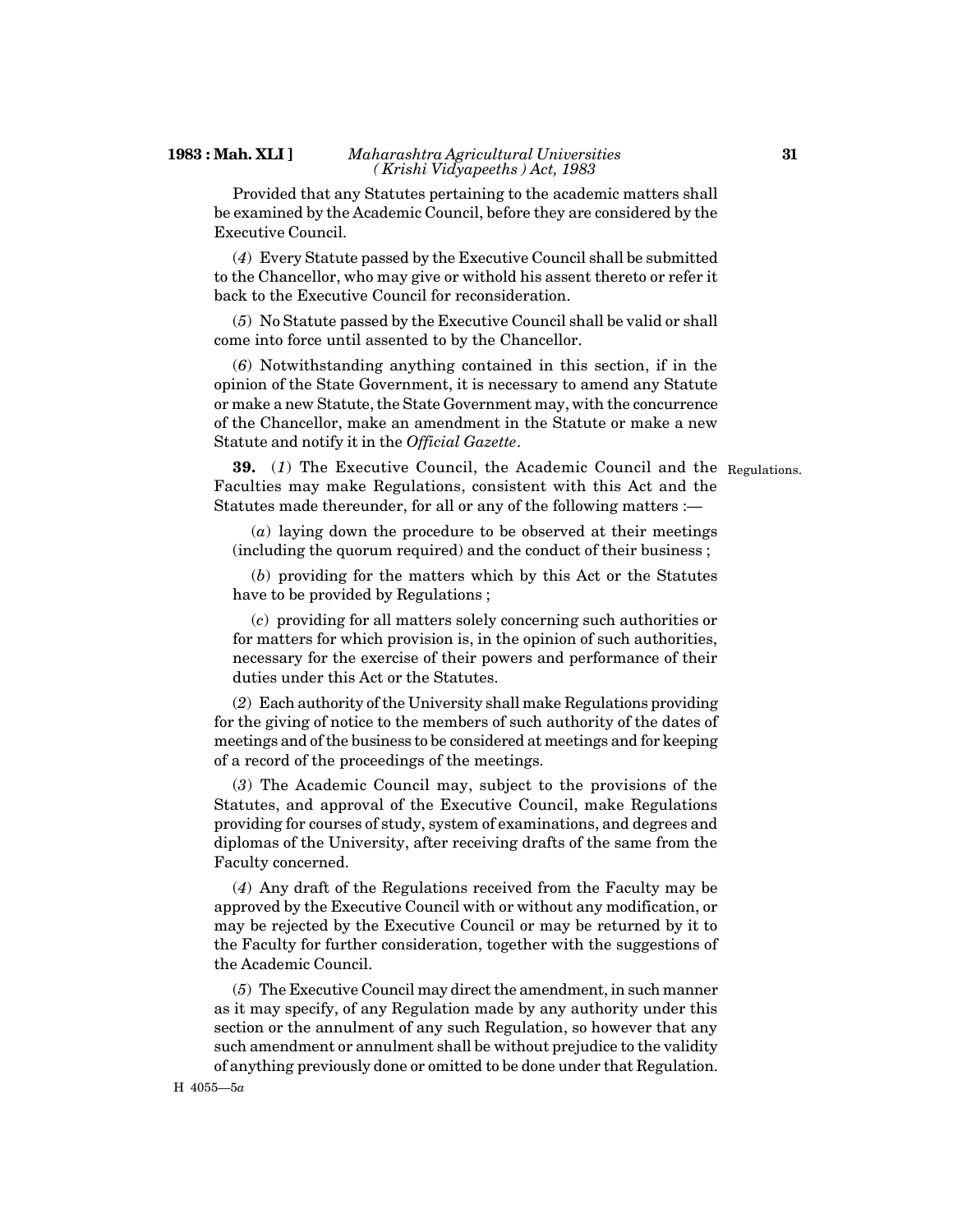#### CHAPTER VII.

#### AFFILIATION AND RECOGNITION.

Affiliation of colleges institutions.

**40.** (*1*) After the commencement of this Act, no college or other educational institution in the University area giving instructions at the  $\frac{\text{and}}{\text{and}}$  degree or diploma level in the field of agriculture shall be associated in any way with, or seek admission to any privileges of any University, other than the University established under this Act for that area.

(*2*) Where an affiliated college desires to become a constituent college, the college shall send a letter of application to the Registrar, with its terms and conditions, if any. Such application shall be considered by the Executive Council, and such Council shall recommend to the State Government whether such application should be granted or refused, and if the application be granted subject to what terms and conditions as may be mutully agreed upon between the College and the University. The State Government may, after such inquiries as appears to it to be necessary, grant or refuse the application, subject to such modifications, if any, as it may deem fit to make in the terms and conditions recommended by the Executive Council. If the application is granted, the college shall be a constituent college and shall be taken under direct management by the University, on and from such date as may be specified in this behalf by the State Government by notification in the *Official Gazette*.

institutions of research specialised

studies and of lower agricultural

**41.** (*1*) The Executive Council shall have the power to recognise  $\rm ^{of}$  any institution of research or specialised studies under the management of any authority other than the University as recognised institution for <sub>and</sub> the purpose of providing means of instruction and research to meet partially the requirments of the University for advanced degrees.

(*2*) An institution applying for recognition under this section shall send a letter of application to the Registrar and shall give full information  $\epsilon$ ducation. in such letter in respect of the following matters :—

(*a*) constitution and personnel of the managing body ;

(*b*) subjects and courses in regard to which recognition is sought ;

(*c*) accomodation, equipment and the number of students for whom provision has been or is proposed to be made ;

(*d*) the strength of the staff, their qualifications and salaries and the research work done by them ;

(*e*) fees levied or proposed to be levied and the financial provision made for capital expenditure on buildings, lands and equipment and for the continued maintenance and efficient working of the institution.

(*3*) On receipt of a letter under sub-section (*2*), the Executive Council shall—

 $1[(a)$  direct a local inquiry to be made by a Committee consisting of the following members, namely :—

(*i*) the Director of Instruction—Chairman ;

Recognition

**32**

<sup>&</sup>lt;sup>1</sup> This clause was substituted for the original by Mah. 14 of 2003, s. 10.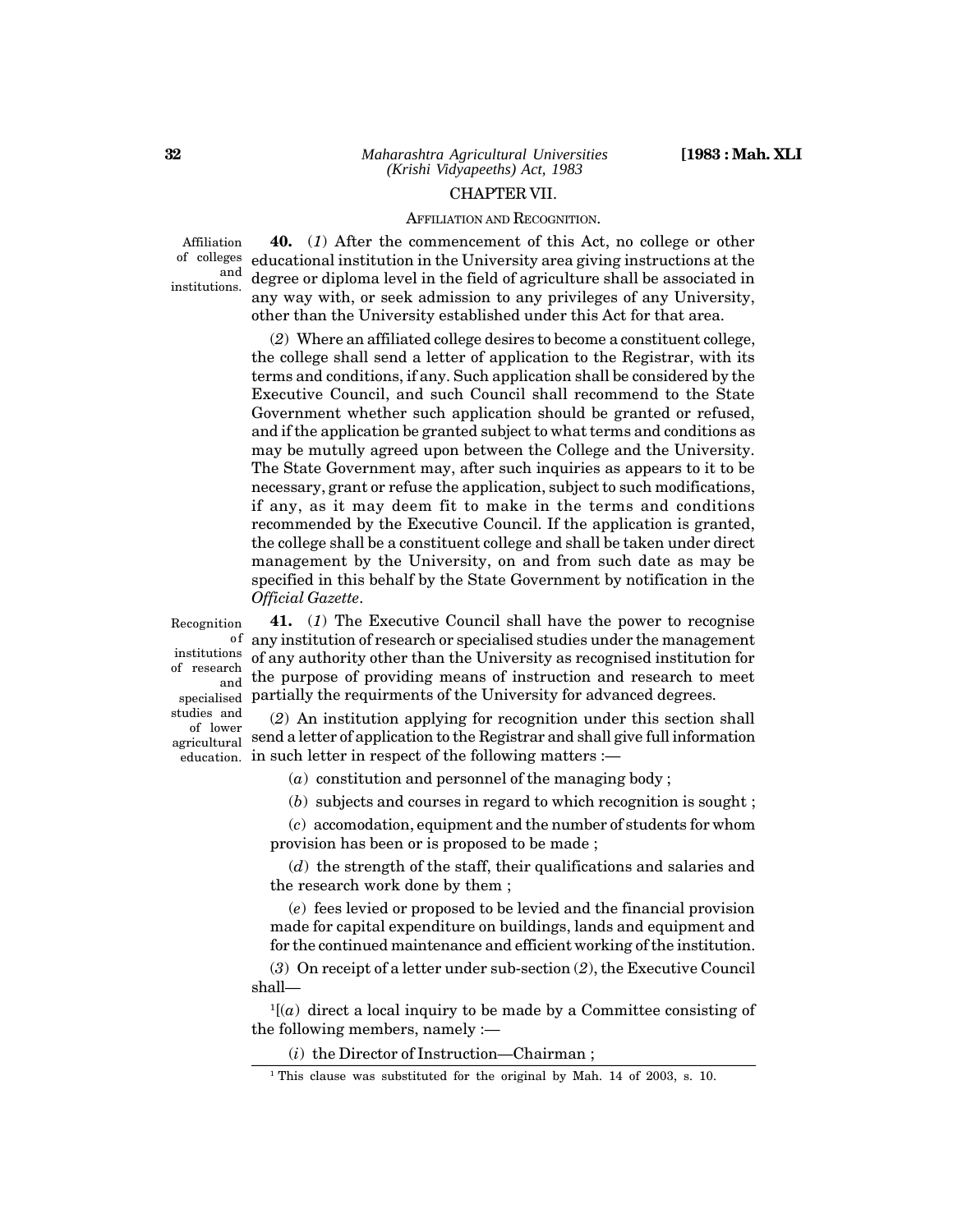(*ii*) one non-official member of Executive Council ;

(*iii*) one official member of the Executive Council.]

(*b*) make such further inquiry as may appear to it to be necessary ;

(*c*) record its opinion, after consulting the Academic Council, on the question whether the application should be granted or refused, either in whole or in part, stating the results of any inquiry under clauses (*a*) and (*b*).

(*4*) The Executive Council shall also have power to recognise any institution for lower agricultural school or *gramsevak* training centre under the management of any authority other than the University, as recognised institution for the purpose of providing means of instruction in lower level education in agricultural and allied activities. The procedures prescribed in sub-sections (*2*) and (*3*) for applying for and granting or refusing to grant recognition to any institution of research or specialised studies shall apply *mutatis mutandis* for applying for and for granting or refusing recognition to any institution for lower agricultural education.

**42.** (*1*) Every affiliated college and recognised institution shall furnish Inspection such reports, returns and other information as the Executive Council of colleges may require to enable it to judge the efficiency and necessity of the college or institution, with respect to the University requirements.

and institutions and reports.

(*2*) The Executive Council shall cause every such college or institution to be inspected from time to time by one or more competent persons authorised by the Executive Council in this behalf.

(*3*) The Executive Council may call upon any affiliated college or recognised institution so inspected to take, within a specified period, such action as may appear to it to be necessary in respect of any of the matters referred to in the last two preceding sections.

**43.** (*1*) The rights conferred on a college by affiliation may be Withdrawal withdrawn, in whole or in part, or modified if the college has failed to of carry out any of the provisions of sub-section (*2*) of section 40 or it has affiliation.failed to observe any of the conditions of its affiliation or it is conducted in a manner which is prejudical to the interests of agricultural education.

(*2*) A motion for the withdrawal or the modification of such rights shall be initiated only in the Academic Council. The membar of the Council who intends to move such a motion shall give notice of it and shall state in writing the grounds on which it is made.

(*3*) Before taking the said motion into consideration the Academic Council shall send a copy of the notice and written statement mentioned in sub-section (*2*) to the Principal of the college concerned together with an intimation that any representation in writing submitted within a period specified in such intimation on behalf of the college will be considered by the Academic Council :

Provided that, the period so specified may, if necessary, be extended by the Academic Council.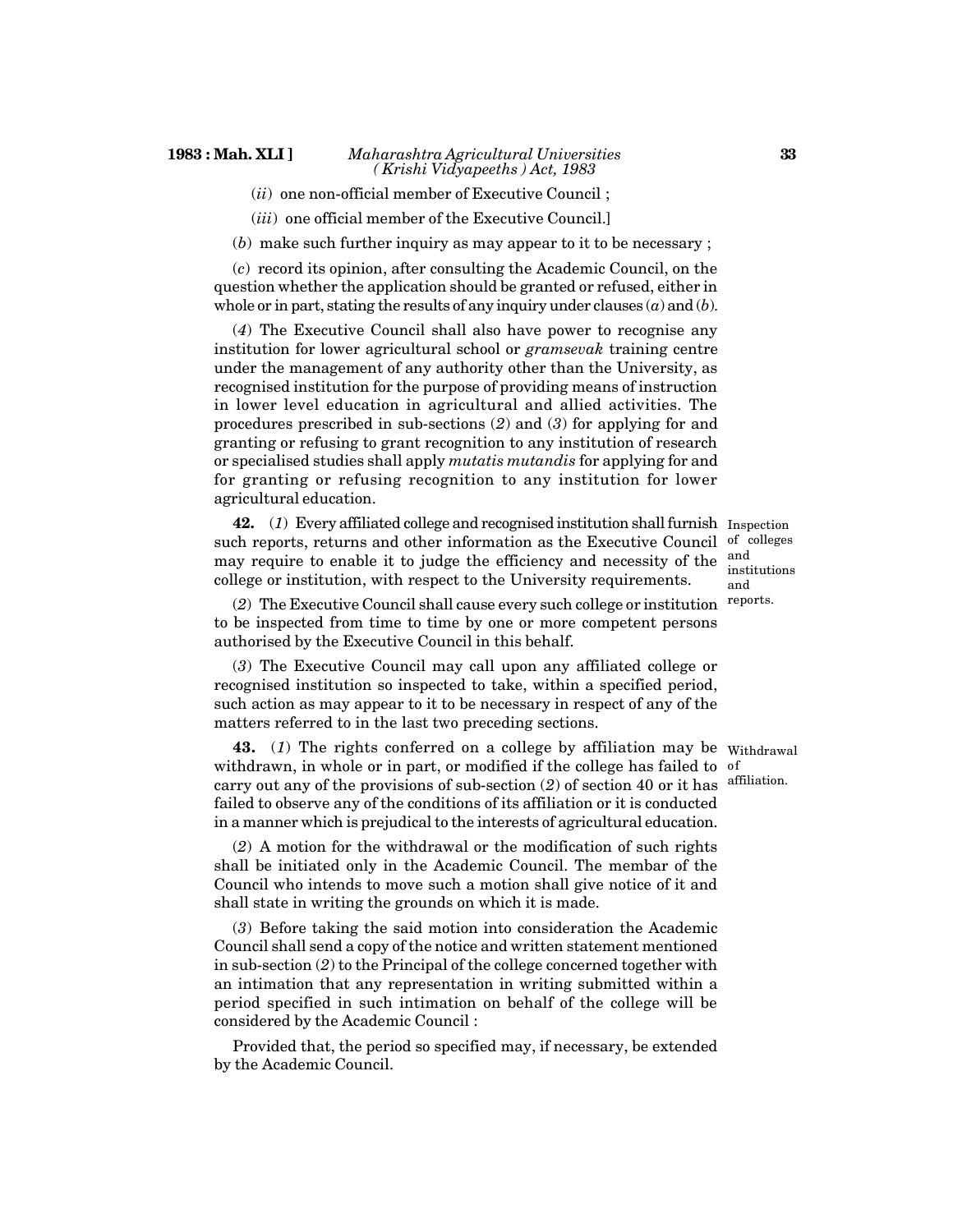(*4*) On receipt of the representation or on the expiry of the period referred to in sub-section (*3*), the Academic Council after considering the notice of motion, statement and representation and after such inspection by any person authorised in this behalf by the Academic Council as it deems fit, shall consider the action to be taken in the matter. If the Academic Council considers that action should be taken for withdrawal of affiliation, in whole or in part, the Academic Council shall pass a resolution for that purpose, stating the grounds for such withdrawal, and make a recommendation to that effect to the Executive Council.

(*5*) On receipt of such recommendation by the Academic Council, the Executive Council may, after such further inquiry as may appear to it to be necessary, decide whether the affiliation should be withdrawn or not and whether in whole or in part.

Withdrawal recognition.

**44.** (*1*) The rights conferred on an institution by recognition may be <sup>of</sup> withdrawn or suspended for any period by the Executive Council, if the institution has failed to observe any of the conditions of its recognition, or the institution is conducted in a manner which is prejudical to the interests of agricultural education or research.

(*2*) A motion for such withdrawal or suspension shall be initiated only in the Academic Council. The member of the Council who intends to move such a motion shall give notice thereof and shall state in writing the grounds on which it is made.

(*3*) Before taking the said motion into consideration, the Academic Council shall send a copy of the notice and written statement mentioned in sub-section (*2*), to the Head of the institution concerned, together with the intimation that any representation, in writing submitted within a period specified in the intimation, on behalf of the institution, will be considered by the Academic Council :

Provided that the period so specified may, if necessary, be extended by the Academic Council.

(*4*) On receipt of the representation or on the expiry of the period referred to in sub-section (*3*), the Academic Council, after considering the notice of motion, statement and representation, shall consider the action to be taken in the matter. If the Academic Council considers that action should be taken for withdrawal or suspension of recognition, the Academic Council shall pass a resolution for that purpose, stating the grounds for such withdrawal or suspension, and make a recommendation to that effect to the Executive Council.

(*5*) On receipt of such recommendation by the Academic Council, the Executive Council may, after such further inquiry as may appear to it to be necessary, decide whether the recognition should be withdrawn or be suspended for a specified period.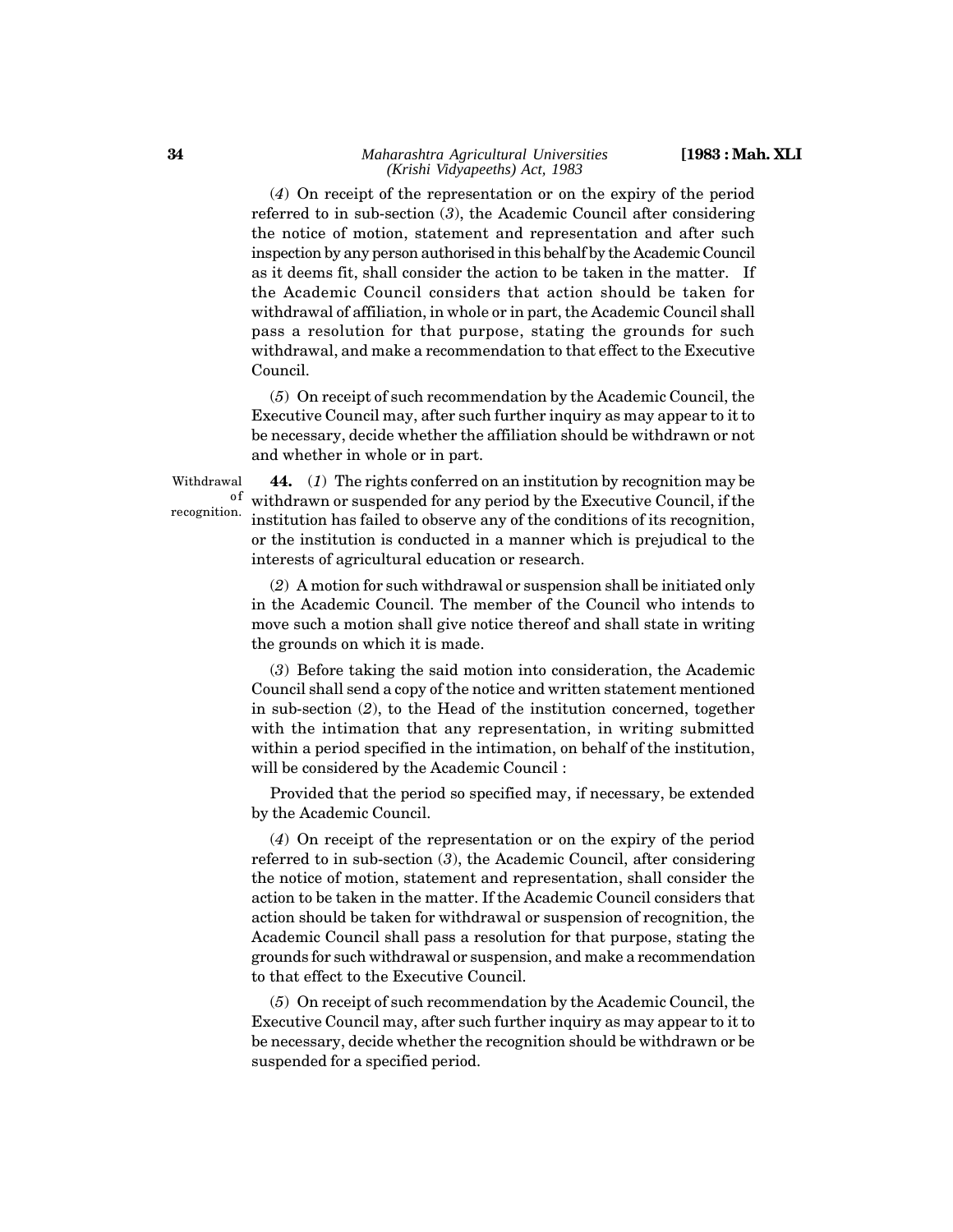#### TEACHING, RESEARCH AND EXTENSION EDUCATION.

**45.** (*1*) Each University shall establish at its headquarters, within Colleges the University campus, all or any of the following colleges and such and other other institutions in close juxta position and a central experiment station institutions for fundamental and applied research in close proximity :—

 $(i)$  A College of Agriculture (including Agricultural Economics<sup>1 \*</sup> \* \*.

<sup>2</sup> \* \* \* \* \*.

(*iii*) A College of Agricultural Technology.

(*iv*) A College of Agricultural Engineering.

(*v*) A College of Home Science.

(*vi*) A College of Basic Sciences and Humanities.

(*vii*) An Institute of Post-Graduate Studies.

(*2*) Besides the University campus, the programme of the University may be conducted at such colleges, institutions or other places in any part of the University area as the University may decide.

(*3*) The University shall provide for under-graduate as well as postgraduate training and shall ensure for the economy and efficiency in teaching and research by gradually integrating the curricular of the colleges.

(*4*) The post-graduate teaching and research shall, as far as possible, be conducted at the Institute of Post-Graduate Studies.

**46.** Each academic staff member of the University shall hold the Academic rank of a Professor, Associate Professor, Assistant Professor, Lecturer staff or Demonstrator or any other prescribed rank in harmony with his members of qualifications and status in the University, irrespective of the duties of University. teaching, research or extension education, for the time being allotted to him.

47. (1) The constituent and affiliated colleges and recognised <sub>Teaching</sub> institutions of the University shall have a common pattern of teaching programme. and organisation as may be directed by the University, from time to time.

(*2*) The University shall according to need establish additional colleges and institutions to serve the requirements of the various Faculties.

(*3*) The University shall according to need start additional training centres or close down, either permanently or temporarily, any of the training institutions or classes under its control as it may consider appropriate.

**48.** (*1*) The University shall establish a research service. The Research research and experiment stations of the University shall be conducted programme. by it as constituent research institutions in such manner and with such suitable changes as the University may consider appropriate.

<sup>1</sup> The words "and Animal Husbandry" were deleted by Mah. 17 of 1998, s. 73, Second Schedule.

<sup>2</sup> Entry (*ii*) was deleted, ibid., s. 73 Second Schedule.

of University.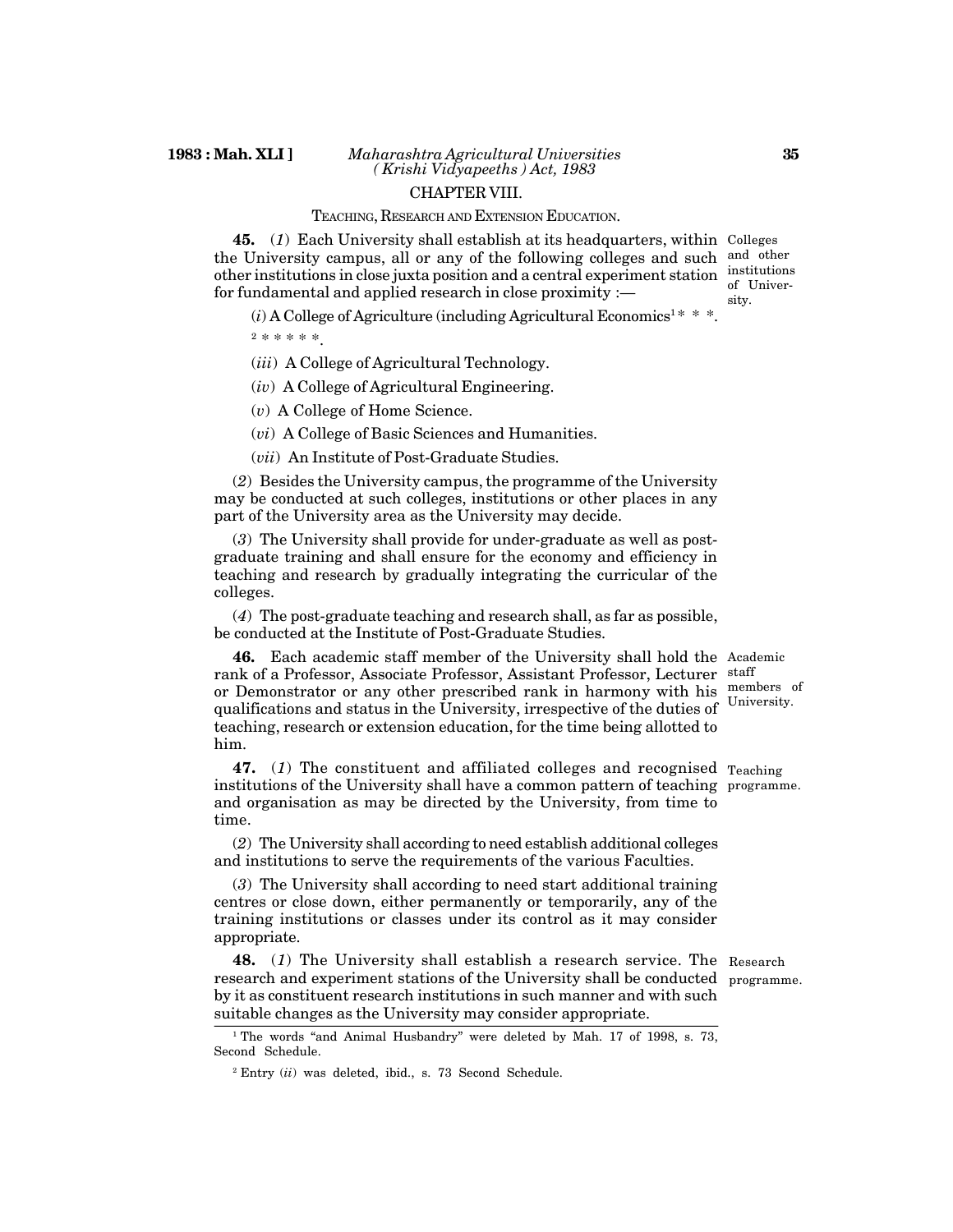(*2*) The University shall establish regional research stations at the existing agricultural colleges and shall according to need establish such additional experimental stations for research, both fundamental and applied, at suitable places in the University area as the University may consider appropriate.

(*3*) The University may at any time close down, curtail or expand, either permanently or temporarily, any of the research stations as the University may think appropriate.

Extension education programme.

**49.** The University shall establish an agricultural extension education service, and shall, subject to the provisions of this Act and the Statutes, make useful information, based upon the findings of research available, to the farmers and other people in the rural areas to help to solve their problems. It shall conduct demonstration and training programmes for the benefit of the students, extension workers, cultivators and other rural people, by establishing regional extension education units at the existing agricultural colleges. Increased agricultural production shall be the principal objectives of all extension activities and these activities shall be co- ordinated with the other functions of the University and other appropriate agencies in the University area.

Coordination of teaching, research extension education integration of functions curricular and of services.

**50.** (*1*) In consultation with the appropriate officers of the University, the Vice-Chancellor shall be responsible for taking such steps as may be necessary for the full co-ordination of teaching, research and extension and education activities of the University.

(*2*) The Vice-Chancellor shall be responsible, working through the and appropriate officers and staff of the University, for ensuring that conditions are established whereby there is maximum feasible progress and in the development of new information and technology in the natural, physical and social sciences related to agriculture and their transfer to the teaching curricular and to the educational programmes leading to their understanding and adoption, where applicable in practice, in the University area.

(*3*) The Vice-Chancellor shall be responsible, working through the appropriate officers and staff of the University, to ensure that there is an appropriate inter-relation of the different curricular and courses offered in the different faculties of the University, so as to avoid unnecessary duplication of functions between Faculties and provide the students with the best course offerings and faculty contracts feasible within the University's resources and talents.

(*4*) The University shall develop its programme of research and extension education, keeping in view the needs of the State in general and in particular, provide appropriate technical support and consultative advice to the State Government Departments engaged in agricultural development work in the University area.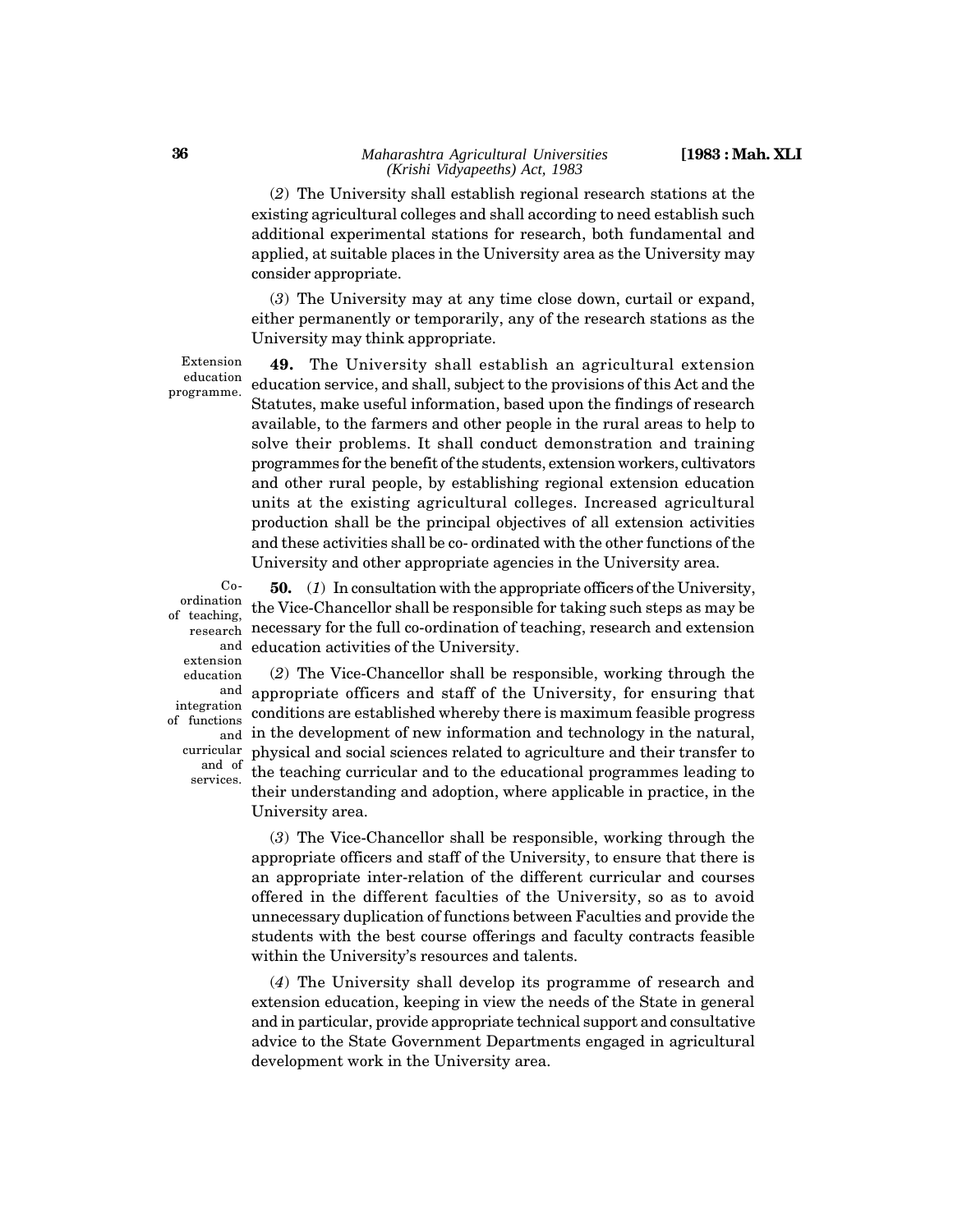#### FINANCE.

**51.** (*1*) Each University shall establish a fund to be called the University University Fund. Fund.

(*2*) The following shall form part of, or be paid into, the University Fund :—

(*a*) any contribution or grant by the Government ;

(*b*) the income of the University from all sources, including income from fees and charges and sale proceeds of farm products ;

(*c*) bequests, donations, endowments and other grants, if any, received by the University.

(*3*) With the previous sanction of the State Government, any portion of the University Fund may, from time to time, be credited by the University to a separate heading in the University accounts, provided that there shall be credited and debited to such special heading such sums only as shall expressly relate to the objects for which a special fund is so created.

(*4*) The University Fund shall, at the discretion of the Executive Council, be kept in the State Bank of India, or in any scheduled bank as  $_{\rm II}$   $_{\rm of}$  defined in the Reserve Bank of India Act, 1934, which holds a licence issued by the Reserve Bank of India under section 22 of the Banking 1934.  $X<sub>0.06</sub>$  Regulation Act, 1949, or in a co-operative bank approved by the State Government for the purpose, or be invested in securities authorised by 1949. II of

the Indian Trusts Act, 1882, or, subject to the maximum limits of rupees 1882. five lakhs, in the shares of, or by giving loans to, consumers' co-operative societies established for the purposes of the University or any of the affiliated colleges or recognised institutions.

**52.** (*1*) The University shall prepare the annual financial estimates Financial of receipts and expenditure of the University in such manner as the estimates. State Government may determine.

(*2*) The Executive Council shall consider the estimates so prepared and approve them with or without modification.

(*3*) The University shall submit such estimates as approved by the Executive Council to the State Council, by such date as may by notified to the University by the State Council, for its sanction.

(*4*) The State Council, may pass such orders with reference to the said estimates as it thinks fit and communicate the same to the University which shall give effect to such orders.

(*5*) The Comptroller shall be responsible for the preparation of the financial estimates and statement of accounts of the University.

**53.** The University shall furnish to the State Government such Statements, statements, returns, accounts, reports and other information as the State  $\frac{r_{\text{eturns, etc.}}}{r_{\text{elating to }}}$ Government may, from time to time, require, relating to any grants grants made made by it and shall take such action and furnish such further to be furnistatements, returns, accounts, reports, or other information relating to  $\frac{d}{d}$  Government. H 4055—6

**37**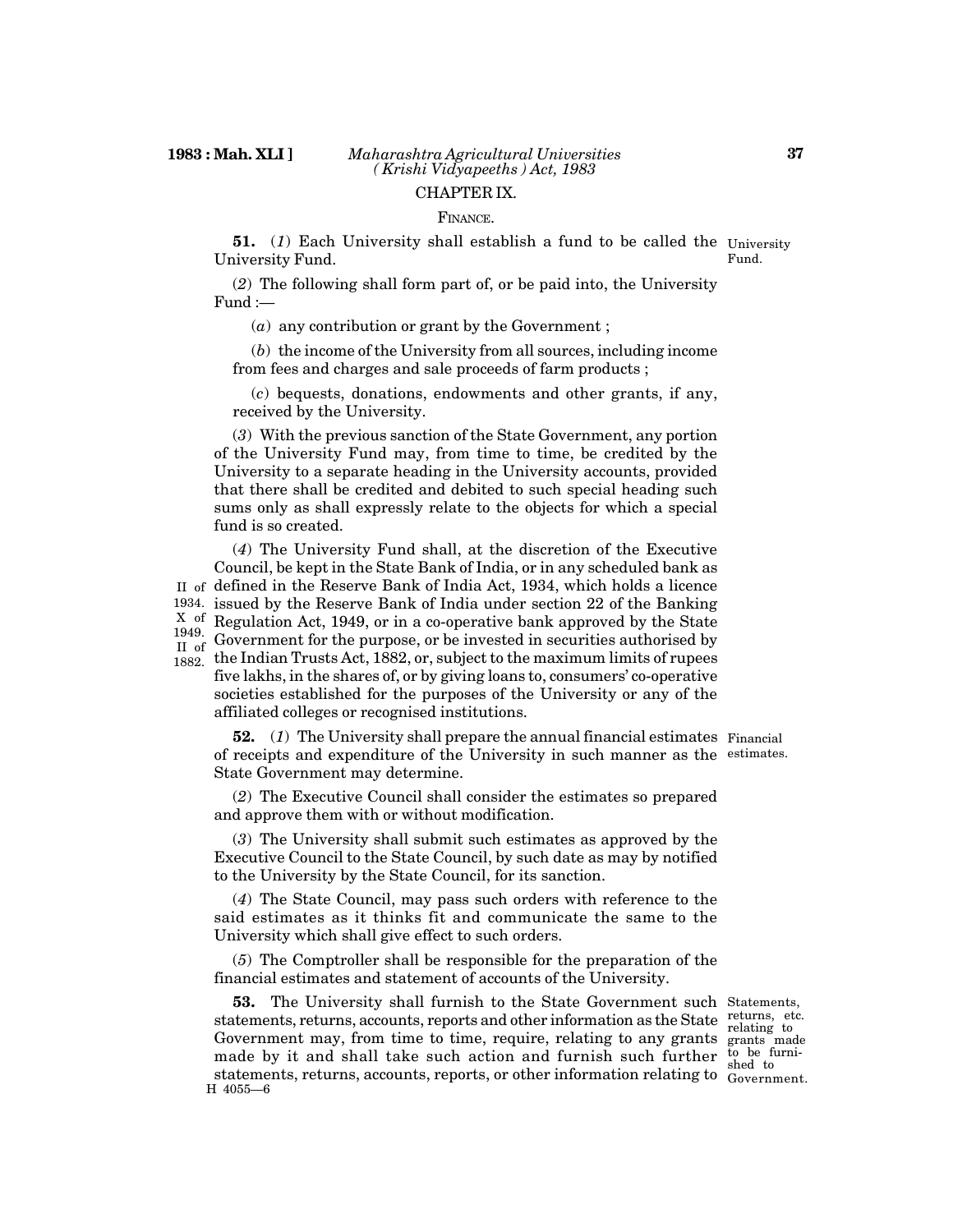utilization of any grants made by the State Government, within such time, and in such manner, as the State Government may, from time to time, direct.

Financial control of Government.

**54.** Without the prior approval of the State Government, or an officer authorised by it in this behalf, the University shall not—

(*a*) create any new posts of "Other Officers" as specified in section 14 or the Heads of Departments or Professors or of any officers of equivalent rank ;

(*b*) revise the pay, allowances, post-retirement benefits and other benefits of any officers and other employees, both in teaching and nonteaching categories ; or

(*c*) grant any special pay, allowance or other extra remuneration of any description whatsoever, including *ex-gratia* payment, increase in the rates of scholarships or other benefits having financial implications to any such officers and employees.

Accounts auditing.

**55.** (*1*) The annual accounts of the University shall be prepared by  $\frac{\text{and}}{\text{and}}$  the Comptroller under the direction of the Vice-Chancellor and all monies accuring to, or received by the University, from whatever source and all amounts disbursed and paid by the University shall be entered in the accounts.

(*2*) The annual accounts and the balance sheet shall be submitted by the Vice- Chancellor to the State Government, which shall cause an audit to be carried by an auditor appointed by it. The accounts when audited shall be printed and copies thereof, together with the copies of the audit report shall be presented by the Vice-Chancellor to the Executive Council, the Pro-Chancellor and the Chancellor within three months from the date on which the accounts as audited are received by the Vice-Chancellor.

(*3*) The Executive Council shall submit a copy of the accounts and the audit report to the State Government within nine months from the end of the financial year, and the State Government shall cause the same to be laid before each House of the State Legislature.

(*4*) The Executive Council shall, every year, along with a copy of the accounts and the audit report, referred to in sub-section (*3*) submit to the State Government a statement showing the action taken by the University on all the earlier audit reports showing the number of points on which action has been taken and the number of points on which action has been initiated and those on which action is yet to be initiated.

Directions maintenance of accounts.

**56.** It shall be competent for the State Government to give directions for<br>nce to each University regarding the manner in which the accounts relating to certain specific activities should be maintained and the University shall act according to the directions of the State Government.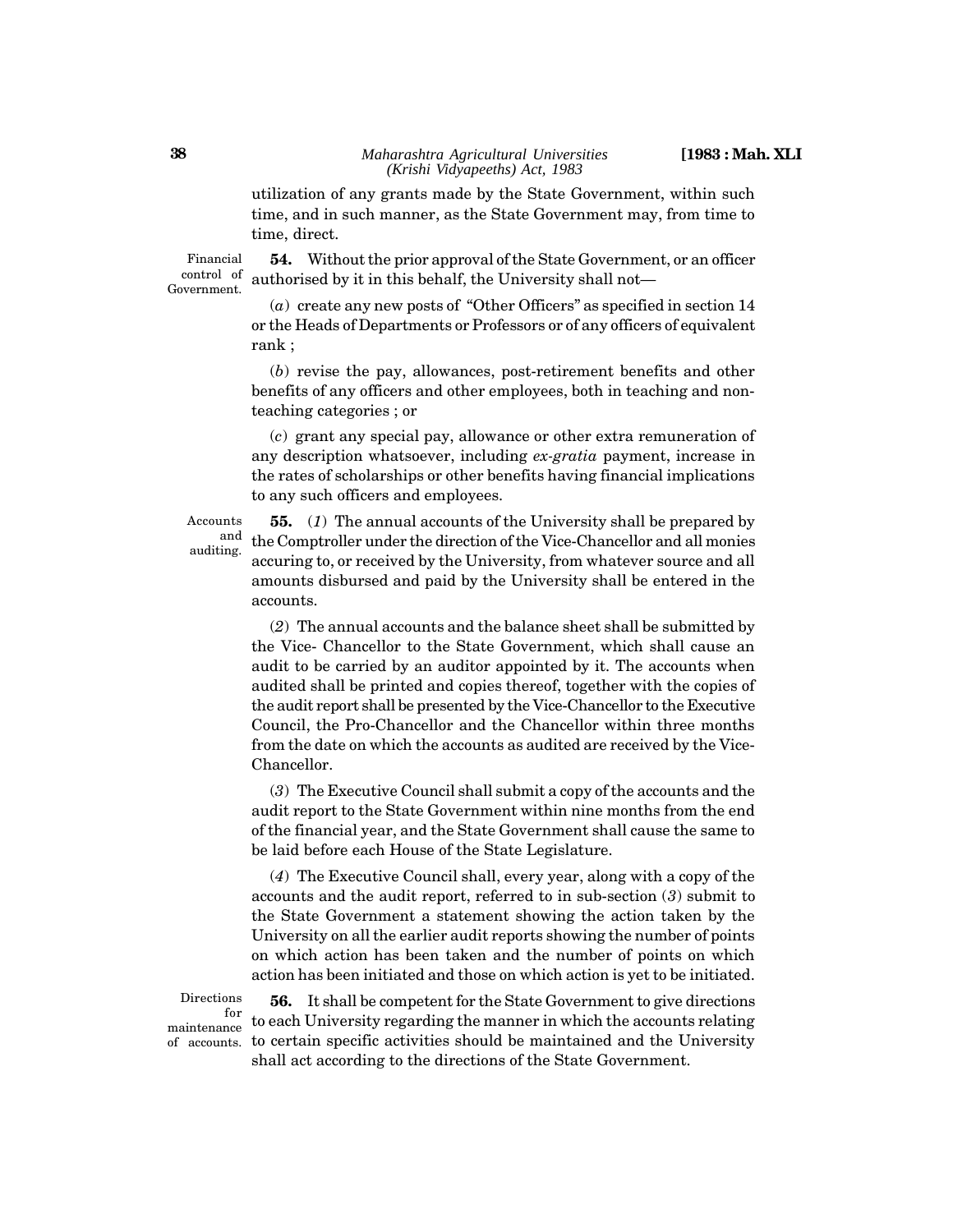#### MISCELLANEOUS PROVISIONS.

**57.** (*1*) Save as otherwise provided by or under this Act, every salaried Certain officer and academic staff members of each University shall be appointed appointments under a written contract. The contract shall be lodged with the Registrar,  $\frac{1}{2}$  to be and a copy thereof shall be furnished to the employee concerned.

(*2*) No such employee shall receive any remuneration for any work in or outside the University, except as may be provided by the Statutes.

(*3*) Any dispute arising out of a contract between the University and any of its employees shall at the request of the employee concerned be referred to a Tribunal of Arbitration, consisting of one member appointed by the Executive Council, one member nominated by the employee concerned and an umpire appointed by the Chancellor. The decision of the Tribunal shall be final, and no suit shall lie in any Civil Court in respect of the matter decided by the Tribunal. Every such request shall be deemed submission to arbitration upon the terms of this section within  $_{\text{X of}}$  the meaning of  $^{*}$ [Arbitration Act, 1940, and the provisions of that Act

1940. shall apply accordingly.

**58.** (*1*) No person shall be appointed by the University as a member Appointment of the academic staff, except on the recommendation of a Selection of academic Committee constituted for the purpose in accordance with the provisions of the Statutes made in that behalf :

Provided that appointments to the posts of Director (other than Director on of Students' Welfare), Dean, Associate Dean, Head of a Department and recommen-Professor <sup>1</sup>[shall be made on the recommendations of the Selection Selection Committee to be constituted] by the State Government, common to all Committee. the four Universities.

(*2*) The Selection Committee referred to in the proviso to sub-section (*1*) shall consist of—

(*i*) the Vice-Chairman of the State Council ;

(*ii*) the Vice-Chancellor of the University concerned ;

(*iii*) One non-official to be nominated by the Pro-Chancellor, from amongst the non-official members of the Executive Councils of the Agricultural Universities in the State ;

(*iv*) two experts to be nominated by the Chancellor ;

(*v*) two representatives of the Indian Council of Agricultural Research to be appointed by the State Government, one of whom shall be a specialist in the particular field for which the recruitment is to be made.

<sup>2</sup>[(*3*) The Vice-Chairman of the State Council shall act as Chairman of the Selection Committee. In the absence of the Vice-Chairman or in the

staff members to be made dation of

to be under contract.

<sup>&</sup>lt;sup>1</sup> These words were substituted for the words " shall be made by a Selection Committee to be appointed " by Man. 12 of 1988, s. 6 (*a*).

<sup>2</sup> Sub-section (*3*) was added by Mah. 12 of 1988, s. 6(*b*).

<sup>\*</sup> See now the Aubitration and Conciliation Act, 1996 (Act No. 26 of 1996). H 4055–6*a*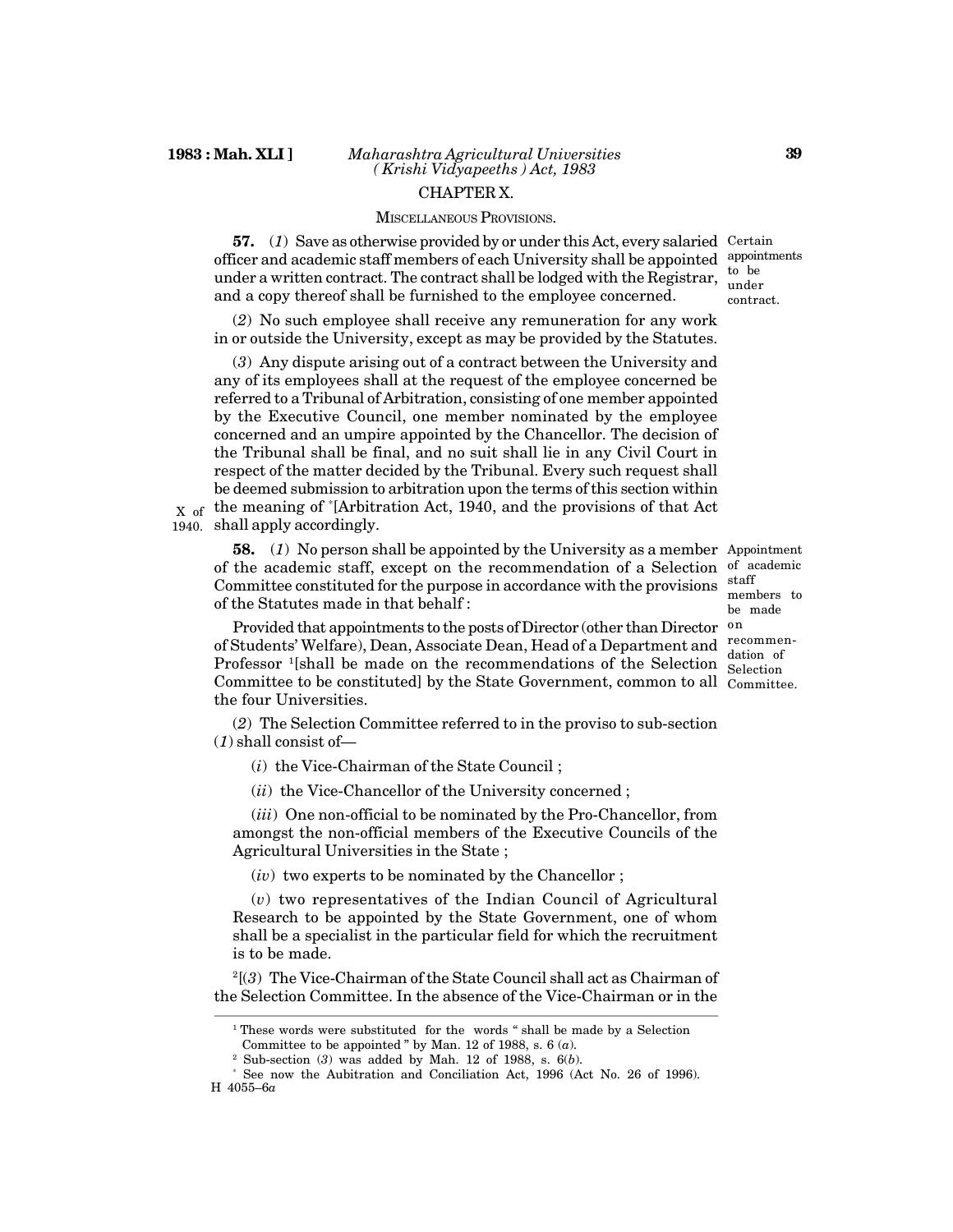#### *Maharashtra Agricultural Universities* **[1983 : Mah. XLI** *(Krishi Vidyapeeths) Act, 1983*

event of the post of Vice-Chairman being vacant, one of the members of the Selection Committee nominated by the Chairman of the State Council shall act as the Chairman of the Selection Committee.]

Transfer of staff from

one University to another.

**59.** In order to make the talent and expertise of the Academic staff certain and officers of one University available to another University, it shall be competent for the Pro-Chancellor to transfer any member of the Academic staff and any officer <sup>1</sup> \*\*\* from one University to another University, for such period as the Pro-Chancellor may in each case determine. The persons transferred from one University to another shall retain their lien on their posts in the parent University and the service put in by them in the University to which they are transferred shall count for seniority in their service under the parent University.

Special provision for Scheduled Castes, Scheduled Tribes and other Backward Classes in services and posts in University.

**60.** Notwithstanding anything contained in this Act, the State Government shall have power to give to any University, from time to time, such directions as it may consider necessary in regard to categories of posts in which reservation of posts shall be made in favour of the members of the Scheduled Castes, Scheduled Tribes and the members belonging to other Backward Classes, the percentage of the posts to be reserved for them and any other matter connected with such reservation, and the University shall comply with such directions.

Vacating of

**61.** (*1*) Save as otherwise provided, any member of any authority or <sup>office.</sup> body of any University may resign his office by letter addressed to the Vice-Chancellor, through the Registrar, and on the Vice-Chancellor accepting the resignation, the office of such member shall become vacant :

> Provided that where any member is appointed or nominated on any such authority or body by the Chancellor, he may resign his office by letter addressed to the Chancellor, and his resignation shall be effective, and his office shall become vacant when the resignation is accepted by the Chancellor.

(*2*) Any member of any authority or body of the University shall cease to be a member thereof on his being convicted by a Court of law of an offence which involves moral turpitude.

Filling of casual vacancy.

**62.** When any vacancy occurs in the office of a member other than an *ex-officio* member of any authority or body of any University before the expiry of the term of office of such member, the vacancy shall be filled, as soon as conveniently may be, by election, nomination, appointment or co-option, as the case may be, of a member who shall hold office so long only as the member in whose place he has been elected, nominated, appointed or co-opted, would have held it, if the vacancy had not occurred.

<sup>&</sup>lt;sup>1</sup> The portion beginning with the words " not below the rank " and ending with the words " or Director " was deleted by Mah. 12 of 1988, *s*.7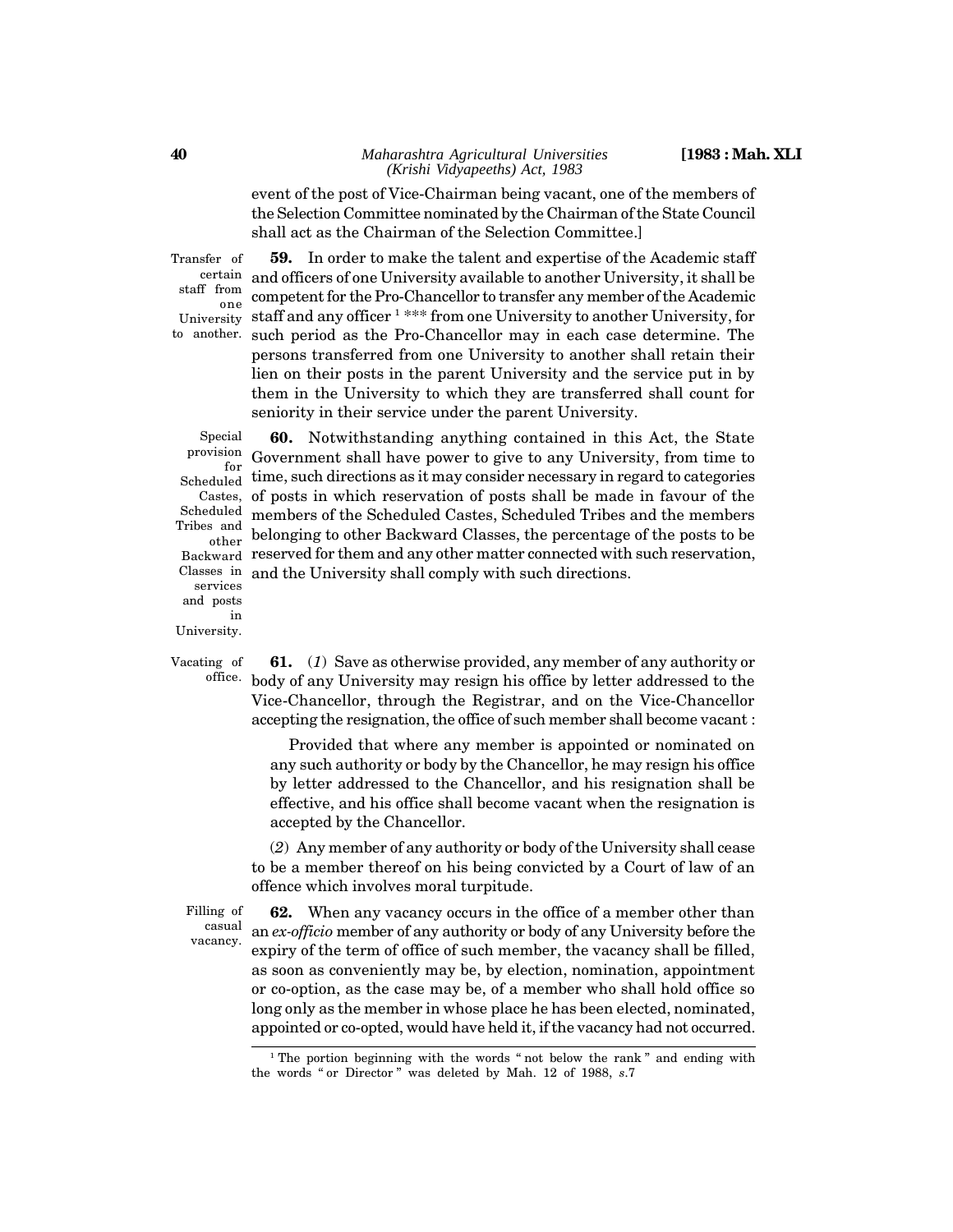#### **1983 : Mah. XLI ]** *Maharashtra Agricultural Universities ( Krishi Vidyapeeths ) Act, 1983*

**63.** Notwithstanding that the Executive Council or the Academic Acts and Council or any other authority or body of any University is not duly proceedings constituted, or there is a defect in its constitution or re-constitution and  $\frac{\text{not} \text{ invalid}}{\text{merely} \text{ on}}$ notwithstanding that there is a vacancy in the membership of any such ground of authority or body, no act or proceeding of such authority or body of the defect in University, shall be invalid merely on any such ground.

**64.** If any question arises regarding the interpretation of any provision Questions of this Act or any Statute or Regulation or, as to whether a person has regarding been duly nominated, elected, appointed, co-opted or has become, or is entitled to be, a member of any authority or body of any University, the matter may be referred on petition by any person or body directly afftected regarding or *suo motu* by the Vice-Chancellor to the Chancellor, who shall, after constitutions giving the person or body affected a reasonable opportunity of being heard and after taking such advice as he deems necessary, decide the  $\frac{\text{convexely}}{\text{or body}}$ question, and his decision shall be final.

**65.** (*1*) All powers relating to discipline and disciplinary action in Maintenance relation to the students of any University shall vest in the Vice-Chancellor.

(*2*) The Vice-Chancellor may, in the exercise of his powers, by order, direct that any student or students be expelled or rusticated for a specified period, or be not admitted to a course or courses of study in a college, institution or Department of the University for a specified period or be punished with fine, not exceeding three hundred rupees, or be debarred from taking an examination or examinations conducted by the University, college, institution or Department for a specified period, not exceeding five years, or that the result or results of the student or students concerned in the examination or examinations in which he has or they have appeared be postponed or cancelled.

(*3*) Without prejudice to the powers of the Vice-Chancellor, the Principals of colleges and institutions and Heads of Teaching Departments in the University shall have the authority to exercise such powers over the students in their respective charges, as may be necessary for the maintenance of proper discipline.

(*4*) The Vice-Chancellor shall, subject to the approval of the Executive Council, make rules of discipline and proper conduct for the students of the University, which shall also apply to the students of all colleges and institutions, and every student shall be supplied with a copy of such rules at the time of his admission.

(*5*) At the time of admission to the University, every student shall sign a declaration to the effect that he submits himself to the disciplinary jurisdiction of the Vice-Chancellor and shall observe and abide by the rules made by the Vice- Chancellor in that behalf.

(*6*) The disciplinary jurisdiction of the Vice-Chancellor extends to the students of all colleges affiliated to, and institutions recognised by the University.

merely on constitution, vacancy, etc.

interpretations and disputes of University

of discipline among students of University.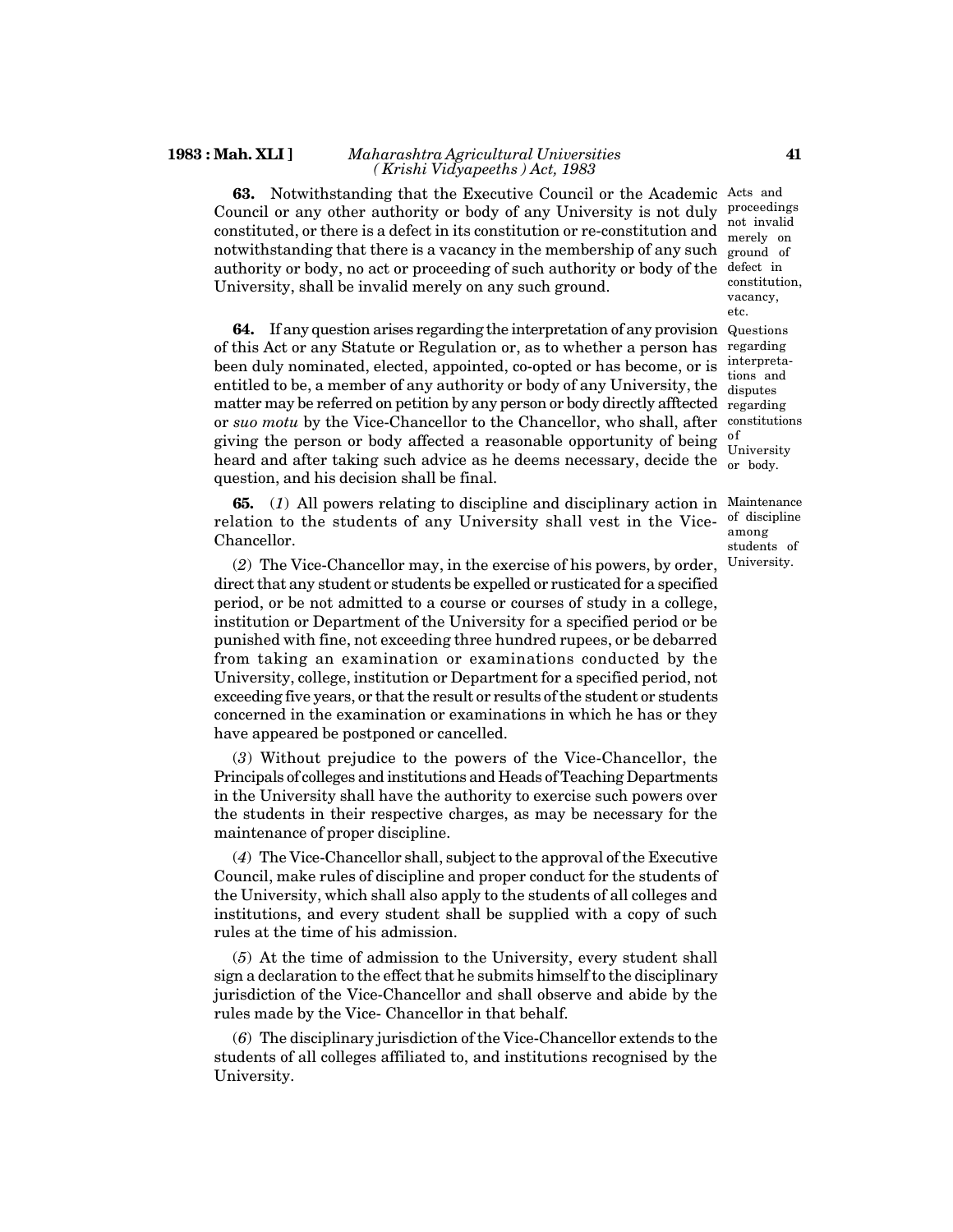Authorities and officers responsible for damage.

**66.** (*1*) It shall be the duty of every authority and officer of the University to ensure that the interests of the University are duly safeguarded.

(*2*) If it is found that a damage or loss has been caused to the University by any act on the part of any authority or officer of the University not in conformity with the provisions of this Act, or the Statutes or Regulations, except when done in good faith, or by any failure so to act in conformity thereof, or by wilful neglect or default on its or his part, such damage or loss shall be liable to be recovered from the authority or the members concerned thereof, or from the officer concerned, as the case may be, in accordance with the procedure prescribed by the Statutes.

Protection of acts and orders.

**67.** All acts and orders done or passed in good faith by the University, or any of its authorities, bodies or officers shall be final ; and accordingly no suit or legal proceeding shall be instituted or maintained against or damage claimed from the University or its authorities or bodies or officers for anything purporting to be done or passed in good faith and in pursuance of this Act and the Statutes and Regulations framed thereunder.

Constitution

committees.

**68.** Where any authority of the University is given power by this <sup>of</sup> Act or the Statutes to appoint a committee, such committee may, except as otherwise provided, consist of its members, or partly of its members and partly of other persons, as the authority concerned may, in each case decide.

Annual report.

**69.** The annual report of each University shall be prepared under the direction of the Vice-Chancellor and submitted by him to the Executive Council on or before such date as may be prescribed. The report as approved by the Executive Council shall be submitted by the Vice-Chancellor to the Chancellor and the State Government. The State Government shall cause the report to be laid before each House of the State Legislature.

#### <sup>1</sup>[ CHAPTER XA.

## AGRICULTURAL UNIVERSITY AND COLLEGE TRIBUNAL.

University and College Tribunal.

**69A.** (*1*) There shall be one or more Agricultural Universities and College Tribunal for one or more universities in the State of Maharashtra for adjudication of disputes between the employees of the Universities and their respective university and between the employees of the affiliated colleges or recognised institutions and their respective managements, with regard to the matters specified in sub-section (*1*) of section 69B.

(*2*) The State Government shall, by notification in the *Official Gazette*, constitute one or more Tribunals to be called the " Agricultural University and College Tribunals " for adjudication of disputes or difference between the teachers and employees and the university, management of any affiliated colleges or recognised institutions connected with, or arising out of the matters specified in sub-section (*1*) of section 69B. ;

<sup>&</sup>lt;sup>1</sup> This Chapter was inserted by Mah. 14 of 2003, s.11.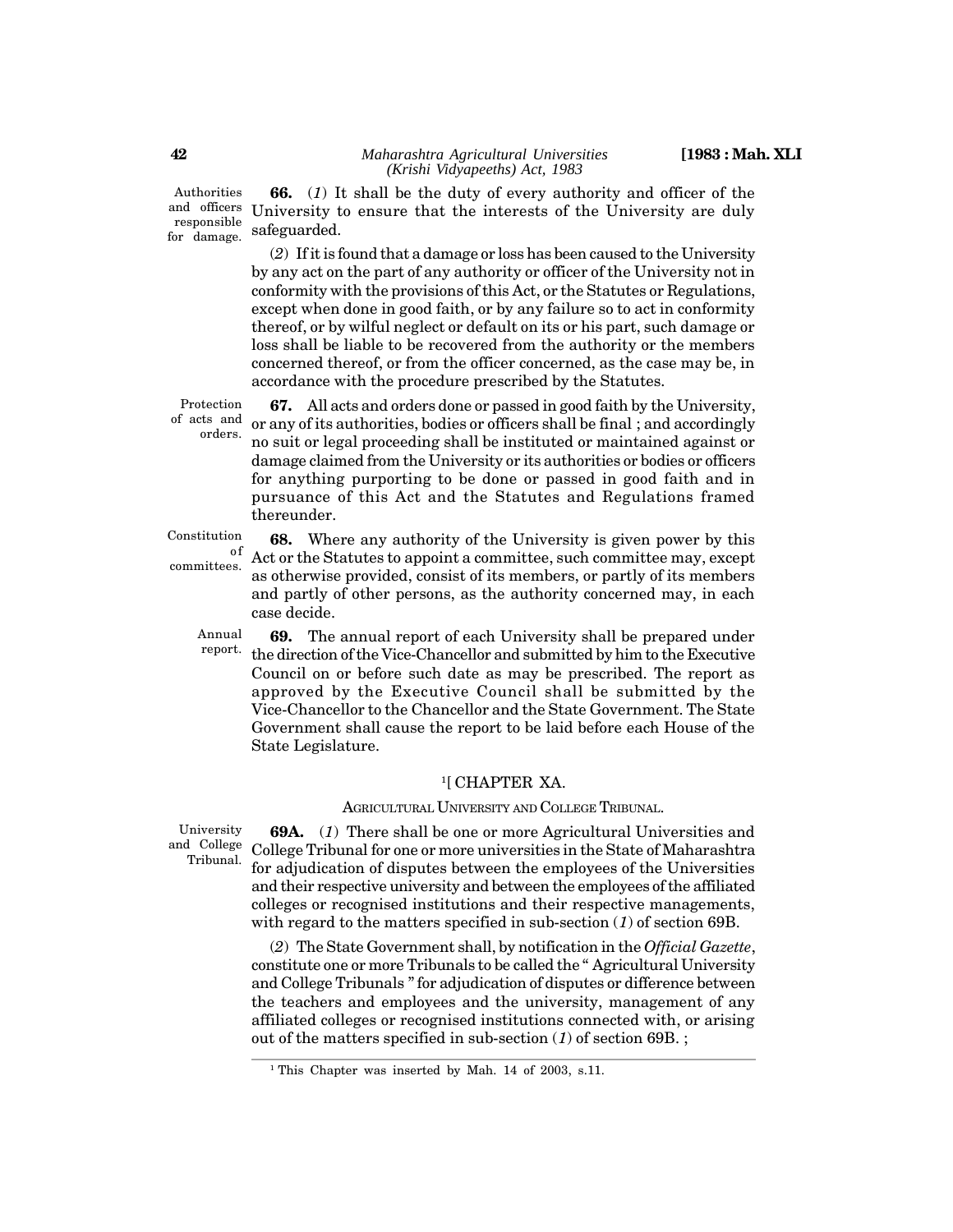(*3*) A Tribunal shall consist of one person only, to be appointed by the State Government.

(*4*) A person shall not be qualified for appointment as a Presiding Officer of a Tribunal, unless,—

(*a*) he is or has been a Judge of the High Court ; or

(*b*) he is qualified to be appointed as a Judge of the High Court :

Provided that, a person to be appointed under this clause shall be from amongst the panel of three persons recommended by the Cheif Justice of the High Court of Judicature at Bombay.

(*5*) The appointment of a person as a Presiding Officer of a Tribunal shall be on a full time basis and for such period or periods not exceeding three years in the aggregate, as the State Government may, from time to time, in each case decide.

(*6*) The remuneration and other conditions of service of the Presiding Officer shall be as determined by the State Government.

(*7*) The concerned University shall make available to a Tribunal such ministerial staff as may be necessary for the discharge of its functions under this Act.

(*8*) All expediture on account of the remuneration, pension, provident fund contribution, leave allowance and other allowances and facilities which may be admissible to the Presiding Officer and the staff placed at his disposal, shall be met from the fund constituted under section 51, by the concerned University :

Provided that, where a common Tribunal is constituted for more than one University, such expenditure shall be borne by the concerned Universities proportionately.

(*9*) If any vacancy, other than a temporary vacancy, occurs in the office of the Presiding Officer of the Tribunal, the State Government shall, as soon as may be possible but in any case within three months appoint another qualified person to fill the vacancy. Any proceedings pending before the former Presiding Officer may be continued and disposed of by his successor from the stage at which they were, when the vacancy occurred.

appeal.

**69B.** (*1*) Notwithstanding anything contained in any law or contract Right of for time being in force, any employee (whether a teacher or other employee), in any university, affiliated college or recognised institution who is dismissed or removed or whose services are otherwise terminated or who is reduced in rank by the University or the management and who is aggrieved, shall have a right of filing an appeal against any such order to the concerned Tribunal :

Provided that, no such appeal shall lie to the Tribunal in any case where the matter has already been decided by a court or Tribunal of competent jurisdiction or is pending before such court or Tribunal on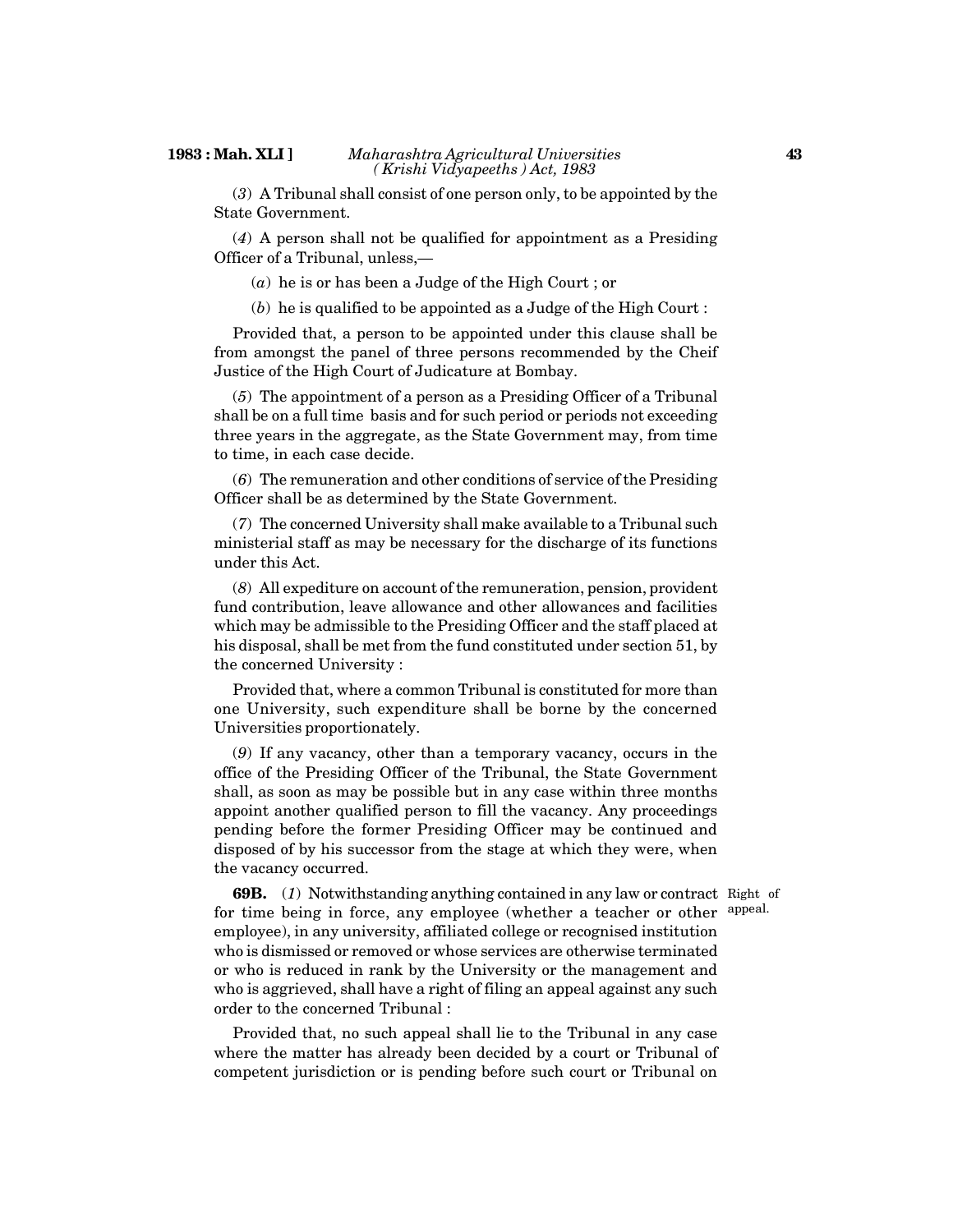the date of coming into force of the Maharashtra Agricultural Universities Mah. (*Krishi Vidyapeeths*) (Amendment) Act, 2003, or where the order of XIV  $\frac{1}{2003}$  dismissal, removal or termination of service in other manner or reduction  $\frac{1}{2003}$ in rank was passed by the management at any time before the date of coming into force of the Maharashtra Agricultural Universities (*Krishi* Mah. Vidyapeeths) (Amendment) Act, 2003, and in which case the period for  $X<sub>c</sub><sup>IV</sup>$ filing of an appeal has already expired. 2003. of 2003.

(*2*) Such appeal shall be made by the employees to the Tribunal, within thirty days from the date of receipt by him of the order of dismissal, removal, termination of services or reduction in rank, as the case may be :

Provided that, where such order was made before the date of coming into force of the Maharashtra Agricultural Universities (*Krishi Vidyapeeths)* (Amendment) Act, 2003, such appeal may be made if the XIV period of thirty days from the date of receipt of such order has not expired. of

Mah. 2003.

*(3)* Notwithstanding anything contained in sub-section (*2*), the Tribunal may entertain an appeal after the expiry of the said period of thirty days, if it is satisfied that the appellant has sufficient cause for not preferring the appeal within that period.

*(4)* Every appeal shall be accompanied by a fee of four hundred rupees, which shall not be refundable and shall be credited to the university fund :

Provided that, the State Government may by notification in the *Official Gazette*, revise such fees, from time to time.

General powers and procedure of Tribunal.

**69C.** (*1*) For the purposes of admission, hearing and disposal of appeals, the Tribunal shall have the same powers as are vested in an appellate court under the Code of Civil Procedure, 1908, and shall also V of have the power to stay the operation of any order against which an 1908.appeal is made, on such conditions as it may think fit to impose and such other powers as are conferred on it by or under this Act.

*(2)* The Presiding Officer of the Tribunal shall decide the procedure to be followed by the Tribunal for the disposal of its business including the place or places at which and the hours during which it shall hold its sittings.

*(3)* The Tribunal shall decide as expeditiously as possible every case, and an endeavour shall be made by the Tribunal to decide an appeal within three months from the date of filing of such appeal before the Tribunal. The Tribunal shall, if it is unable to dispose of any appeal within the period of three months, it shall put on its record the reasons for the delay in such disposal.

**69D.** (*1*) On receipt of an appeal, where the Tribunal after giving reasonable opportunity to both the parties of being heard, is satisfied that the appeal does not fall within the purview of sub-section (*1*) of section 69B or is not maintainable before it, or there is no sufficient Power of Tribunal to give appropriate reliefs and directions.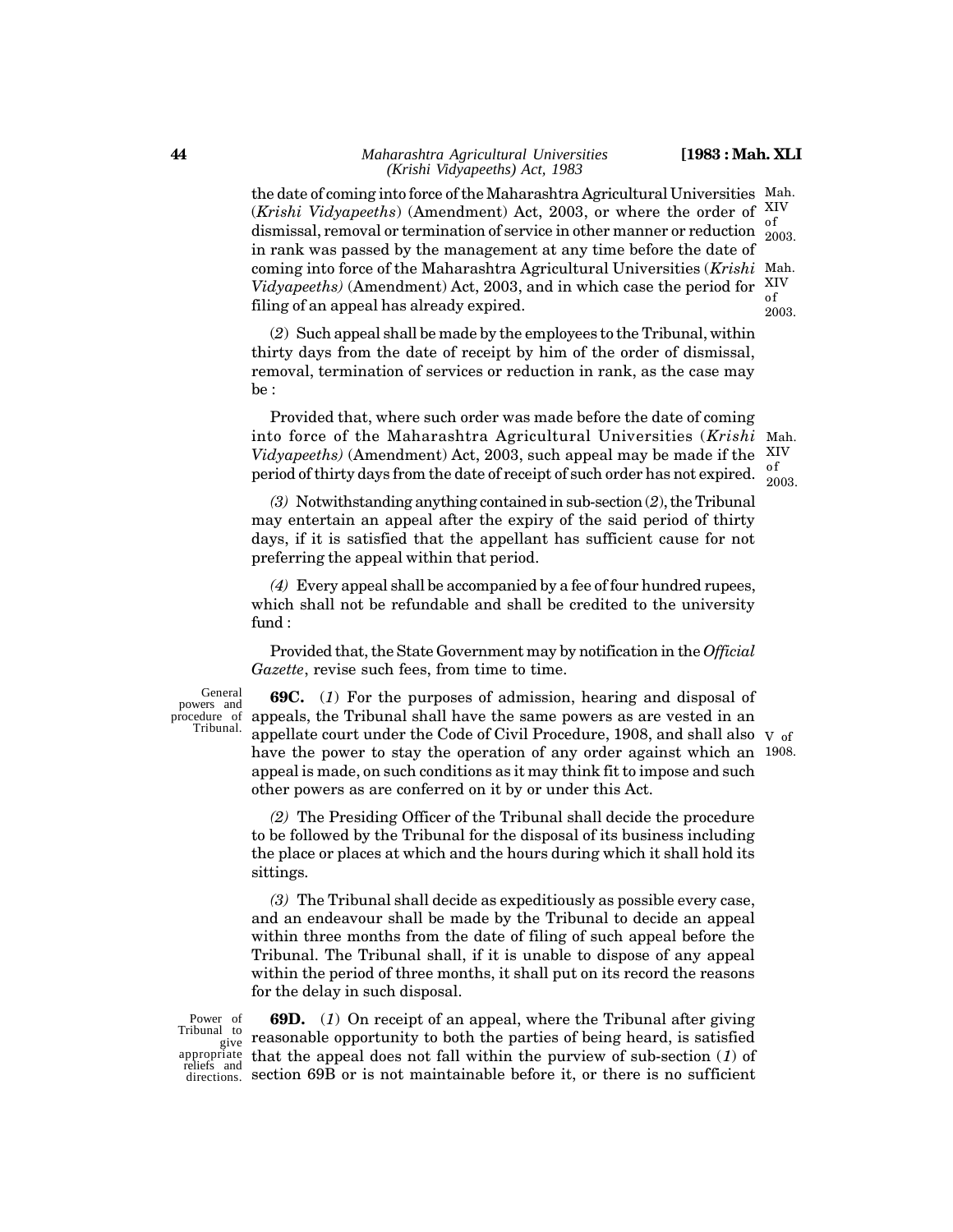ground for interfering with the orders of the University or management, it may dismiss the appeal.

(*2*) Where the Tribunal, after giving reasonable opportunity of being heard to the parties concerned, decides in any appeal that the order of dismissal, removal or termination of service or reduction in rank was in contravention of any law, contract or conditions of service for the time being in force or was otherwise illegal or improper, the Tribunal may set aside the order of the University or the management, as the case may be, partially or wholly, and direct the University or, as the case may be, the management,—

(*a*) to reinstate the employees on the same post or on a lower post as it may specify,

(*b*) to restore the employees to the rank which he held before reduction or to any lower rank as it may specify,

(*c*) to give arrears of emoluments to the employees for such period as it may specify,

(*d*) to award such lesser punishment as it may specify in lieu of dismissal, removal, otherwise termination of service or reduction in rank, as the case may be,

(*e*) where it is decided not to reinstate the employee or in any other appropriate case, to give such sum to the employee, not exceeding his emoluments for six months, by way of compensation, regard being had to loss of employment and possibility of getting or not getting suitable employment thereafter, as it may specify ; or

(*f*) to give such other relief to the employee and to observe such other conditions as it may specify, having regard to the circumstances of the case.

(*3*) It shall be lawful for the Tribunal to recommend to the State Government that any dues directed by it to be paid to the employee may be deducted from the grant if payable to the University or, as the case may be, the management and be paid to the employee direct.

(*4*) Any direction issued by the Tribunal under sub-section (*2*) shall be communicated to the concerned parties, in writing and shall be complied with by the University or, as the case may be, the management, within the period specified in the direction, which shall not be less than two months from the date of its receipt by the University or, as the case may be, the management.

**69E.** Notwithstanding anything contained in any law or contract for Decision of time being in force, the decision of the Tribunal on an appeal entertained and disposed of by it shall be final and binding on the employee and the University or, as the case may be, the management; and no suit, appeal or other legal proceeding shall lie in any court or before any other Tribunal or authority, in respect of the matters decided by the Tribunal.  $(G.C.P.)$  H  $4055-7$   $(4815-9-2012)$ 

Tribunal to be final and binding.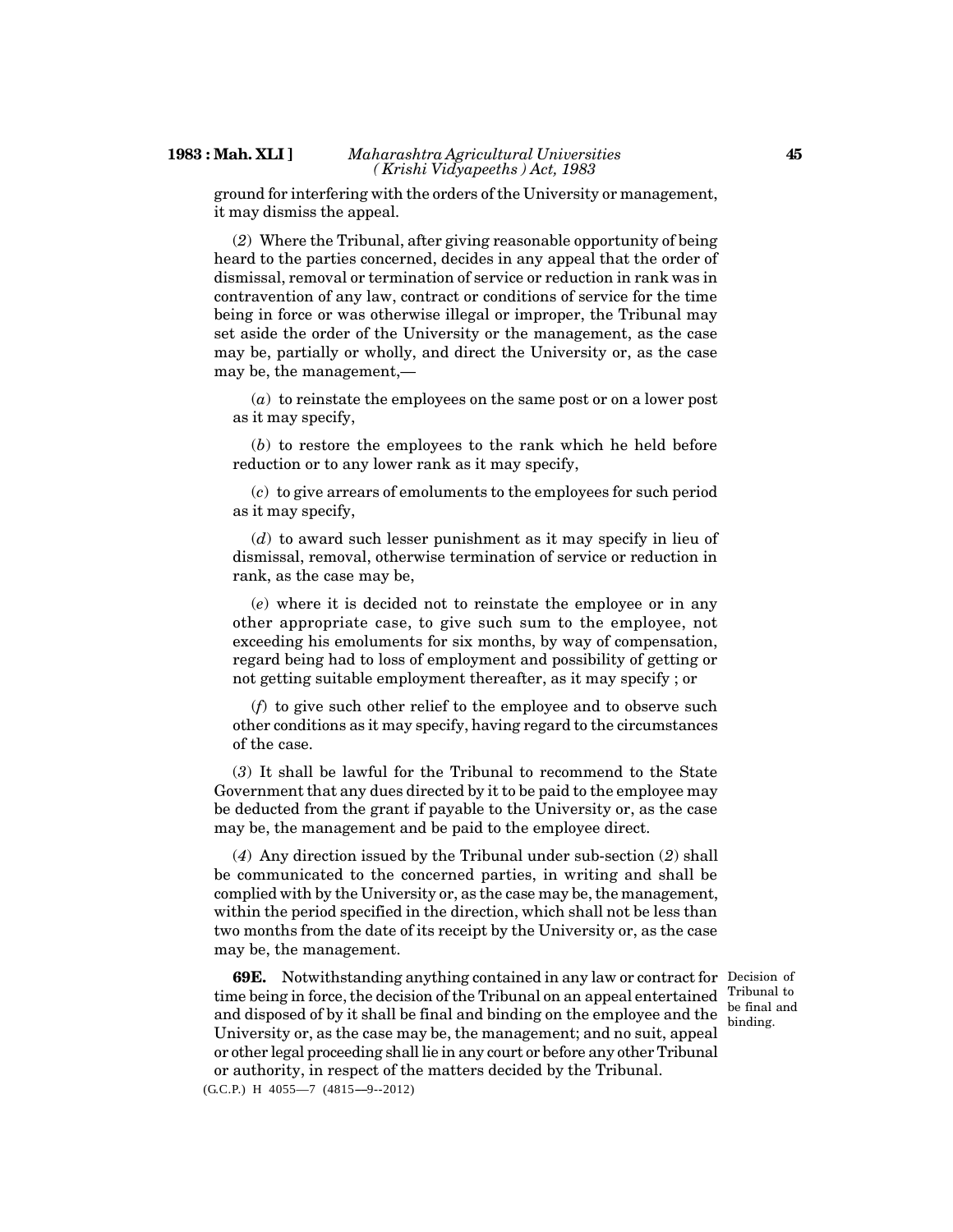Penalty managecomply with directions.

**69F.** *(1)* If the university or, as the case may be, the management fails,  $\frac{1}{2}$  without any reasonable cause, to comply with any direction issued by the ment for Tribunal under section 69D within the period specified in the order, or failure to within such further period as may be allowed by the Tribunal, the university or, as the case may be, the management shall, on conviction,  ${\rm Tribunal's\ \ \ } {\rm be \ \ }\rm{punished},$ 

> *(a)* for the first offience, with fine which may extend to one thousand rupees :

> Provided that, in the absence of special and adequate reasons to the contrary to be mentioned in the order of the Tribunal, the fine shall not be less than one hundred rupees, and

> *(b)* for the second and subsequent offences, with fine which may extend to two thousand rupees :

> Provided that, in the absence of special and adequate reasons to the contrary to be mentioned in the order of the Tribunal, the fine shall not be less than five hundred rupees :

> Provided further that, when the direction issued by the Tribunal is not complied within the period stipulated in the direction or within such further period as allowed by the Tribunal, and when the contravention is a continuing one, the convicted person shall be punished with a further fine of rupees one hundred per day during which such contravention continues after conviction.

 $(2)(a)$  Where the University or, as the case may be, the management committing an offence under this section is a society, every person who at the time the offence was committed, was in charge of and was responsible to the society for conduct of the affairs of the society, as well as the society shall be deemed to be guilty of the offence and shall be liable to be proceeded against and punished accordingly:

Provided that, nothing contained in this sub-section shall render any person liable to the punishment, if he proves that the offence was committed without his knowledge or that he had exercised all the due diligence to prevent commission of such offence.

*(b)* Notwithstanding anything contained in clause *(a)*, where the offence has been committed by a society and it is proved that the offence has been committed with the consent or connivance of, or attributable to any neglect on the part of the Executive Council of the University or any President, Chairman, Secretary, Member, Principal or Manager or other officer or servant of the society, such Executive Council, President, Chairman, Sercretary, Member, Principal or Manager or other officer or servant concerned, as the case may be, shall be deemed to be guilty of the offence and shall be liable to be proceeded against and punished accordingly.

*Explanation.—* For the purpose of this section, " a society " means a society registered under the Societies Registration Act, 1860 or a public  $\chi_{\text{XI of}}$ 

**46**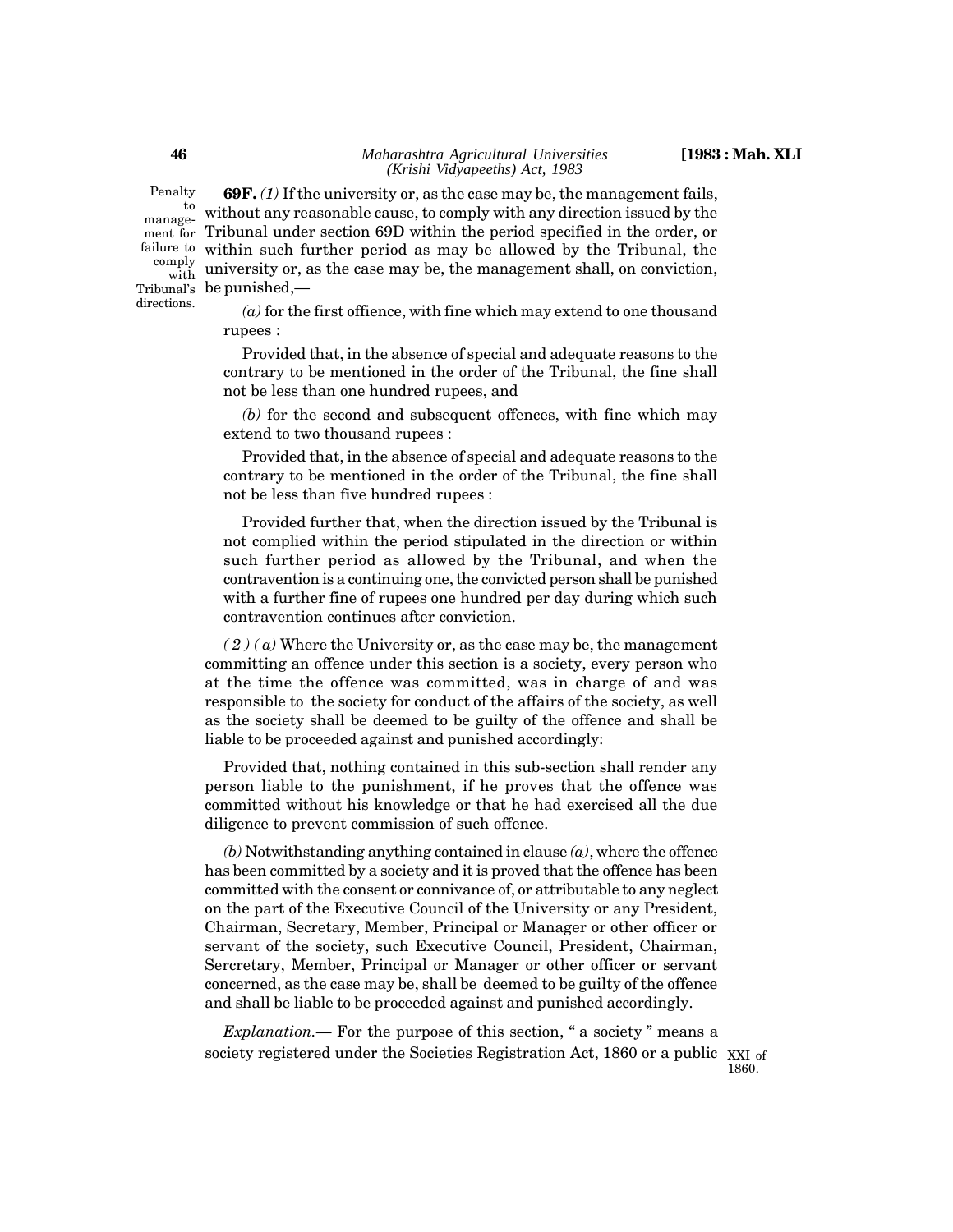#### **1983 : Mah. XLI ]** *Maharashtra Agricultural Universities ( Krishi Vidyapeeths ) Act, 1983*

trust registered under the Bombay Public Trusts Act, 1950, or any other body corporate, and includes an association or body of persons, by whatever name called, under whose management one or more colleges Bom. XXIX of 1950.

or institutions are conducted and admitted to the privileges of the University.

*69G.* Notwithstanding anything contained in any law for time being Legal in force, a legal practitioner shall not be entitled to appear on behalf of any party in any proceedings before the Tribunal .]

practitioners excluded from appearance.

#### CHAPTER XI.

#### REPEAL AND SAVING.

**70.** (*1*) On and from the date of commencement of this Act,— (*a*) the Maharashtra Agricultural University *(Krishi Vidyapeeth)* Act, 1967 ; (*b*) the Punjabrao Agricultural University *(Krishi Vidyapeeth)* Act, 1968 ; (*c*) the Marathwada Agricultural University *(Krishi Vidyapeeth)* Act, 1972 ; (*d*) the Konkan Agricultural University (*Krishi Vidyapeeth*) Act, 1972 ; shall stand repealed. Repeal and saving. Mah. XXIII of 1967. Mah. IX of 1969. Mah. XVII of 1972. Mah. XVIII of 1972.

(*2*) Notwithstanding the repeal of the said Acts—

(*i*) any person holding office immediately before the commencement of this Act of Vice-Chancellor of an existing University shall, on such commencement, be the Vice-Chancellor of the corresponding University and shall continue to hold the said office on the same terms and conditions till his term of office as Vice-Chancellor of the existing University would have expired had he continued to be as such or till he ceases to be the Vice-Chancellor by reason of death, resignation or otherwise and shall exercise all the powers and perform all the duties conferred on the Vice-Chancellor of the corresponding University by or under this Act:

Provided that, in the case of Vice-Chancellor of the Marathwada *Krishi Vidyapeeth,* his term of office shall include any extension of H 4055—7*a*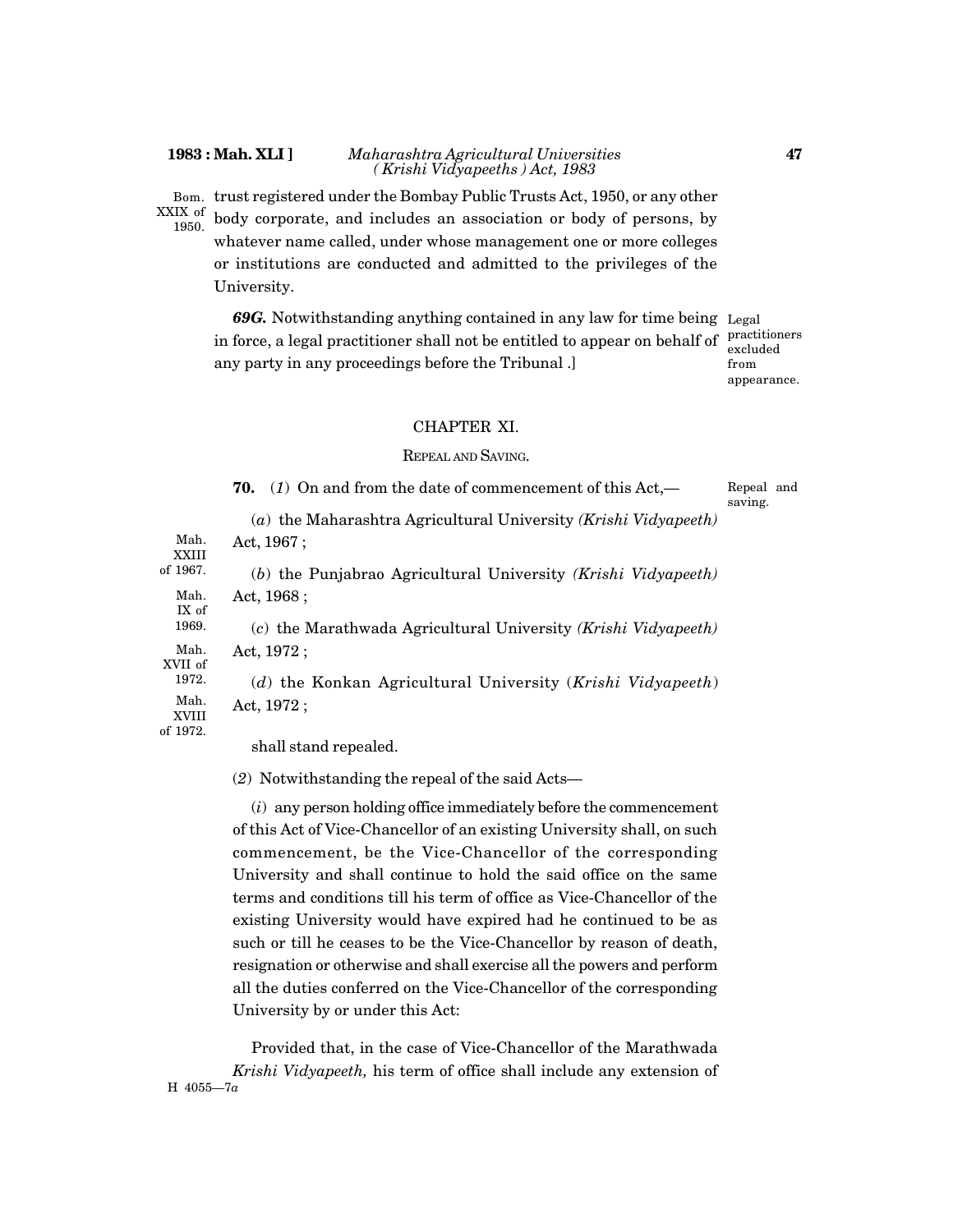term, not exceeding a period of two years in the aggregate from the date of his appointment, which may be granted to him by the Chancellor, even after the commencement of this Act;

*(ii)* from the date of commencement of this Act until such time as the Executive Council of the University is constituted in accordance with section 30 holds its first meeting, the Executive Council consisting of the following members shall be deemed to be constituted for the purposes of this Act, namely :—

(*a*) The Vice-Chancellor—*ex-officio* Chairman ;

(*b*) The Director of Agriculture or an Additional Director of Agriculture deputed by the Director of Agriculture;

1 \* \* \* \* \* \*

(*d*) One Director of the University to be nominated by the Pro-Chancellor;

(*e*) One Dean to be nominated by the Pro-Chancellor;

(*f*) One agricultural scientist to be nominated by the Chancellor;

(*g*) One progressive farmer to be nominated by the Pro-Chancellor;

(*h*) One representative of the Indian Council of Agricultural Research ;

*(i)* Three members of the Maharashtra Legislative Assembly to be nominated by the State Government;

(*j*) Two members of the Maharashtra Legislative Council to be nominated by the State Government;

(*k*) The Chairman of Agriculture Committee of one *Zilla Parishad* in the University area to be nominated by the Pro-Chancellor;

2 [ (*ii-a)*] The Registrar shall be *ex-officio* Secretary of the Executive Council;

(*iii*) from the date of commencement of this Act until such time as the Academic Council constituted in accordance with the provisions of section 33 holds its first meeting, the Academic Council consisting of the following members shall be deemed to be constituted for the purposes of this Act, namely :—

(*a*) The Vice-Chancellor-*ex- officio* Chairman ;

- (*b*) The Director of Instruction ;
- (*c*) The Director of Research ;

(*d*) The Director of Extension Education ;

(*e*) Two Deans of Faculties to be nominated by the Pro-Chancellor;

<sup>1.</sup> Entry (c) was deleted, by Mah. 17 of 1998, s. 73, Second Schedule.

<sup>2.</sup> Sub-clause (*i*) was re-numbered and re-lettered as clause (*ii-a*) of sub-section (*2*) by Mah. 22 of 1991, Second Schedule.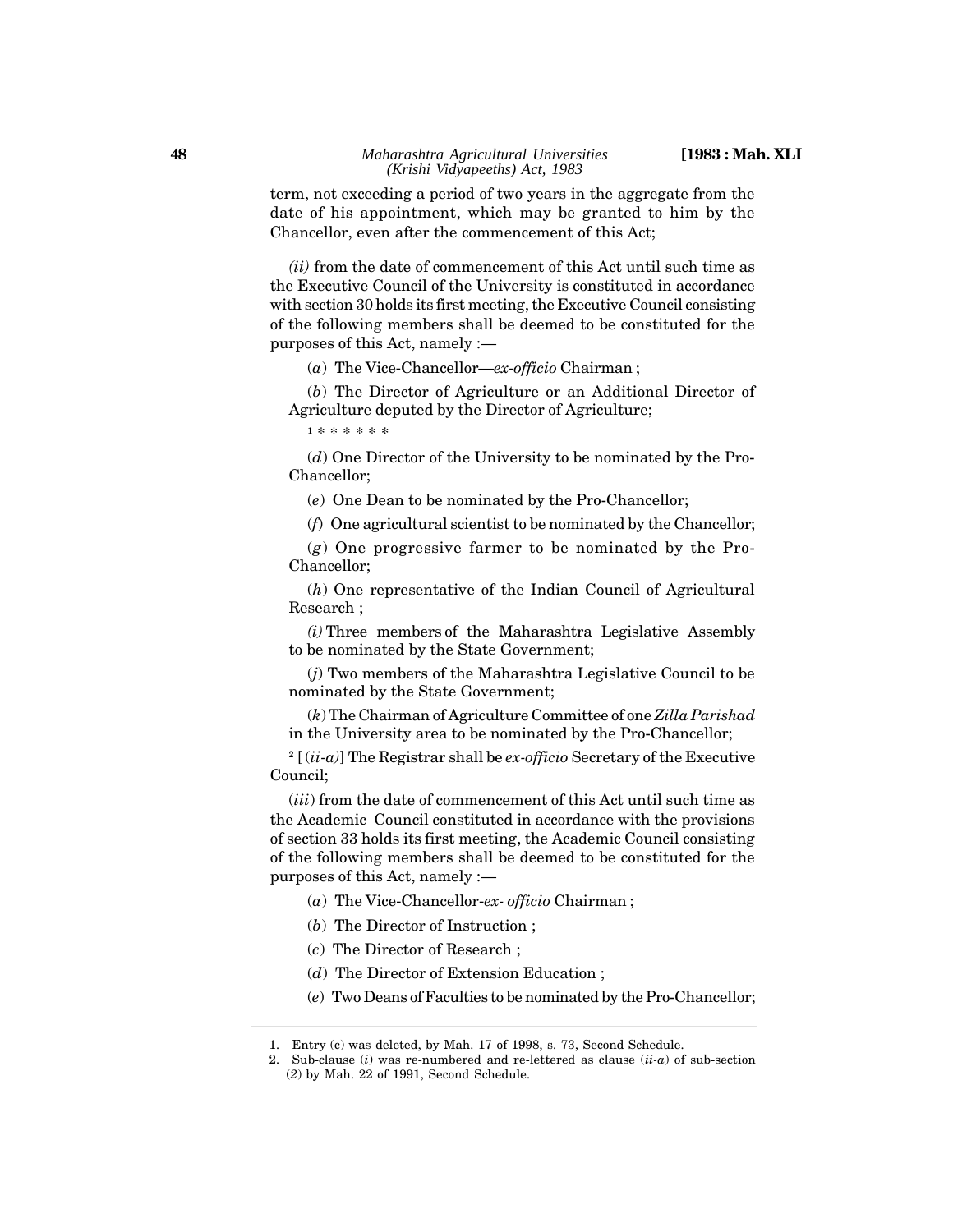#### **1983 : Mah. XLI ]** *Maharashtra Agricultural Universities ( Krishi Vidyapeeths ) Act, 1983*

#### (*f*) Two Associate Deans to be nominated by the Pro-Chancellor;

(*g*) Two Principals of affiliated colleges and recognised institutions to be nominated by the Pro-Chancellor.

<sup>1</sup>[(*iii-a*)] The Registrar shall be *ex-officio* Secretary of the Academic Council;

(*iv*) all colleges which stood affiliated to any existing University immediately before the commencement of this Act, shall be deemed to be affiliated to the corresponding University under this Act till their affiliation is withdrawn by the corresponding University under this Act or till they are converted into constituent colleges under this Act, whichever is earlier;

(*v*) all other educational institutions which were entitled to any privileges of any existing University shall be entitled to similar privileges of the corresponding University;

*(vii)* all property, movable or immovable, and all rights, interest of whatsoever kind, powers and privileges of any existing University shall be transferred to, and shall, without further assurance, vest in, the corresponsding University and be applied to the objects and purposes for which the corresponding University is constituted;

(*viii*) all benefactions accepted or received by any existing University and held by it immediately before the commencement of this Act, shall be deemed to have been accepted or received or held by the corresponding University under this Act, and all the conditions on which such benefactions were accepted or received or held shall be deemed to be valid under this Act, notwithstanding that such conditions may be inconsistent with any of the provisions of this Act ;

 $(ix)$  all debts, liabilities and obligations incurred before the commencement of this Act and lawfully subsisting against any existing University shall be discharged and satisfied by the corresponding University ;

(*x)* any will, deed or other document made before the commencement of this Act, which contains any bequest, gift, terms or trust in favour of an existing University shall, on and from the commencement of this Act, be construed as if the corresponding University is named therein instead of the existing University ;

*(xi)* all references in any enactment or other instrument issued under any enactment, to any existing University shall be construed as references to the corresponding University;

(*xii*) the appointment of the Registrar, all other officers and employees of any existing University and validly made and subsisting immediately before the commencement of this Act shall be deemed to have been made under; and for the purposes of this Act for the corresponding University and the Registrar and such other officers and employees shall continue to hold office or employment, except in so far as such appointments may be terminated or conditions thereof may be altered by a competent authority ;

Sub-clause  $(h)$  was re-numbered and re-lettered as clause  $(iii-a)$  of sub-section (*2*) by Mah. 22 of 1991, Second Schedule.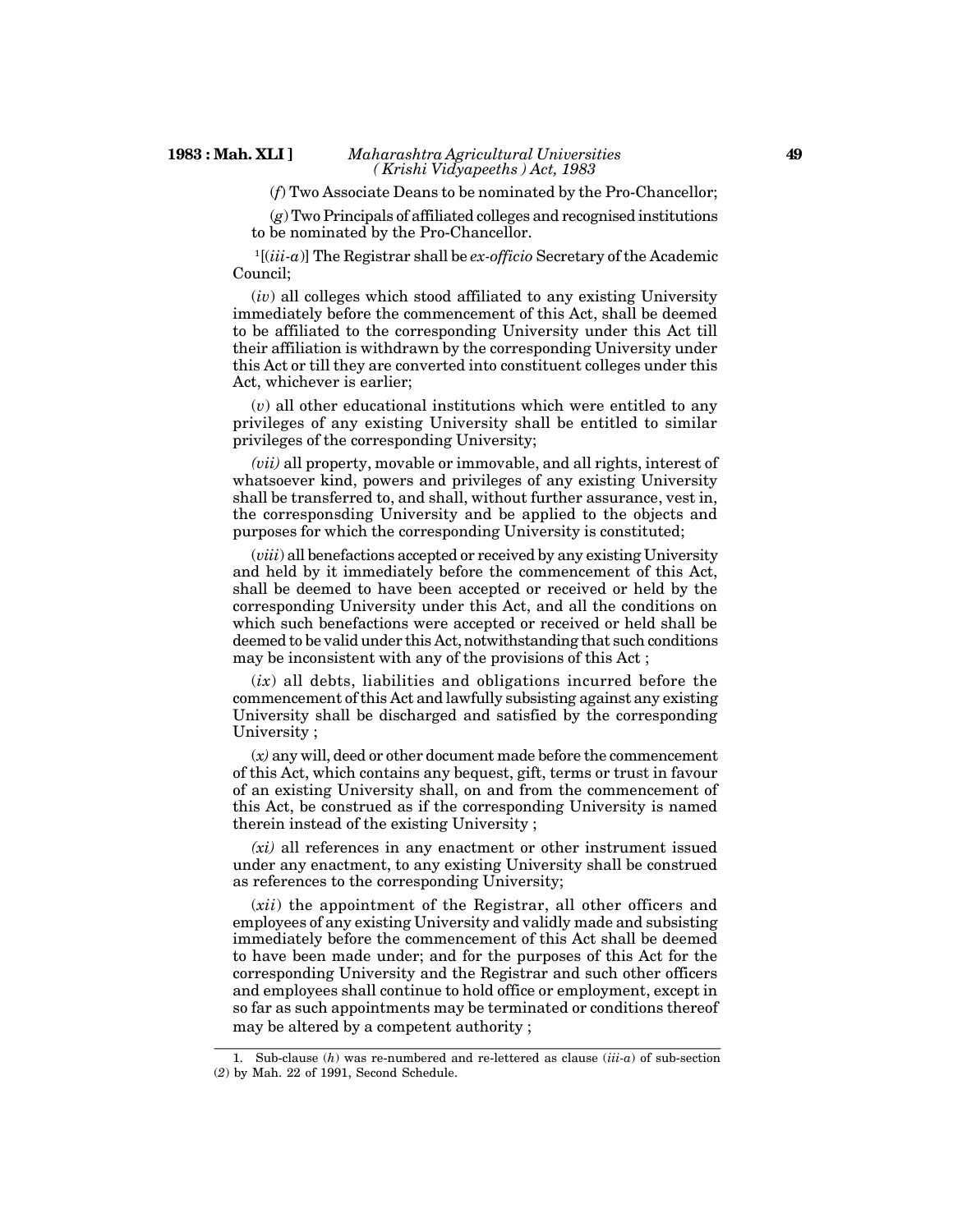(*xiii*) all Statutes made under the Acts repealed in respect of any existing University shall, in so far as they are not inconsistent with the provisions of this Act, continue in force and be deemed to have been made under this Act in respect of the corresponding University by the Executive Council of that University until they are superseded or modified by the Statutes made under this Act;

(*xiv*) All Regulations made by the Executive Council, the Academic Council or the Faculties or other authority of any existing University shall, in so far as they are not inconsistent with the provisions of this Act, continue in force and be deemed to have been made under this Act by the Executive Council, the Academic Council, the Faculties or other authority, as the case may be, of the corresponding University until they are superseded or modified by the Regulations made under this Act ;

(*xv*) all notices and orders made or issued by any authority under any of the Acts repealed by this section shall, in so far as they are not inconsistent with the provisions of this Act continue in force and be deemed to have been made or issued by the corresponding authority until they are superseded or modified under this Act :

Provided that, no Statutes, Regulations, notices or orders made or issued under any of the Act repealed by this section and in force immediately before the commencement of this Act shall be deemed to be inconsistent with the provisions of this Act by reason only that the power to make or issue such Statute, Regulation, rule, notice or order under this Act vests in a different authority or body or officer, or that the subject-matter thereof is permissible only under a different form of subordinate legislation or instrument to be made under this Act.

**71.** If any difficulty arises in giving effect to the provisions of this Act, difficulties.  $% \mathcal{L}_{\mathcal{A}}$  the State Government may, as occasion requires, but not later than two years from the date of commencement of this Act, by order, do anything, not inconsistent with the objects and purposes of this Act, which appears to it to be necessary or expedient for the purpose of removing the difficulty. Removal of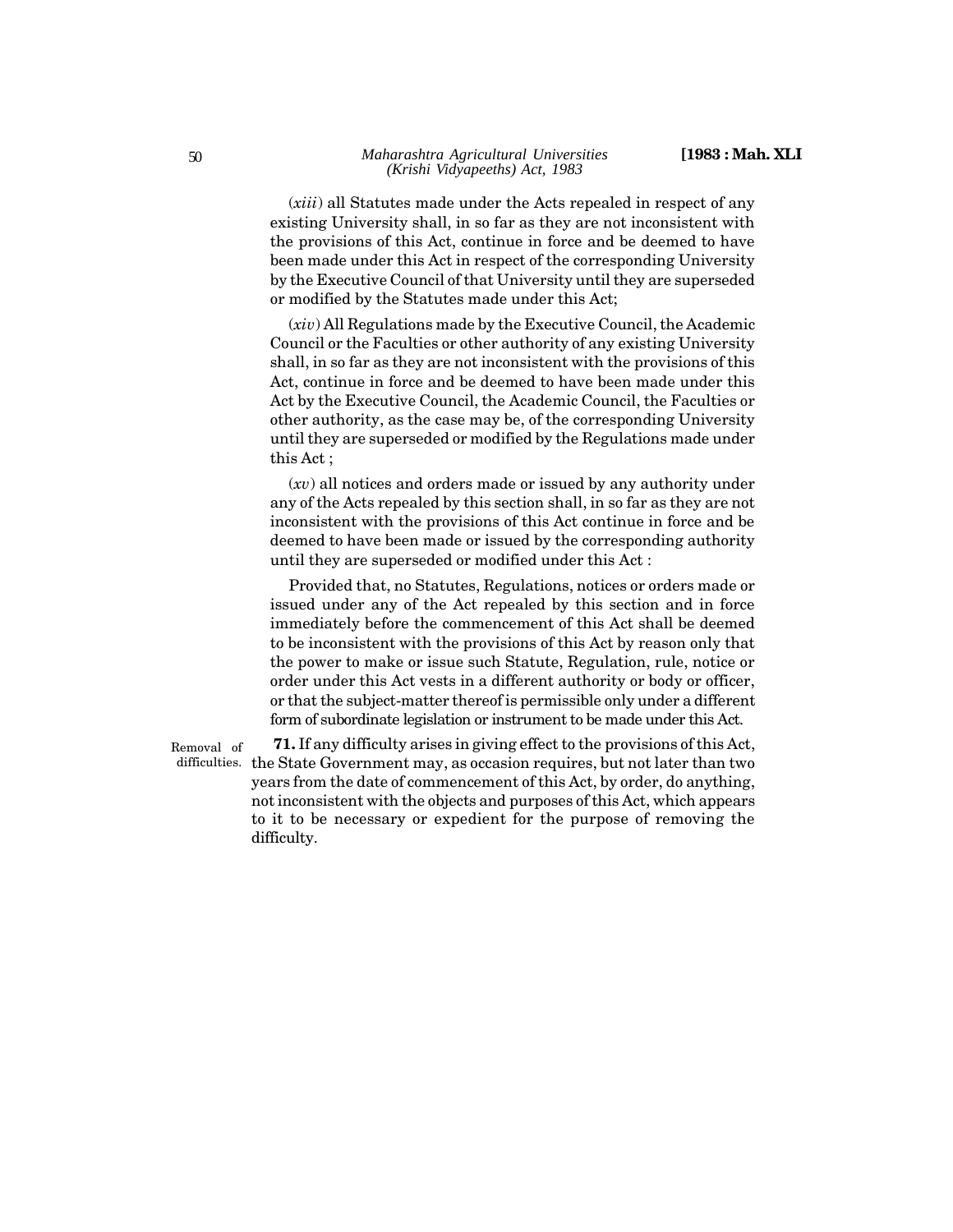|                                                                                                                                                                                 | Schedule                                                                                  |                                                                                                              |                                                      |
|---------------------------------------------------------------------------------------------------------------------------------------------------------------------------------|-------------------------------------------------------------------------------------------|--------------------------------------------------------------------------------------------------------------|------------------------------------------------------|
|                                                                                                                                                                                 | [See sections 2 (d), 2 (f) and 3 (1)]                                                     |                                                                                                              |                                                      |
| <b>Existing University</b>                                                                                                                                                      | Name of the<br>corresponding<br>University<br>constituted under<br>this Act               | University area                                                                                              | Headquarter<br>of the<br>corresponding<br>University |
| (1)                                                                                                                                                                             | (2)                                                                                       | (3)                                                                                                          | (4)                                                  |
| 1. The Mahatma<br>Phule Krishi Vidya-<br>peeth constituted<br>under the Mahara-<br>shtra Agricultural<br>University (Krishi<br>Vidyapeeth) Act,<br>1967 (Mah.XXIII<br>of 1967.) | The Mahatma Phule The area comprising<br>Krishi Vidyapeeth                                | the Revenue Divi-<br>sions of Pune and<br>Nashik.                                                            | Rahuri                                               |
| 2. The Punjabrao<br>Krishi Vidyapeeth<br>constituted under<br>the Punjabrao Agri-<br>cultural University<br>(Krishi Vidyapeeth)<br>Act, 1968 (Mah. IX<br>of 1969.)              | Deshmukh Krishi<br>Vidyapeeth.]                                                           | <sup>1</sup> [The Dr. Punjabrao The area comprising<br>the Revenue Divi-<br>sions of Nagpur and<br>Amravati. | Akola.                                               |
| 3. The Marathwada<br>Krishi Vidyapeeth<br>constituted under<br>the Marathwada<br>Agricultural Uni-<br>versity (Krishi<br>Vidyapeeth) Act,<br>1972 (Mah. XVII<br>of 1972)        | The Marathwada<br>Krishi Vidyapeeth                                                       | The area comprising Parbhani.<br>the Revenue Divi-<br>sion of Aurangabad.                                    |                                                      |
| 4. The Konkan <i>Krishi</i><br>Vidyapeeth consti-<br>tuted under the<br>Konkan Agricultural<br>University (Krishi<br>Vidyapeeth) Act,<br>1972 (Mah.XVIII<br>of 1972.)           | <sup>2</sup> The Dr. Balasaheb The area comprising<br>Sawant Konkan<br>Krishi Vidyapeeth] | the Revenue Divi-<br>sions of Bombay<br>and Konkan.                                                          | Dapoli.                                              |

1 These words were substituted for the words " the Punjabrao *Krishi Vidyapeeth*," by Mah. 19 of 1995, s.2.

2 These words were substituted for the words " the *Konkan Krishi Vidyapeeth*" by Mah. 46 of 2000, s.2.

PRINTED AT GOVERNMENT CENTRAL PRESS, MUMBAI